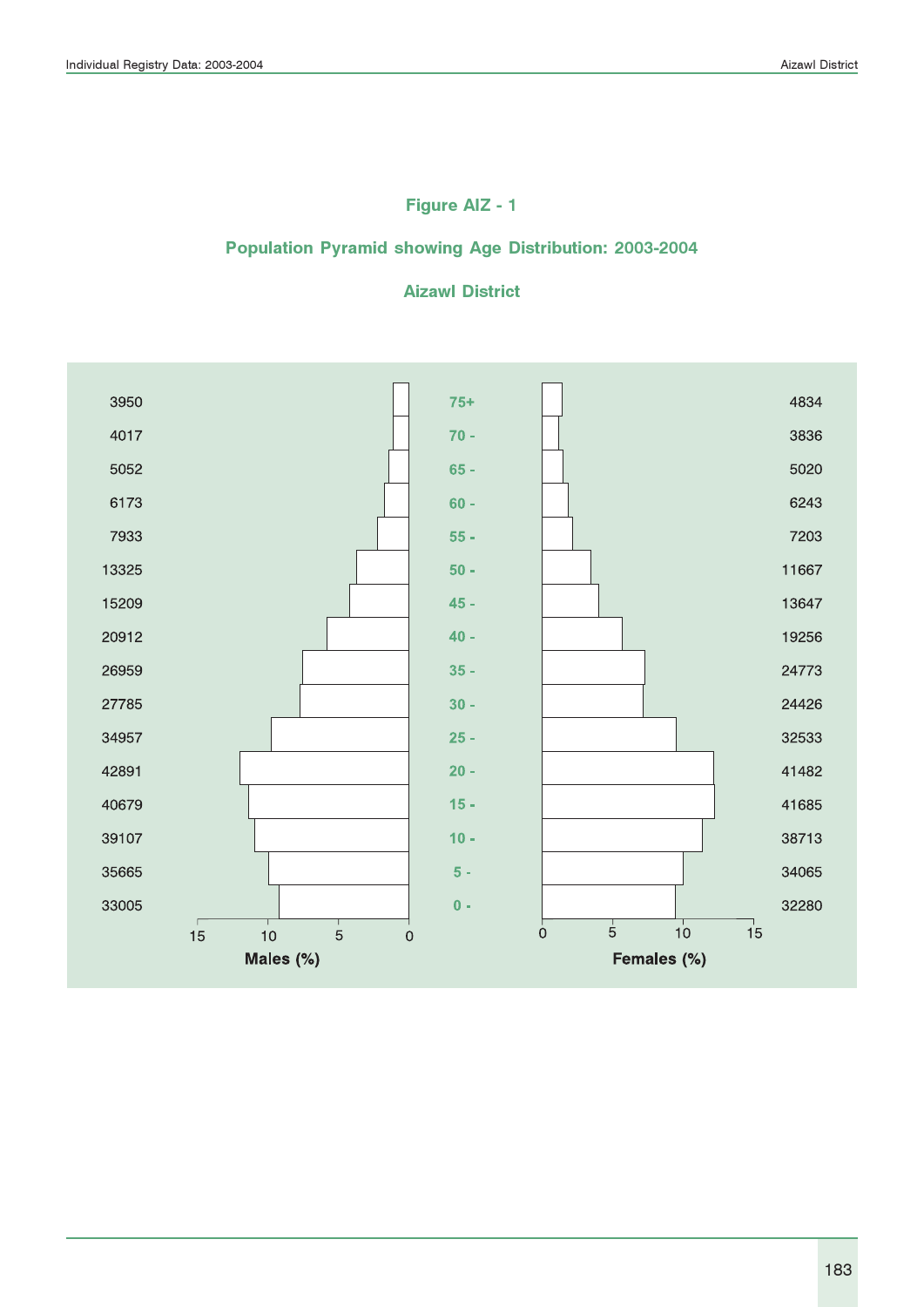#### TABLE:AIZ - 1

# Population by Five Year Age Group and Gender : 2003-2004

Number and Relative Proportion (%)

|                  |               | <b>MALES</b> | <b>FEMALES</b> |        | <b>TOTAL</b>  |        |
|------------------|---------------|--------------|----------------|--------|---------------|--------|
| <b>Age Group</b> | <b>Number</b> | %            | <b>Number</b>  | %      | <b>Number</b> | %      |
| $0 - 4$          | 33005         | 9.23         | 32280          | 9.45   | 65285         | 9.34   |
| $5-9$            | 35665         | 9.97         | 34065          | 9.97   | 69730         | 9.97   |
| $10-14$          | 39107         | 10.94        | 38713          | 11.33  | 77820         | 11.13  |
| 15-19            | 40679         | 11.37        | 41685          | 12.20  | 82364         | 11.78  |
| $20 - 24$        | 42891         | 11.99        | 41482          | 12.14  | 84373         | 12.07  |
| 25-29            | 34957         | 9.77         | 32533          | 9.52   | 67490         | 9.65   |
| 30-34            | 27785         | 7.77         | 24426          | 7.15   | 52211         | 7.47   |
| 35-39            | 26959         | 7.54         | 24773          | 7.25   | 51732         | 7.40   |
| 40-44            | 20912         | 5.85         | 19256          | 5.64   | 40168         | 5.74   |
| 45-49            | 15209         | 4.25         | 13647          | 3.99   | 28856         | 4.13   |
| 50-54            | 13325         | 3.73         | 11667          | 3.41   | 24992         | 3.57   |
| 55-59            | 7933          | 2.22         | 7203           | 2.11   | 15136         | 2.16   |
| 60-64            | 6173          | 1.73         | 6243           | 1.83   | 12416         | 1.78   |
| 65-69            | 5052          | 1.41         | 5020           | 1.47   | 10072         | 1.44   |
| 70-74            | 4017          | 1.12         | 3836           | 1.12   | 7853          | 1.12   |
| $75+$            | 3950          | 1.10         | 4834           | 1.41   | 8784          | 1.26   |
| <b>Total</b>     | 357619        | 100.00       | 341663         | 100.00 | 699282        | 100.00 |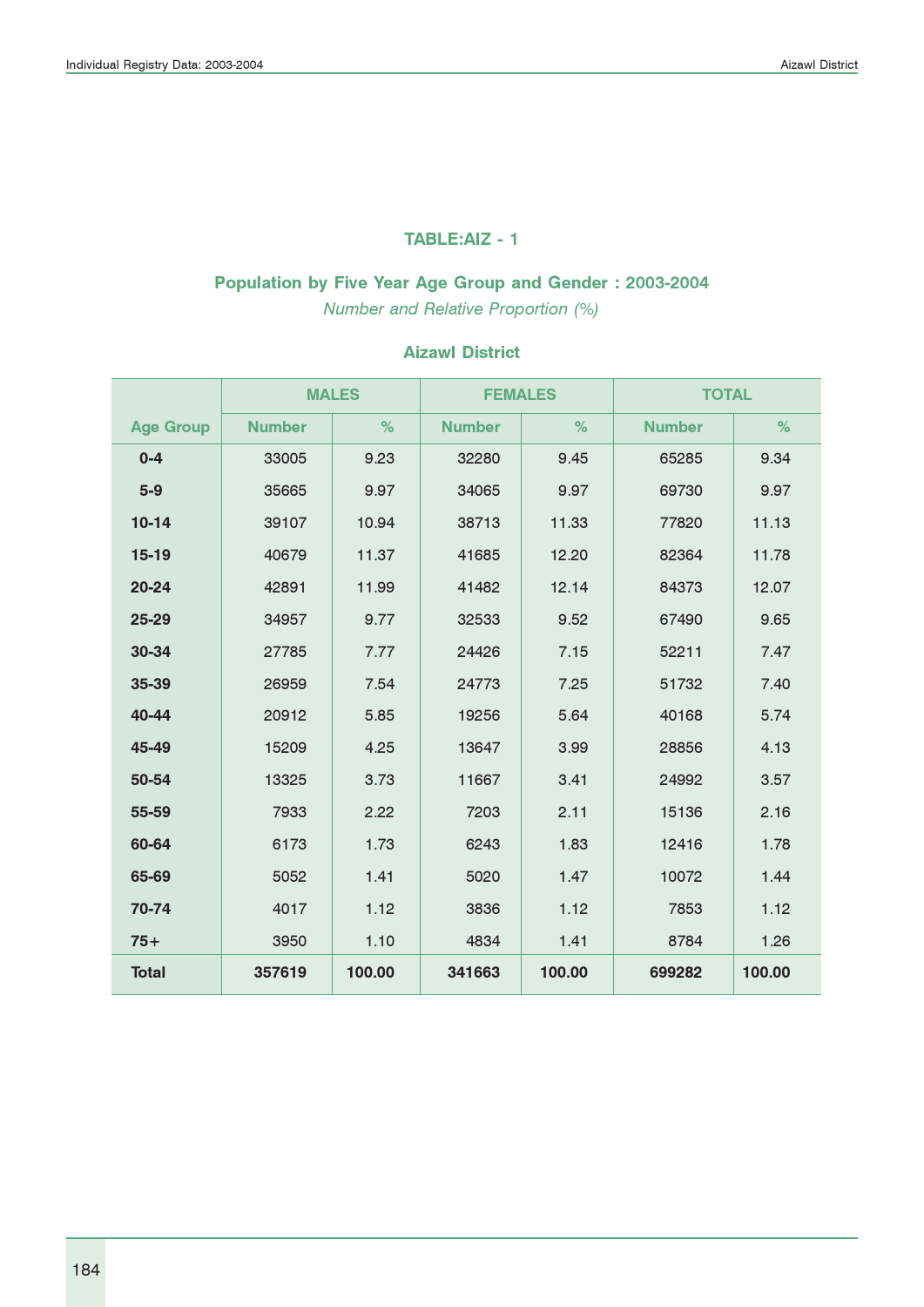### TABLE AIZ-2 (a): Number of Incident Cancers by Five Year Age Group and Site (ICD-10): 2003-2004 – Males

%= Relative Proportion of Cancers of All Sites.

| <b>ICD-10</b>    | <b>Site</b>               | $0-4$                    |              |                          |                          | 5-9 10-14 15-19 20-24 25-29 30-34 35-39 40-44 |                          |                          |                |                          | 45-49                    | 50-54                    | 55-59                    | 60-64                    | 65-69                    | 70-74                    | $75+$          | <b>Unkn</b>              | <b>Total</b>                 | %                        |
|------------------|---------------------------|--------------------------|--------------|--------------------------|--------------------------|-----------------------------------------------|--------------------------|--------------------------|----------------|--------------------------|--------------------------|--------------------------|--------------------------|--------------------------|--------------------------|--------------------------|----------------|--------------------------|------------------------------|--------------------------|
| C <sub>00</sub>  | Lip                       | $\overline{\phantom{a}}$ |              |                          |                          |                                               |                          |                          |                |                          |                          |                          | $\overline{\phantom{a}}$ |                          |                          | $\overline{\phantom{a}}$ |                |                          |                              |                          |
| CO1-02           | Tongue                    |                          |              |                          |                          |                                               | ×,                       | ä,                       | $\mathbf{1}$   | $\sqrt{2}$               | $\overline{4}$           | $\mathbf{1}$             | ä,                       | 1                        |                          |                          |                |                          | 9                            | 1.45                     |
| C03-06           | Mouth                     |                          |              |                          |                          |                                               | $\blacksquare$           | 1                        | ÷,             | 3                        | 1                        | $\sqrt{2}$               | 1                        | $\mathbf{1}$             | 5                        | $\overline{\phantom{a}}$ |                | ÷,                       | 14                           | 2.26                     |
| CO7-8            | Salivary Gland            |                          |              |                          |                          |                                               |                          | ä,                       |                | $\blacksquare$           | $\mathbf{1}$             | $\sqrt{2}$               | $\overline{\phantom{a}}$ |                          |                          | $\overline{\phantom{a}}$ | $\mathbf{1}$   | ÷,                       | $\overline{4}$               | 0.65                     |
| C <sub>0</sub> 9 | Tonsil                    |                          |              |                          |                          |                                               | ×,                       | ä,                       | $\sqrt{2}$     | $\overline{4}$           |                          | 3                        | 1                        | $\mathbf{1}$             | $\mathbf{1}$             | $\blacksquare$           |                | ÷,                       | 12                           | 1.94                     |
| C <sub>10</sub>  | Oth. Oropharynx           |                          |              |                          |                          |                                               | $\blacksquare$           | $\overline{a}$           |                | $\mathbf{1}$             |                          | 1                        | $\overline{\phantom{a}}$ |                          |                          | $\mathbf{1}$             |                | ä,                       | $\ensuremath{\mathsf{3}}$    | 0.48                     |
| C <sub>11</sub>  | Nasopharynx               |                          |              |                          | $\blacksquare$           | 1                                             | $\overline{\phantom{a}}$ | 1                        | ÷,             | ä,                       | 6                        |                          | $\overline{\phantom{a}}$ | $\mathbf{1}$             | $\mathbf{1}$             | $\blacksquare$           |                | ÷,                       | 10                           | 1.61                     |
| $C12-13$         | Hypopharynx               |                          |              |                          |                          |                                               | $\blacksquare$           | $\blacksquare$           | 4              | 11                       | 8                        | 12                       | $\overline{7}$           | $\mathbf{1}$             | $6\phantom{1}$           | $\mathbf{2}$             | $\overline{c}$ | ÷,                       | 53                           | 8.55                     |
| C14              | Pharynx Unspecified       |                          |              |                          |                          |                                               | $\blacksquare$           | $\overline{\phantom{a}}$ |                | $\blacksquare$           |                          | 1                        | 1                        |                          | $\overline{a}$           | $\mathbf{1}$             |                | ÷,                       | 3                            | 0.48                     |
| C15              | Oesophagus                |                          |              |                          |                          |                                               | $\blacksquare$           | $\blacksquare$           | 3              | 15                       | 27                       | 13                       | 12                       | 9                        | 5                        | $\boldsymbol{7}$         | 3              | ÷,                       | 94                           | 15.16                    |
| C16              | Stomach                   |                          |              |                          |                          |                                               | $\blacksquare$           | 1                        | 5              | $\overline{7}$           | 11                       | 16                       | 18                       | 13                       | 17                       | 20                       | 12             | $\overline{c}$           | 122                          | 19.68                    |
| C <sub>17</sub>  | Small Intestine           |                          |              |                          |                          |                                               | $\overline{\phantom{a}}$ | ä,                       |                | $\blacksquare$           |                          | ÷,                       | ÷,                       |                          |                          | $\blacksquare$           |                | ÷                        |                              |                          |
| C <sub>18</sub>  | Colon                     |                          |              |                          |                          |                                               | $\overline{\phantom{a}}$ | $\frac{1}{2}$            | $\mathbf{1}$   | 3                        |                          |                          | $\overline{\phantom{a}}$ |                          | $\mathbf{1}$             | $\mathbf{1}$             | 4              | l,                       | 10                           | 1.61                     |
| C19-20           | Rectum                    |                          |              |                          |                          |                                               | $\overline{\phantom{a}}$ | $\mathbf{1}$             |                | $\blacksquare$           |                          | $\mathbf{2}$             | 5                        | $\mathbf{1}$             | $\mathbf{1}$             | $\mathbf{1}$             | 4              | $\overline{\phantom{a}}$ | 15                           | 2.42                     |
| C <sub>21</sub>  | Anus & Anal Canal         |                          |              |                          |                          |                                               | $\blacksquare$           | ä,                       |                | $\blacksquare$           |                          |                          | ÷,                       |                          |                          | $\overline{\phantom{a}}$ |                | ÷,                       |                              |                          |
| C <sub>22</sub>  | Liver                     |                          |              |                          |                          |                                               | $\blacksquare$           | $\overline{\phantom{a}}$ | $\mathbf{1}$   | $\mathbf{1}$             | $\overline{c}$           | $\overline{c}$           | 1                        | $\mathbf{1}$             | 3                        | $\mathbf{1}$             | 3              | ÷,                       | 15                           | 2.42                     |
| C23-24           | Gallbladder etc.          |                          |              |                          |                          |                                               |                          | $\overline{\phantom{a}}$ |                | $\blacksquare$           |                          | 1                        | $\overline{\phantom{a}}$ | $\overline{c}$           |                          | $\overline{\phantom{a}}$ | $\mathbf{1}$   | ÷,                       | $\overline{4}$               | 0.65                     |
| C <sub>25</sub>  | Pancreas                  |                          |              |                          |                          |                                               | 1                        | $\overline{\phantom{a}}$ | ÷,             | $\mathbf{1}$             |                          | $\mathbf{1}$             | 1                        | $\mathbf{1}$             | $\mathbf{1}$             | 3                        | 3              | ÷,                       | 12                           | 1.94                     |
| C30-31           | Nose, Sinuses etc.        |                          |              |                          |                          |                                               | $\blacksquare$           | $\overline{\phantom{a}}$ |                | $\blacksquare$           |                          |                          | Ĭ.                       | $\mathbf{1}$             |                          | $\overline{\phantom{a}}$ | 3              | ÷,                       | $\overline{4}$               | 0.65                     |
| C <sub>32</sub>  | Larynx                    |                          |              |                          |                          |                                               | $\blacksquare$           | 1                        | ä,             | 3                        | $\mathbf{1}$             | $\mathbf{2}$             | 1                        | $\mathbf{1}$             | $\mathbf{1}$             | $\overline{\phantom{a}}$ | $\overline{c}$ | ÷,                       | 12                           | 1.94                     |
| C33-34           | Lung etc.                 |                          |              |                          |                          |                                               | $\blacksquare$           | $\overline{\phantom{a}}$ |                | $\overline{c}$           | $\overline{c}$           | 8                        | 9                        | 13                       | 15                       | 12                       | 14             | $\blacksquare$           | 75                           | 12.10                    |
| C37-38           | Other Thoracic Organs     |                          |              |                          |                          |                                               | $\blacksquare$           | $\blacksquare$           | 1              | $\blacksquare$           |                          |                          | 1                        |                          |                          | $\blacksquare$           |                | ×,                       | $\overline{c}$               | 0.32                     |
| C40-41           | Bone                      |                          | $\mathbf{1}$ |                          | $\blacksquare$           | 1                                             | $\overline{\phantom{a}}$ | $\overline{\phantom{a}}$ | $\mathbf{1}$   | $\blacksquare$           |                          |                          | $\overline{\phantom{a}}$ | $\mathbf{1}$             |                          | $\blacksquare$           |                | ×,                       | $\overline{4}$               | 0.65                     |
| C43              | Melanoma of Skin          | ÷,                       |              |                          |                          |                                               | $\overline{\phantom{a}}$ | $\frac{1}{2}$            |                | $\blacksquare$           |                          |                          | $\overline{\phantom{a}}$ |                          |                          | $\overline{\phantom{a}}$ |                | ×,                       |                              |                          |
| C44              | Other Skin                |                          |              |                          |                          |                                               | $\blacksquare$           | $\overline{c}$           | $\mathbf{2}$   | $\mathbf{1}$             | 1                        | $\mathbf{1}$             | $\blacksquare$           | $\mathbf{1}$             | $\mathbf{1}$             | $\mathbf{1}$             | $\mathbf{1}$   | $\blacksquare$           | 11                           | 1.77                     |
| C45              | Mesothelioma              |                          |              |                          |                          |                                               | $\blacksquare$           | $\frac{1}{2}$            |                | $\blacksquare$           |                          |                          | ÷,                       |                          |                          | $\blacksquare$           |                | ×,                       |                              |                          |
| C46              | Kaposi Sarcoma            |                          |              |                          |                          |                                               | $\blacksquare$           | $\blacksquare$           |                | $\blacksquare$           |                          |                          | ÷,                       |                          |                          | $\blacksquare$           |                | ä,                       |                              |                          |
| $C47 + C49$      | Conn. & Soft Tissue       | 1                        |              |                          | 1                        |                                               | $\blacksquare$           | $\overline{\phantom{a}}$ |                | $\overline{\phantom{a}}$ |                          |                          | 1                        |                          | $\overline{\phantom{a}}$ | $\mathbf{1}$             |                | ×,                       | $\overline{4}$               | 0.65                     |
| C50              | <b>Breast</b>             |                          |              |                          |                          |                                               | $\blacksquare$           | ä,                       |                | $\overline{\phantom{a}}$ |                          |                          | ÷,                       |                          | ä,                       | $\overline{\phantom{a}}$ |                | ä,                       |                              |                          |
| C60              | Penis                     |                          |              |                          |                          |                                               | $\blacksquare$           | 1                        |                | $\blacksquare$           |                          | $\mathbf{1}$             | ÷,                       |                          | ä,                       | $\mathbf{1}$             | $\overline{c}$ | ÷,                       | 5                            | 0.81                     |
| C61              | Prostate                  | ÷,                       |              |                          |                          |                                               | $\blacksquare$           | ä,                       |                | $\blacksquare$           |                          |                          | 1                        |                          | $\overline{c}$           | $\sqrt{2}$               | 4              | ×,                       | 9                            | 1.45                     |
| C62              | <b>Testis</b>             |                          |              |                          |                          |                                               | $\blacksquare$           | $\blacksquare$           |                | ÷,                       |                          |                          | ÷,                       |                          |                          | $\blacksquare$           |                | ä,                       |                              |                          |
| C63              | <b>Other Male Genital</b> |                          |              |                          |                          |                                               | $\blacksquare$           | $\overline{\phantom{a}}$ | ÷,             | $\blacksquare$           |                          |                          | ÷,                       |                          |                          | $\blacksquare$           |                | ä,                       |                              |                          |
| C64              | Kidney etc.               |                          |              |                          |                          |                                               | $\blacksquare$           | $\blacksquare$           | ä,             | 1                        | $\overline{a}$           | $\blacksquare$           | ÷,                       |                          |                          | $\blacksquare$           | 1              | $\blacksquare$           | $\mathbf{2}$                 | 0.32                     |
| C65              | <b>Renal Pelvis</b>       |                          |              |                          |                          |                                               | $\blacksquare$           | $\overline{\phantom{a}}$ |                | $\blacksquare$           |                          |                          | ÷,                       |                          |                          | $\blacksquare$           |                |                          |                              |                          |
| C66              |                           | $\overline{\phantom{a}}$ |              |                          |                          | ä,                                            | $\blacksquare$           | $\overline{\phantom{a}}$ |                | ÷,                       |                          |                          |                          |                          |                          | $\overline{\phantom{a}}$ | $\overline{c}$ |                          | $\overline{c}$               | 0.32                     |
|                  | Ureter                    |                          |              |                          |                          |                                               |                          |                          |                |                          |                          |                          | ÷,                       |                          |                          |                          |                |                          |                              |                          |
| C67              | Bladder                   | $\overline{\phantom{a}}$ |              | $\overline{\phantom{a}}$ |                          |                                               |                          | ٠                        | ٠              | $\overline{\phantom{a}}$ |                          | $\overline{c}$           | 1                        | $\sim$                   |                          | ٠                        | $\overline{c}$ | ٠                        | 5                            | 0.81                     |
| C68              | Uns. Urinary Organs       |                          |              |                          | $\blacksquare$           | ä,                                            | $\overline{\phantom{a}}$ | $\blacksquare$           | ä,             | $\overline{\phantom{a}}$ | $\overline{a}$           | $\overline{\phantom{a}}$ | $\overline{\phantom{a}}$ | $\overline{\phantom{a}}$ | 1                        | $\overline{\phantom{a}}$ |                | $\blacksquare$           | $\mathbf{1}$<br>$\mathbf{1}$ | 0.16                     |
| C69              | Eye                       | ÷,                       |              |                          | $\overline{\phantom{a}}$ |                                               | $\overline{\phantom{a}}$ | $\blacksquare$           |                | $\overline{\phantom{a}}$ | $\overline{a}$           | $\overline{\phantom{a}}$ | $\overline{\phantom{a}}$ | $\blacksquare$           | $\overline{\phantom{a}}$ | $\mathbf{1}$             |                | $\blacksquare$           | $\overline{c}$               | 0.16<br>0.32             |
| C70-72           | Brain, Nervous System     |                          |              |                          |                          | 1                                             | $\overline{\phantom{a}}$ | 1                        |                | $\blacksquare$           |                          | $\overline{\phantom{a}}$ | $\overline{\phantom{a}}$ |                          | ٠                        | $\overline{\phantom{a}}$ |                | $\overline{\phantom{a}}$ | $\overline{7}$               |                          |
| C73              | Thyroid                   | ÷,                       |              | ÷,                       | 1                        | ä,                                            | $\overline{\phantom{a}}$ | ÷,                       | $\mathbf{1}$   | $\blacksquare$           | 1                        | $\mathbf{1}$             | $\overline{\phantom{a}}$ | 1                        | $\mathbf{1}$             | $\mathbf{1}$             |                | $\overline{\phantom{a}}$ |                              | 1.13                     |
| C74              | Adrenal Gland             |                          |              |                          |                          |                                               | $\overline{\phantom{a}}$ | $\blacksquare$           |                | $\blacksquare$           |                          | ٠                        | ÷,                       |                          | $\overline{\phantom{a}}$ | $\overline{\phantom{a}}$ |                | ×,                       | $\overline{\phantom{a}}$     | $\overline{\phantom{a}}$ |
| C77              | Sec Lymph Nodes           |                          |              |                          | $\overline{\phantom{a}}$ | ä,                                            | $\overline{\phantom{a}}$ | $\blacksquare$           |                | $\blacksquare$           |                          | ٠                        | $\overline{\phantom{a}}$ | $\blacksquare$           | $\blacksquare$           | $\overline{\phantom{a}}$ |                | ×,                       | $\overline{\phantom{a}}$     | $\overline{\phantom{a}}$ |
| C78              | Sec Resp & Digestive      |                          |              |                          | $\overline{\phantom{a}}$ | ä,                                            | $\overline{\phantom{a}}$ | $\blacksquare$           |                | $\blacksquare$           | $\overline{a}$           | ٠                        | $\overline{\phantom{a}}$ | $\blacksquare$           | $\blacksquare$           | $\overline{\phantom{a}}$ |                | ×,                       | $\blacksquare$               | $\overline{\phantom{a}}$ |
| C79              | Sec Others                |                          |              |                          | $\overline{\phantom{a}}$ | ÷.                                            | $\overline{\phantom{a}}$ | $\blacksquare$           |                | $\blacksquare$           | $\overline{a}$           | ٠                        | $\overline{\phantom{a}}$ | $\blacksquare$           | $\blacksquare$           | $\overline{\phantom{a}}$ |                | $\overline{\phantom{a}}$ | $\blacksquare$               | $\overline{\phantom{a}}$ |
| C81              | Hodgkins Disease          | $\overline{a}$           |              |                          |                          |                                               | $\overline{\phantom{a}}$ | $\overline{\phantom{a}}$ |                | $\blacksquare$           | $\overline{a}$           | ٠                        | ÷,                       |                          | $\overline{\phantom{a}}$ | $\overline{\phantom{a}}$ |                | $\overline{\phantom{a}}$ |                              | $\overline{\phantom{a}}$ |
| $C82 - 85, C96$  | <b>NHL</b>                | $\overline{\phantom{a}}$ |              |                          |                          | ä,                                            | $\overline{\phantom{a}}$ | $\overline{c}$           | $\mathbf{1}$   | $\blacksquare$           |                          | 1                        | $\mathbf{1}$             | $\overline{c}$           | $\mathbf{1}$             | 3                        | $\overline{c}$ | $\overline{\phantom{a}}$ | 13                           | 2.10                     |
| C90              | Multiple Myeloma          | $\overline{a}$           |              |                          |                          | ä,                                            | $\overline{\phantom{a}}$ | $\blacksquare$           |                | $\overline{\phantom{a}}$ |                          | ٠                        | ä,                       |                          | ä,                       | $\overline{\phantom{a}}$ |                | $\overline{\phantom{a}}$ |                              | $\overline{\phantom{a}}$ |
| C91              | Lymphoid Leuk.            | $\overline{c}$           |              | Ĭ.                       | $\mathbf{1}$             | $\overline{\phantom{a}}$                      | $\overline{\phantom{a}}$ | $\blacksquare$           |                | $\blacksquare$           |                          | $\overline{\phantom{a}}$ | $\overline{c}$           | $\blacksquare$           | $\overline{\phantom{a}}$ | $\overline{\phantom{a}}$ | 1              | $\blacksquare$           | 6                            | 0.97                     |
| C92-94           | Myeloid Leukaemia         | ÷,                       |              | ÷,                       | $\mathbf{1}$             | $\overline{\phantom{a}}$                      | $\overline{\phantom{a}}$ | 1                        | $\overline{c}$ | $\mathbf{1}$             | $\overline{\phantom{a}}$ | $\overline{c}$           | Ĭ.                       | $\blacksquare$           | $\overline{c}$           | $\mathbf{1}$             | 1              | $\overline{\phantom{a}}$ | 11                           | 1.77                     |
| C <sub>95</sub>  | Leukaemia Uns             | 1                        |              | ÷,                       | $\blacksquare$           | ٠                                             | $\overline{\phantom{a}}$ | $\overline{\phantom{a}}$ |                | $\overline{\phantom{a}}$ |                          | $\overline{\phantom{a}}$ | $\overline{\phantom{a}}$ |                          | $\overline{\phantom{a}}$ | $\overline{\phantom{a}}$ |                | $\overline{\phantom{a}}$ | $\mathbf{1}$                 | 0.16                     |
| 0&U              | Other and Uns             | $\overline{\phantom{a}}$ |              | ×,                       | 1                        | ä,                                            | $\mathbf{1}$             | $\overline{\phantom{a}}$ | 3              | $\hbox{9}$               | 7                        | 8                        | 4                        | 7                        | 4                        | 6                        | 11             | $\mathbf{2}$             | 63                           | 10.16                    |
|                  | <b>All Sites</b>          | 4                        | 1            |                          | 5                        | 3                                             | $\overline{\mathbf{c}}$  | 12                       | 28             | 65                       | $72\,$                   | 83                       | 68                       | 59                       | 69                       | 66                       | 79             | $\overline{4}$           | 620                          | 100.00                   |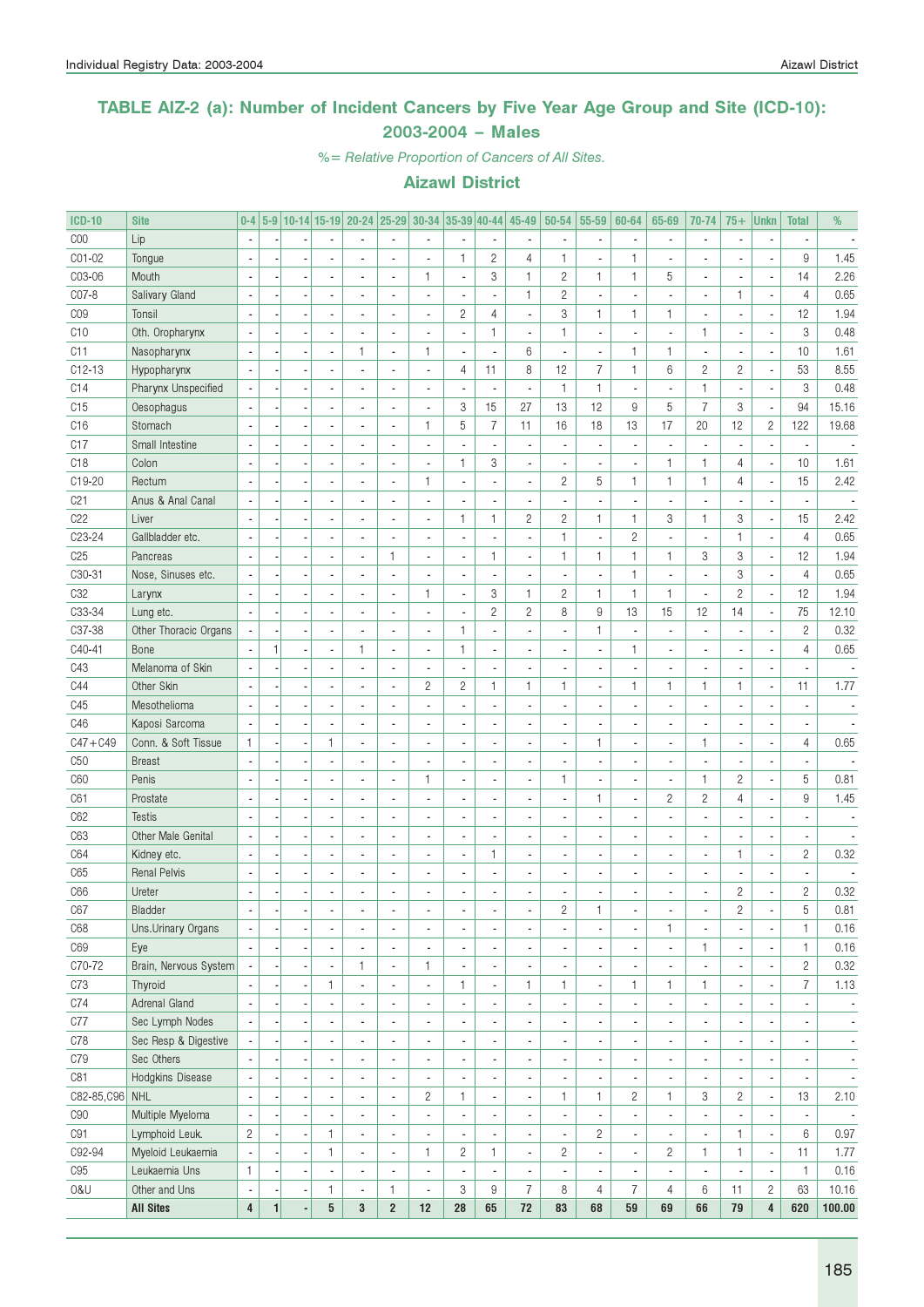### TABLE AIZ-2 (b): Number of Incident Cancers by Five Year Age Group and Site (ICD-10): 2003-2004 – Females

%= Relative Proportion of Cancers of All Sites.

| <b>ICD-10</b>   | <b>Site</b>               | $0 - 4$                                              |                |                          |                          |                              |                          | 5-9   10-14   15-19   20-24   25-29   30-34   35-39   40-44 |                              |                                          | 45-49                                    | $ 50-54 $                | 55-59                                      | 60-64                    | 65-69                          | 70-74                        | $75+$                    | <b>Unkn</b>                      | <b>Total</b>                 | %                        |
|-----------------|---------------------------|------------------------------------------------------|----------------|--------------------------|--------------------------|------------------------------|--------------------------|-------------------------------------------------------------|------------------------------|------------------------------------------|------------------------------------------|--------------------------|--------------------------------------------|--------------------------|--------------------------------|------------------------------|--------------------------|----------------------------------|------------------------------|--------------------------|
| C <sub>00</sub> | Lip                       | $\blacksquare$                                       |                |                          |                          |                              |                          | $\overline{\phantom{a}}$                                    |                              | $\overline{\phantom{a}}$                 |                                          |                          | $\overline{a}$                             |                          | $\overline{a}$                 | ä,                           |                          | $\overline{a}$                   |                              |                          |
| C01-02          | Tongue                    |                                                      |                |                          |                          |                              |                          |                                                             |                              | ä,                                       |                                          |                          |                                            |                          |                                |                              |                          |                                  |                              |                          |
| C03-06          | Mouth                     |                                                      |                |                          |                          |                              |                          | ÷,                                                          | $\overline{c}$               | $\mathbf{1}$                             |                                          |                          | $\overline{a}$                             | $\mathbf{1}$             | L                              | ä,                           |                          | L                                | 4                            | 0.76                     |
| C07-8           | Salivary Gland            | $\overline{\phantom{a}}$                             |                |                          | $\mathbf{1}$             | $\mathbf{1}$                 | $\blacksquare$           | $\overline{\phantom{a}}$                                    | ä,                           | $\blacksquare$                           | $\mathbf{1}$                             | ٠                        | $\blacksquare$                             | $\overline{a}$           | ٠                              | $\blacksquare$               | 1                        | ٠                                | 4                            | 0.76                     |
| C <sub>09</sub> | Tonsil                    | $\blacksquare$                                       |                |                          | ä,                       | ÷,                           | $\overline{a}$           | $\overline{\phantom{a}}$                                    | ä,                           | $\sim$                                   | $\overline{a}$                           | ä,                       | $\overline{\phantom{a}}$                   | 1                        | $\overline{a}$                 | $\overline{\phantom{a}}$     | $\overline{a}$           | $\overline{\phantom{a}}$         | $\mathbf{1}$                 | 0.19                     |
| C10             | Oth. Oropharynx           |                                                      |                |                          |                          |                              |                          | $\blacksquare$                                              | ٠                            | $\overline{\phantom{a}}$                 |                                          |                          | $\overline{\phantom{a}}$                   | 1                        | 1                              | $\blacksquare$               |                          | $\frac{1}{2}$                    | $\overline{c}$               | 0.38                     |
| C11             | Nasopharynx               | $\overline{a}$                                       |                |                          | ä,                       | ÷,                           | $\mathbf{1}$             | $\overline{\phantom{a}}$                                    | ä,                           | 5                                        | ä,                                       | ä,                       | $\overline{4}$                             | $\mathbf{1}$             | $\overline{a}$                 | $\overline{\phantom{a}}$     | $\overline{a}$           | ä,                               | 11                           | 2.08                     |
| $C12-13$        | Hypopharynx               |                                                      |                |                          | ÷,                       | $\sim$                       | $\overline{\phantom{a}}$ | $\overline{a}$                                              | ä,                           | ÷,                                       | $\mathbf{1}$                             | ÷,                       | $\overline{a}$                             | $\overline{a}$           | $\overline{a}$                 | ÷.                           | $\overline{a}$           | ÷,                               | $\mathbf{1}$                 | 0.19                     |
| C14             | Pharynx Unspecified       |                                                      |                |                          | ÷,                       | ä,                           | $\blacksquare$           | $\overline{a}$                                              |                              | $\overline{\phantom{a}}$                 |                                          |                          | $\overline{\phantom{a}}$                   |                          |                                | $\overline{\phantom{a}}$     |                          | $\overline{a}$                   |                              |                          |
| C15             | Oesophagus                | $\overline{a}$                                       |                |                          | ä,                       | ÷,                           |                          | $\overline{\phantom{a}}$                                    | $\mathbf{1}$                 | $\mathbf{2}$                             | $\overline{2}$                           | 3                        | $\mathbf{1}$                               | $\mathbf{1}$             | $\overline{4}$                 | $\mathbf{1}$                 | $\mathbf{1}$             | $\overline{\phantom{a}}$         | 16                           | 3.03                     |
| C <sub>16</sub> | Stomach                   | $\mathbf{r}$                                         |                |                          | $\overline{\phantom{a}}$ | 1                            | $\overline{\phantom{a}}$ | $\blacksquare$                                              | $\mathbf{1}$                 | $\mathbf{1}$                             | $\overline{4}$                           | 11                       | $\overline{7}$                             | 10                       | 12                             | $6\phantom{1}6$              | 14                       | $\blacksquare$                   | 67                           | 12.69                    |
| C17             | Small Intestine           | $\blacksquare$                                       |                |                          | $\overline{a}$           | ä,                           | $\blacksquare$           | $\overline{\phantom{a}}$                                    | ÷                            | $\overline{\phantom{a}}$                 | $\overline{\phantom{a}}$                 | ÷                        | $\blacksquare$                             | ä,                       | $\blacksquare$                 | ä,                           | $\blacksquare$           | $\overline{\phantom{a}}$         | $\overline{\phantom{a}}$     | $\overline{\phantom{a}}$ |
| C <sub>18</sub> | Colon                     |                                                      |                |                          | ×,                       |                              |                          | $\overline{\phantom{a}}$                                    |                              | $\overline{\phantom{a}}$                 | 3                                        | 1                        | $\blacksquare$                             |                          |                                | $\mathbf{1}$                 | 1                        | $\frac{1}{2}$                    | 6                            | 1.14                     |
| C19-20          | Rectum                    |                                                      |                |                          | $\overline{a}$           | 1                            | $\overline{\phantom{a}}$ | $\blacksquare$                                              | ä,                           | $\overline{\phantom{a}}$                 | $\blacksquare$                           | $\mathbf{1}$             | $\overline{c}$                             | $\overline{2}$           | 3                              | $\mathbf{1}$                 | $\overline{c}$           | $\overline{\phantom{a}}$         | 12                           | 2.27                     |
| C21             | Anus & Anal Canal         |                                                      |                |                          | $\overline{a}$           | $\overline{a}$               |                          | $\overline{a}$                                              | ÷,                           | $\overline{\phantom{a}}$                 |                                          |                          | $\overline{a}$                             |                          |                                | ÷,                           |                          | $\overline{a}$                   |                              |                          |
| C22             | Liver                     |                                                      |                |                          |                          |                              |                          | $\blacksquare$                                              | ٠                            | $\overline{\phantom{a}}$                 | $\overline{c}$                           | 3                        | $\overline{4}$                             | 1                        | 1                              | $\overline{\phantom{a}}$     | $\overline{c}$           | ÷,                               | 13                           | 2.46                     |
| C23-24          | Gallbladder etc.          | $\mathbf{r}$                                         |                |                          | ä,                       | ä,                           | $\overline{\phantom{a}}$ | $\overline{\phantom{a}}$                                    | ä,                           | $\mathbf{1}$                             | $\mathbf{1}$                             | 3                        | 3                                          | ä,                       | $\overline{4}$                 | $\overline{c}$               | $\overline{a}$           | $\overline{\phantom{a}}$         | 14                           | 2.65                     |
| C25             | Pancreas                  | $\mathbf{r}$                                         |                |                          | ÷.                       | $\overline{a}$               | $\overline{\phantom{a}}$ | $\overline{\phantom{a}}$                                    | $\mathbf{1}$                 | $\overline{\phantom{a}}$                 | $\overline{a}$                           | ÷,                       | $\overline{a}$                             | $\overline{a}$           | $\overline{a}$                 | ä,                           | $\mathbf{1}$             | $\blacksquare$                   | $\overline{2}$               | 0.38                     |
| C30-31          | Nose, Sinuses etc.        |                                                      |                |                          | $\frac{1}{2}$            | $\overline{a}$               |                          | ä,                                                          | ÷                            | $\overline{\phantom{a}}$                 | $\overline{\phantom{a}}$                 | ٠                        | $\overline{\phantom{a}}$                   | $\blacksquare$           | ٠                              | $\overline{c}$               | $\overline{a}$           | $\frac{1}{2}$                    | $\overline{2}$               | 0.38                     |
| C32             | Larynx                    | $\mathbf{r}$                                         |                |                          |                          | $\overline{a}$               |                          | ÷,                                                          | ÷.                           | $\sim$                                   | $\overline{a}$                           | ÷,                       | $\mathbf{1}$                               | ÷,                       | $\overline{a}$                 | $\mathbf{1}$                 | $\overline{a}$           | $\overline{a}$                   | $\overline{2}$               | 0.38                     |
| C33-34          | Lung etc.                 | $\mathbf{1}$                                         |                |                          | ä,                       | $\overline{a}$               | $\overline{\phantom{a}}$ | $\mathbf{1}$                                                | 4                            | $\mathbf{1}$                             | $\overline{c}$                           | 12                       | 10                                         | 13                       | 12                             | 15                           | 13                       | $\mathbf{1}$                     | 85                           | 16.10                    |
| C37-38          | Other Thoracic Organs     |                                                      |                |                          |                          | $\overline{a}$               | $\blacksquare$           | ä,                                                          |                              | $\blacksquare$                           |                                          | $\mathbf{1}$             | $\overline{\phantom{a}}$                   |                          | $\overline{a}$                 | ä,                           |                          | $\frac{1}{2}$                    | $\mathbf{1}$                 | 0.19                     |
| C40-41          | Bone                      |                                                      |                | $\mathbf{1}$             | $\overline{\phantom{a}}$ |                              | $\sim$                   | $\overline{a}$                                              |                              | $\overline{\phantom{a}}$                 |                                          |                          | $\overline{a}$                             |                          |                                | $\overline{a}$               |                          | i,                               | $\mathbf{1}$                 | 0.19                     |
| C43             | Melanoma of Skin          | L,                                                   |                |                          | $\overline{\phantom{a}}$ | ÷.                           | $\overline{\phantom{a}}$ | $\blacksquare$                                              | $\sim$                       | $\sim$                                   | $\overline{\phantom{a}}$                 | ٠                        | $\overline{\phantom{a}}$                   | $\overline{\phantom{a}}$ | ٠                              | $\overline{\phantom{a}}$     | $\overline{\phantom{a}}$ | $\overline{a}$                   | $\blacksquare$               |                          |
| C44             | Other Skin                | $\overline{a}$                                       |                |                          | ä,                       | ÷.                           | $\overline{\phantom{a}}$ | ä,                                                          | ä,                           | $\sim$                                   | $\overline{a}$                           | $\mathbf{1}$             | $\blacksquare$                             | ÷,                       | $\overline{a}$                 | $\overline{\phantom{a}}$     | 2                        | $\blacksquare$                   | 3                            | 0.57                     |
| C45             | Mesothelioma              |                                                      |                |                          | $\overline{a}$           | ×,                           |                          | $\overline{a}$                                              | ٠                            | $\overline{\phantom{a}}$                 | $\overline{a}$                           |                          | $\overline{\phantom{a}}$                   | $\blacksquare$           |                                | $\qquad \qquad \blacksquare$ |                          | $\frac{1}{2}$                    | $\blacksquare$               |                          |
| C46             | Kaposi Sarcoma            |                                                      |                |                          | $\overline{a}$           | ÷,                           |                          | $\overline{\phantom{a}}$                                    | ä,                           | $\overline{\phantom{a}}$                 | $\overline{a}$                           |                          | $\overline{\phantom{a}}$                   | ÷,                       | $\overline{a}$                 | $\overline{\phantom{a}}$     |                          | $\overline{a}$                   | $\overline{\phantom{a}}$     |                          |
| $C47 + C49$     | Conn. & Soft Tissue       | $\mathbf{1}$                                         |                |                          | $\overline{a}$           | ÷.                           | $\overline{c}$           | $\overline{\phantom{a}}$                                    | ÷,                           | $\overline{\phantom{a}}$                 |                                          |                          | $\overline{a}$                             | $\overline{a}$           | $\overline{a}$                 | $\mathbf{1}$                 | $\overline{a}$           | $\overline{\phantom{a}}$         | 4                            | 0.76                     |
| C <sub>50</sub> | <b>Breast</b>             |                                                      |                |                          | ÷,                       | ä,                           | $\mathbf{1}$             | $\mathbf{2}$                                                | 12                           | 11                                       | 11                                       | 14                       | 4                                          | 6                        | $\mathbf{1}$                   | $\overline{c}$               | 1                        | $\overline{\phantom{a}}$         | 65                           | 12.31                    |
| C51             | Vulva                     | $\mathbf{r}$                                         |                |                          | ÷,                       | $\overline{\phantom{a}}$     |                          | $\overline{a}$                                              | $\sim$                       | $\overline{\phantom{a}}$                 |                                          | ÷,                       | $\overline{a}$                             |                          | $\overline{a}$                 | ÷,                           | 2                        | $\overline{\phantom{a}}$         | $\overline{2}$               | 0.38                     |
| C <sub>52</sub> | Vagina                    | $\mathbf{r}$                                         |                |                          | $\overline{\phantom{a}}$ | $\blacksquare$               | $\blacksquare$           | $\overline{\phantom{a}}$                                    | ÷,                           | ÷,                                       | $\blacksquare$                           | $\blacksquare$           | $\overline{\phantom{a}}$                   | $\overline{\phantom{a}}$ | 1                              | ÷,                           | 1                        | $\blacksquare$                   | $\overline{2}$               | 0.38                     |
| C <sub>53</sub> | Cervix Uteri              | $\blacksquare$                                       |                |                          | $\overline{\phantom{a}}$ | 1.                           | $\mathbf{1}$             | $\overline{7}$                                              | 17                           | 17                                       | 23                                       | $\overline{7}$           | $\mathbf{1}$                               | 4                        | $\overline{c}$                 | 3                            | $\overline{\phantom{a}}$ | $\blacksquare$                   | 83                           | 15.72                    |
| C54             | Corpus Uteri              |                                                      |                |                          | $\overline{\phantom{a}}$ |                              | $\blacksquare$           | $\overline{a}$                                              |                              | $\mathbf{1}$                             | 1                                        | $\overline{\phantom{a}}$ | $\mathbf{2}$                               | $\mathbf{2}$             |                                | $\overline{\phantom{a}}$     |                          | $\overline{a}$                   | $6\phantom{1}6$              | 1.14                     |
| C <sub>55</sub> | <b>Uterus Unspecified</b> |                                                      |                |                          | $\overline{a}$           |                              |                          | $\mathbf{1}$                                                | ä,                           | $\sim$                                   | 1                                        | ÷,                       | $\overline{\phantom{a}}$                   | ÷,                       | $\overline{a}$                 | $\overline{\phantom{a}}$     |                          | ä,                               | $\overline{2}$               | 0.38                     |
| C <sub>56</sub> | Ovary etc.                |                                                      |                |                          | $\overline{a}$           | 1                            | 3                        | $\mathbf{1}$                                                | $\overline{c}$               | $\overline{c}$                           | $\mathbf{1}$                             | $\overline{4}$           | $\overline{a}$                             | $\mathbf{1}$             | 1                              | ÷.                           | $\mathbf{1}$             | $\overline{\phantom{a}}$         | 17                           | 3.22                     |
| C57             | Other Female Genital      |                                                      |                |                          |                          |                              | $\blacksquare$           | ä,                                                          |                              | $\overline{\phantom{a}}$                 |                                          |                          | $\overline{\phantom{a}}$                   | ×,                       | ٠                              | $\overline{\phantom{a}}$     |                          | $\overline{a}$                   |                              | $\sim$                   |
| C <sub>58</sub> | Placenta                  |                                                      |                |                          |                          |                              |                          | $\overline{a}$                                              |                              |                                          |                                          |                          |                                            |                          |                                |                              |                          |                                  | $\overline{\phantom{a}}$     |                          |
| C64             |                           |                                                      |                |                          | ٠                        |                              | $\blacksquare$           | ä,                                                          | Ĭ.                           | $\overline{\phantom{a}}$<br>$\mathbf{1}$ | 1                                        |                          | $\overline{\phantom{a}}$                   | ä,                       |                                | $\blacksquare$               |                          | $\overline{a}$<br>$\overline{a}$ |                              | 0.38                     |
|                 | Kidney etc.               | ä,                                                   |                |                          |                          | ä,                           |                          |                                                             |                              | L.                                       |                                          | ä,                       | $\overline{\phantom{a}}$<br>$\overline{a}$ |                          |                                | $\overline{\phantom{a}}$     | ä,                       | $\overline{a}$                   | $\mathbf{2}$<br>$\mathbf{r}$ |                          |
| C65             | <b>Renal Pelvis</b>       |                                                      |                |                          |                          |                              |                          | Ĭ.                                                          |                              |                                          |                                          |                          |                                            | ÷.                       |                                |                              | $\overline{a}$           |                                  |                              | $\sim$                   |
| C66             | Ureter                    | $\overline{\phantom{a}}$<br>$\overline{\phantom{a}}$ |                | $\overline{\phantom{m}}$ |                          | $\qquad \qquad \blacksquare$ |                          | $\overline{\phantom{a}}$<br>÷,                              | $\qquad \qquad \blacksquare$ | $\overline{\phantom{a}}$                 | $\overline{\phantom{a}}$<br>$\mathbf{1}$ | $\overline{\phantom{a}}$ | $\overline{\phantom{a}}$                   | $\overline{\phantom{a}}$ | $\overline{\phantom{a}}$<br>ä, | $\overline{\phantom{a}}$     | $\overline{\phantom{a}}$ | $\overline{\phantom{a}}$         | $\overline{\phantom{a}}$     | $\overline{\phantom{a}}$ |
| C67             | Bladder                   |                                                      |                |                          | ä,                       | ä,                           |                          |                                                             | ä,                           | $\overline{\phantom{a}}$                 |                                          |                          | $\overline{a}$                             | ä,                       |                                | $\mathbf{1}$                 |                          | $\overline{\phantom{a}}$         | $\overline{c}$               | 0.38                     |
| C68             | Uns.Urinary Organs        | $\blacksquare$                                       |                |                          | $\overline{\phantom{a}}$ | ٠                            | $\blacksquare$           | $\blacksquare$                                              | $\overline{\phantom{a}}$     | $\overline{\phantom{a}}$                 | $\blacksquare$                           | ٠                        | $\blacksquare$                             | $\blacksquare$           | $\blacksquare$                 | $\overline{\phantom{a}}$     |                          | $\frac{1}{2}$                    | $\blacksquare$               | $\sim$                   |
| C69<br>$C70-72$ | Eye                       | $\mathbf{1}$                                         |                |                          | $\blacksquare$           | $\overline{\phantom{a}}$     | $\overline{\phantom{a}}$ | $\blacksquare$                                              | $\overline{\phantom{a}}$     | $\blacksquare$                           |                                          | $\overline{\phantom{a}}$ | $\overline{\phantom{a}}$                   |                          | $\overline{\phantom{a}}$       | $\blacksquare$               |                          | $\overline{\phantom{a}}$         | $\mathbf{1}$                 | 0.19                     |
|                 | Brain, Nervous System     | $\overline{\phantom{a}}$                             | $\mathbf{1}$   |                          | $\mathbf{1}$             | $\overline{\phantom{a}}$     | $\blacksquare$           | $\overline{\phantom{a}}$                                    | $\overline{\phantom{a}}$     | $\mathbf{1}$                             | 1                                        | $\overline{\phantom{a}}$ | $\blacksquare$                             |                          | $\overline{\phantom{a}}$       | $\overline{\phantom{a}}$     |                          | $\overline{\phantom{a}}$         | $\overline{4}$               | 0.76                     |
| C73             | Thyroid                   |                                                      | $\mathbf{1}$   |                          | ÷,                       | 1                            | $\mathbf{1}$             | $\overline{\phantom{a}}$                                    | ÷,                           | $\mathbf{1}$                             | $\mathbf{1}$                             | ÷,                       | 1                                          | 1                        | 1.                             | ÷,                           | ä,                       | $\overline{\phantom{a}}$         | 8                            | 1.52                     |
| C74             | Adrenal Gland             | $\overline{a}$                                       |                | $\overline{a}$           | ÷,                       | $\blacksquare$               | $\overline{\phantom{a}}$ | $\blacksquare$                                              | $\blacksquare$               | ÷.                                       | $\overline{\phantom{a}}$                 | ÷,                       | ä,                                         | $\blacksquare$           | $\overline{\phantom{a}}$       | ÷,                           | $\blacksquare$           | $\overline{\phantom{a}}$         | $\blacksquare$               | $\overline{\phantom{a}}$ |
| C77             | Sec Lymph Nodes           |                                                      |                |                          | $\overline{\phantom{a}}$ | $\overline{\phantom{a}}$     | $\overline{\phantom{a}}$ | ٠                                                           | $\qquad \qquad \blacksquare$ | $\overline{\phantom{a}}$                 | $\overline{\phantom{m}}$                 | $\overline{\phantom{a}}$ | $\overline{\phantom{a}}$                   | $\overline{\phantom{a}}$ | ۰                              | $\overline{\phantom{a}}$     |                          | $\qquad \qquad \blacksquare$     | $\overline{\phantom{a}}$     | $\overline{\phantom{a}}$ |
| C78             | Sec Resp & Digestive      |                                                      |                |                          | $\overline{\phantom{a}}$ | ä,                           | $\blacksquare$           | ä,                                                          |                              | $\overline{\phantom{a}}$                 |                                          | ٠                        | $\overline{\phantom{a}}$                   |                          | $\blacksquare$                 | ٠                            |                          | ٠                                | $\blacksquare$               | $\overline{\phantom{a}}$ |
| C79             | Sec Others                |                                                      |                |                          | $\overline{\phantom{a}}$ | ٠                            | $\blacksquare$           | $\blacksquare$                                              | $\blacksquare$               | $\overline{\phantom{a}}$                 |                                          | ٠                        | $\overline{\phantom{a}}$                   | $\blacksquare$           | $\blacksquare$                 | ٠                            |                          | $\overline{\phantom{a}}$         | $\overline{\phantom{a}}$     | $\overline{\phantom{a}}$ |
| C81             | Hodgkins Disease          |                                                      |                |                          | 1                        |                              | $\blacksquare$           | $\blacksquare$                                              |                              | $\overline{\phantom{a}}$                 |                                          |                          | $\overline{\phantom{a}}$                   |                          |                                |                              |                          | $\overline{\phantom{a}}$         | $\mathbf{1}$                 | 0.19                     |
| C82-85, C96 NHL |                           | L.                                                   |                |                          | ä,                       | 1.                           | $\mathbf{2}$             | ä,                                                          | $\mathbf{1}$                 | $\Box$                                   | ÷,                                       | $\mathbf{1}$             | $\mathbf{1}$                               | $\mathbf{1}$             | 1                              | $\mathbf{2}$                 | ÷,                       | $\frac{1}{2}$                    | 10                           | 1.89                     |
| C90             | Multiple Myeloma          | $\overline{\phantom{a}}$                             |                |                          | ٠                        | $\overline{\phantom{a}}$     | $\overline{\phantom{a}}$ | $\overline{\phantom{a}}$                                    | $\overline{\phantom{a}}$     | $\overline{\phantom{a}}$                 | $\overline{c}$                           | $\overline{\phantom{a}}$ | $\overline{\phantom{a}}$                   | $\overline{\phantom{a}}$ | $\overline{\phantom{a}}$       | ÷,                           | $\overline{\phantom{a}}$ | $\blacksquare$                   | $\mathbf{2}$                 | 0.38                     |
| C91             | Lymphoid Leuk.            | $\overline{c}$                                       | 1              | $\overline{\phantom{a}}$ | ÷.                       | $\overline{\phantom{a}}$     | $\overline{\phantom{a}}$ | $\overline{\phantom{a}}$                                    | $\overline{\phantom{a}}$     | $\overline{\phantom{a}}$                 | $\blacksquare$                           | 1                        | $\overline{\phantom{a}}$                   | $\overline{\phantom{a}}$ | $\overline{\phantom{a}}$       | $\overline{\phantom{a}}$     | $\blacksquare$           | $\overline{\phantom{a}}$         | $\overline{4}$               | 0.76                     |
| C92-94          | Myeloid Leukaemia         | $\overline{\phantom{a}}$                             |                | 1                        | $\overline{c}$           | $\overline{\phantom{a}}$     | $\overline{\phantom{a}}$ | $\overline{c}$                                              | 1                            | $\overline{\phantom{a}}$                 | $\overline{\phantom{a}}$                 | $\overline{c}$           | $\overline{\phantom{a}}$                   | $\overline{\phantom{a}}$ | $\overline{\phantom{a}}$       | $\overline{\phantom{a}}$     | $\blacksquare$           | $\overline{\phantom{a}}$         | 8                            | 1.52                     |
| C95             | Leukaemia Uns             | $\overline{a}$                                       |                | $\mathbf{1}$             | ٠                        | $\overline{\phantom{a}}$     | $\overline{\phantom{a}}$ | ÷,                                                          | 1                            | $\overline{\phantom{a}}$                 | $\overline{\phantom{a}}$                 | $\blacksquare$           | $\overline{\phantom{a}}$                   | $\blacksquare$           | $\overline{\phantom{a}}$       | ٠                            |                          | $\overline{\phantom{a}}$         | $\overline{2}$               | 0.38                     |
| 0&U             | Other and Uns             | $\blacksquare$                                       |                |                          | $\overline{c}$           | 1                            | $\mathbf{2}$             | ÷,                                                          | $\mathbf{1}$                 | $\overline{c}$                           | $\overline{4}$                           | 5                        | $\overline{4}$                             | $\overline{7}$           | 9                              | $\hbox{9}$                   | $\overline{7}$           | 3                                | 56                           | 10.61                    |
|                 | <b>All Sites</b>          | $\bf 5$                                              | 3 <sup>1</sup> | $\bf{3}$                 | $\overline{\mathbf{r}}$  | 8                            | 13                       | 14                                                          | 44                           | 47                                       | 63                                       | 70                       | 45                                         | 53                       | 53                             | 47                           | 49                       | $\overline{\mathbf{4}}$          | 528                          | 100.00                   |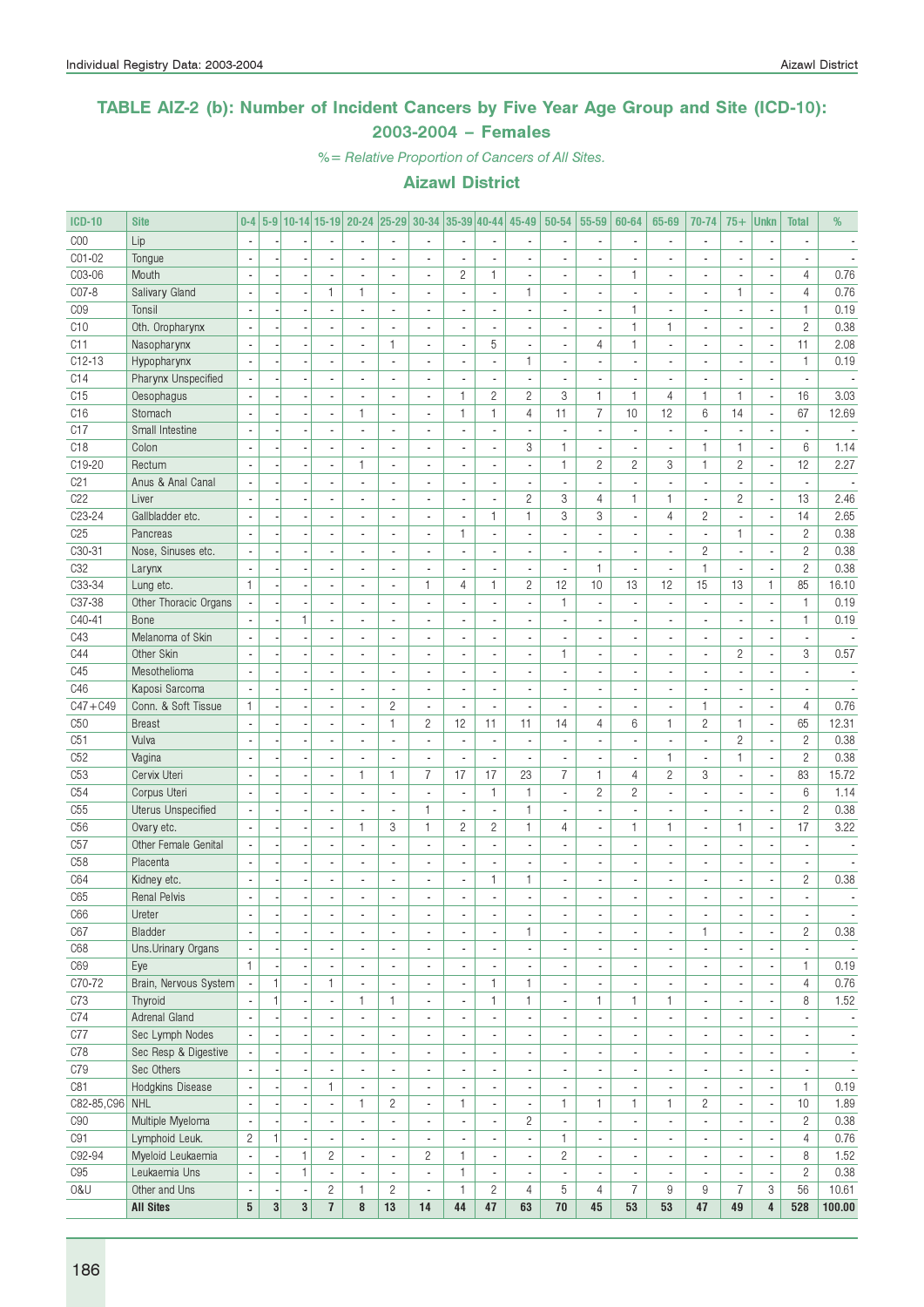### TABLE: AIZ–3(a):

## Average Annual Age Specific,Crude (CR), Age Adjusted (AAR) (with Standard Error(SE)) and Truncated (35-64 yrs) (TR) Incidence Rate per 100,000 population: 2003-2004 - Males Aizawl District

| <b>ICD-10</b>       | $0 - 4$                  | $5-9$                    | $10 - 14$                | $15-19$                  | 20-24                    | 25-29                    | 30-34                    | 35-39                    | 40-44                    | 45-49 | $50 - 54$ | 55-59                    | 60-64                    | 65-69                            | 70-74                    | >75                      | <b>CR</b> | <b>AAR</b>               | <b>SE</b>                | <b>TR</b>                |
|---------------------|--------------------------|--------------------------|--------------------------|--------------------------|--------------------------|--------------------------|--------------------------|--------------------------|--------------------------|-------|-----------|--------------------------|--------------------------|----------------------------------|--------------------------|--------------------------|-----------|--------------------------|--------------------------|--------------------------|
| C <sub>00</sub>     | $\overline{\phantom{a}}$ | $\blacksquare$           | $\overline{\phantom{a}}$ | $\overline{a}$           | $\blacksquare$           | ÷,                       | $\overline{a}$           | $\overline{\phantom{a}}$ |                          |       |           | ×                        |                          |                                  |                          |                          |           | $\overline{a}$           |                          |                          |
| CO1-02              |                          |                          | ä,                       | ä,                       |                          | ÷,                       | ä,                       | 3.7                      | 9.6                      | 26.3  | 7.5       | ł,                       | 16.2                     |                                  |                          |                          | 2.5       | 3.4                      | 1.18                     | 11.0                     |
| C03-06              |                          |                          | $\blacksquare$           | $\overline{a}$           | ä,                       | ÷,                       | 3.6                      | $\overline{\phantom{a}}$ | 14.3                     | 6.6   | 15.0      | 12.6                     | 16.2                     | 99.0                             |                          |                          | 3.9       | 6.3                      | 1.78                     | 10.2                     |
| CO7-8               |                          |                          | $\overline{\phantom{a}}$ | ÷,                       | ÷,                       |                          | $\overline{a}$           | $\overline{\phantom{a}}$ | ÷,                       | 6.6   | 15.0      |                          |                          |                                  |                          | 25.3                     | 1.1       | 1.7                      | 0.83                     | 3.7                      |
| CO <sub>9</sub>     |                          |                          | ٠                        | ÷,                       | ä,                       | ÷,                       | ×,                       | 7.4                      | 19.1                     |       | 22.5      | 12.6                     | 16.2                     | 19.8                             |                          |                          | 3.4       | 4.5                      | 1.37                     | 12.5                     |
| C <sub>10</sub>     |                          | $\blacksquare$           | $\overline{\phantom{a}}$ | ä,                       | ÷,                       | ä,                       | $\overline{\phantom{a}}$ | $\overline{\phantom{a}}$ | 4.8                      |       | 7.5       | ×                        |                          |                                  | 24.9                     |                          | 0.8       | 1.2                      | 0.69                     | 2.1                      |
| C11                 |                          | $\blacksquare$           | $\overline{\phantom{a}}$ | $\overline{\phantom{a}}$ | 2.3                      | $\overline{\phantom{a}}$ | 3.6                      | $\overline{\phantom{a}}$ | ×,                       | 39.5  |           | ×,                       | 16.2                     | 19.8                             |                          |                          | 2.8       | 4.0                      | 1.34                     | 9.7                      |
| $C12-13$            | ä,                       | $\blacksquare$           | $\overline{\phantom{a}}$ | $\blacksquare$           | $\overline{\phantom{a}}$ | $\overline{\phantom{a}}$ | $\overline{\phantom{a}}$ | 14.8                     | 52.6                     | 52.6  | 90.1      | 88.2                     | 16.2                     | 118.8                            | 49.8                     | 50.6                     | 14.8      | 21.5                     | 3.06                     | 51.2                     |
| C14                 | $\overline{\phantom{a}}$ | $\blacksquare$           | $\overline{\phantom{a}}$ | $\overline{a}$           |                          | ÷,                       | $\blacksquare$           | $\overline{\phantom{a}}$ | $\overline{\phantom{a}}$ |       | 7.5       | 12.6                     |                          |                                  | 24.9                     |                          | 0.8       | 1.4                      | 0.80                     | 2.8                      |
| C15                 |                          | $\blacksquare$           | $\blacksquare$           | $\overline{a}$           |                          | $\blacksquare$           | $\overline{a}$           | 11.1                     | 71.7                     | 177.5 | 97.6      | 151.3                    | 145.8                    | 99.0                             | 174.3                    | 75.9                     | 26.3      | 40.4                     | 4.30                     | 104.5                    |
| C16                 |                          |                          | $\blacksquare$           | $\overline{a}$           |                          | $\blacksquare$           | 3.6                      | 18.5                     | 33.5                     | 72.3  | 120.1     | 226.9                    | 210.6                    | 336.5                            | 497.9                    | 303.8                    | 34.1      | 57.3                     | 5.37                     | 99.9                     |
| C17                 |                          |                          | $\blacksquare$           | $\overline{a}$           | $\overline{a}$           | ä,                       | $\overline{a}$           |                          |                          |       |           |                          |                          |                                  |                          |                          |           | $\blacksquare$           |                          |                          |
| C <sub>18</sub>     |                          |                          | $\overline{a}$           | $\overline{\phantom{a}}$ | $\overline{a}$           | $\overline{a}$           | $\overline{\phantom{a}}$ | 3.7                      | 14.3                     |       |           | ٠                        |                          | 19.8                             | 24.9                     | 101.3                    | 2.8       | 4.2                      | 1.39                     | 3.5                      |
| C19-20              |                          |                          | $\overline{a}$           | $\overline{a}$           |                          | $\overline{a}$           | 3.6                      | $\overline{\phantom{a}}$ | ×,                       |       | 15.0      | 63.0                     | 16.2                     | 19.8                             | 24.9                     | 101.3                    | 4.2       | 7.3                      | 1.91                     | 12.6                     |
| C <sub>21</sub>     | ٠                        |                          | $\overline{a}$           | $\overline{\phantom{a}}$ | $\overline{a}$           |                          | $\overline{\phantom{a}}$ |                          |                          |       |           |                          |                          |                                  |                          |                          |           | $\overline{a}$           |                          |                          |
| C22                 |                          |                          | $\overline{a}$           | $\overline{\phantom{a}}$ |                          | Ĭ.                       | $\overline{\phantom{a}}$ | 3.7                      | 4.8                      | 13.2  | 15.0      | 12.6                     | 16.2                     | 59.4                             | 24.9                     | 75.9                     | 4.2       | 7.0                      | 1.86                     | 10.3                     |
| C <sub>2</sub> 3-24 |                          |                          | $\overline{\phantom{a}}$ | $\overline{a}$           | $\overline{a}$           | $\overline{a}$           | ä,                       | $\blacksquare$           | $\overline{a}$           |       | 7.5       |                          | 32.4                     |                                  |                          | 25.3                     | 1.1       | 2.2                      | 1.11                     | 5.4                      |
| C <sub>25</sub>     |                          |                          | $\overline{a}$           | $\overline{a}$           | $\overline{a}$           | 2.9                      | ä,                       | $\overline{\phantom{a}}$ | 4.8                      |       | 7.5       | 12.6                     | 16.2                     | 19.8                             | 74.7                     | 75.9                     | 3.4       | 5.6                      | 1.68                     | 5.9                      |
| C30-31              |                          |                          | $\overline{\phantom{a}}$ | ä,                       |                          | ä,                       |                          | ä,                       |                          |       |           | $\overline{\phantom{a}}$ | 16.2                     |                                  |                          | 75.9                     | 1.1       | 2.2                      | 1.09                     | 2.1                      |
| C <sub>32</sub>     |                          |                          | $\overline{a}$           | ä,                       |                          | Ĭ.                       | 3.6                      | $\overline{\phantom{a}}$ | 14.3                     | 6.6   | 15.0      | 12.6                     | 16.2                     | 19.8                             |                          | 50.6                     | 3.4       | 5.0                      | 1.51                     | 10.2                     |
| C33-34              |                          |                          | $\overline{a}$           |                          |                          |                          | ÷,                       | ä,                       | 9.6                      | 13.2  | 60.0      | 113.5                    | 210.6                    | 296.9                            | 298.7                    | 354.4                    | 21.0      | 39.3                     | 4.60                     | 55.9                     |
| C37-38              |                          |                          | $\overline{a}$           |                          |                          |                          | ä,                       | 3.7                      |                          |       |           | 12.6                     |                          |                                  |                          |                          | 0.6       | 0.7                      | 0.55                     | 2.3                      |
| C40-41              | $\overline{\phantom{a}}$ | 2.8                      | $\overline{a}$           | $\overline{a}$           | 2.3                      |                          |                          | 3.7                      |                          |       |           |                          | 16.2                     |                                  |                          |                          | 1.1       | 1.3                      | 0.76                     | 2.8                      |
| C43                 |                          |                          | $\overline{a}$           | ä,                       |                          | ä,                       |                          | $\overline{\phantom{a}}$ |                          |       |           |                          |                          |                                  |                          |                          |           | $\overline{a}$           |                          |                          |
| C44                 |                          |                          | Ĭ.                       | $\overline{a}$           |                          | ä,                       | 7.2                      | 7.4                      | 4.8                      | 6.6   | 7.5       | ÷,                       | 16.2                     | 19.8                             | 24.9                     | 25.3                     | 3.1       | 4.2                      | 1.36                     | 6.9                      |
| C45                 |                          |                          | $\overline{a}$           | ÷,                       |                          |                          |                          | $\overline{\phantom{a}}$ |                          |       |           |                          |                          |                                  |                          |                          |           |                          |                          |                          |
| C46                 |                          |                          | $\overline{a}$           | ÷,                       |                          |                          |                          |                          |                          |       |           |                          |                          |                                  |                          |                          |           |                          |                          |                          |
| $C47 + C49$         | 3.0                      |                          | $\overline{a}$           | 2.5                      |                          |                          |                          |                          |                          |       |           | 12.6                     |                          |                                  | 24.9                     |                          | 1.1       | 1.6                      | 0.83                     | 1.6                      |
| C50                 |                          |                          | $\overline{a}$           | ÷,                       |                          |                          |                          |                          |                          |       |           |                          |                          |                                  |                          |                          |           | $\overline{a}$           |                          |                          |
| C60                 |                          |                          | $\overline{a}$           | $\overline{a}$           |                          | ä,                       | 3.6                      |                          |                          |       | 7.5       |                          |                          |                                  | 24.9                     | 50.6                     | 1.4       | 2.1                      | 0.97                     | 1.2                      |
| C61                 |                          |                          | $\overline{a}$           | $\overline{a}$           |                          |                          |                          |                          |                          |       |           | 12.6                     |                          | 39.6                             | 49.8                     | 101.3                    | 2.5       | 4.7                      | 1.57                     | 1.6                      |
| C62                 |                          |                          | $\overline{a}$           | $\overline{a}$           |                          |                          |                          |                          |                          |       |           |                          |                          |                                  |                          |                          |           |                          |                          |                          |
| C63                 |                          |                          | $\overline{a}$           | $\overline{a}$           |                          |                          |                          |                          |                          |       |           |                          |                          |                                  |                          |                          |           |                          |                          |                          |
| C64                 |                          |                          | $\overline{a}$           | $\overline{a}$           |                          |                          |                          |                          | 4.8                      |       |           |                          |                          |                                  |                          | 25.3                     | 0.6       | 0.8                      | 0.58                     | 0.9                      |
| C65                 |                          |                          | $\overline{a}$           |                          |                          |                          |                          |                          |                          |       |           |                          |                          |                                  |                          |                          |           |                          |                          |                          |
| C66                 |                          |                          |                          |                          |                          |                          |                          |                          |                          |       |           |                          |                          |                                  |                          | 50.6                     | 0.6       | 1.0                      | 0.72                     |                          |
| C67                 | $\overline{\phantom{a}}$ | $\overline{\phantom{a}}$ | $\overline{\phantom{a}}$ | $\overline{\phantom{a}}$ | $\overline{\phantom{a}}$ | $\overline{\phantom{a}}$ | $\overline{\phantom{a}}$ | $\overline{\phantom{a}}$ | $\overline{\phantom{a}}$ |       | 15.0      | 12.6                     | $\overline{\phantom{a}}$ |                                  |                          | 50.6                     | 1.4       | 2.3                      | 1.02                     | 4.0                      |
| C68                 | ä,                       |                          | $\blacksquare$           | $\overline{a}$           | ÷,                       | $\blacksquare$           | $\overline{\phantom{a}}$ | $\overline{\phantom{a}}$ |                          |       |           |                          |                          | 19.8                             |                          |                          | 0.3       | 0.6                      | 0.59                     | $\overline{\phantom{a}}$ |
| C69                 | $\overline{\phantom{a}}$ | $\blacksquare$           | $\blacksquare$           | $\blacksquare$           | $\blacksquare$           | $\overline{\phantom{a}}$ | $\overline{\phantom{a}}$ | $\overline{\phantom{a}}$ |                          |       |           |                          |                          |                                  | 24.9                     |                          | 0.3       | 0.5                      | 0.50                     | $\overline{\phantom{a}}$ |
| C70-72              | $\overline{\phantom{a}}$ |                          | $\blacksquare$           | $\blacksquare$           | 2.3                      | $\overline{\phantom{a}}$ | 3.6                      | ÷,                       |                          |       |           | $\overline{\phantom{m}}$ |                          |                                  |                          |                          | 0.6       | 0.4                      | 0.29                     | $\overline{\phantom{a}}$ |
| C73                 | $\overline{a}$           | $\blacksquare$           | ä,                       | 2.5                      | $\overline{\phantom{a}}$ | $\overline{\phantom{a}}$ | $\blacksquare$           | 3.7                      | $\overline{\phantom{a}}$ | 6.6   | 7.5       | $\overline{\phantom{a}}$ | 16.2                     | 19.8                             | 24.9                     |                          | 2.0       | 3.0                      | 1.19                     | 5.3                      |
| C74                 | $\overline{\phantom{a}}$ | $\blacksquare$           | $\blacksquare$           | $\blacksquare$           | $\overline{a}$           | $\overline{\phantom{a}}$ | $\overline{\phantom{a}}$ | ÷,                       | $\overline{\phantom{a}}$ |       |           | $\overline{\phantom{a}}$ |                          |                                  |                          |                          |           | $\overline{\phantom{a}}$ |                          | $\overline{\phantom{a}}$ |
| C77                 | $\overline{\phantom{a}}$ | $\blacksquare$           | $\overline{\phantom{a}}$ | ٠                        | $\overline{a}$           | $\overline{\phantom{a}}$ | $\overline{\phantom{a}}$ | ÷,                       |                          |       |           | ×,                       |                          |                                  |                          |                          |           |                          |                          | $\overline{\phantom{a}}$ |
| C78                 | $\overline{\phantom{a}}$ |                          | $\overline{\phantom{a}}$ | ٠                        | $\overline{a}$           | $\overline{\phantom{a}}$ | $\overline{\phantom{a}}$ | $\overline{\phantom{a}}$ |                          |       |           | ,                        |                          |                                  |                          |                          |           |                          |                          | $\overline{\phantom{a}}$ |
| C79                 | $\overline{\phantom{a}}$ |                          | $\overline{\phantom{a}}$ | ٠                        | ÷,                       | $\overline{\phantom{a}}$ | $\overline{\phantom{a}}$ | $\overline{\phantom{a}}$ |                          |       |           | $\overline{\phantom{a}}$ |                          |                                  |                          |                          |           |                          |                          | $\overline{\phantom{a}}$ |
| C81                 | $\overline{\phantom{a}}$ |                          | $\overline{\phantom{a}}$ | ٠                        | $\overline{a}$           | $\overline{\phantom{a}}$ | $\overline{\phantom{a}}$ | ÷,                       |                          |       |           | $\overline{\phantom{a}}$ |                          |                                  |                          |                          | -         | $\overline{\phantom{a}}$ |                          | $\overline{\phantom{a}}$ |
| C82-85, C96         |                          | ٠                        | $\overline{\phantom{a}}$ | $\overline{\phantom{a}}$ | $\overline{a}$           | $\overline{\phantom{a}}$ | 7.2                      | 3.7                      | $\overline{\phantom{a}}$ |       | 7.5       | 12.6                     | 32.4                     | 19.8                             | 74.7                     | 50.6                     | 3.6       | 5.9                      | 1.73                     | 7.7                      |
| C90                 | $\blacksquare$           | $\blacksquare$           | $\blacksquare$           | $\blacksquare$           | ÷,                       | $\overline{\phantom{a}}$ | $\overline{\phantom{a}}$ | $\overline{\phantom{a}}$ | $\overline{\phantom{a}}$ |       |           | ÷                        |                          |                                  |                          | $\overline{\phantom{a}}$ | ÷         | $\overline{\phantom{a}}$ | $\overline{\phantom{a}}$ | $\overline{\phantom{a}}$ |
| C91                 | 6.1                      | $\blacksquare$           | $\overline{\phantom{a}}$ | 2.5                      | $\overline{a}$           | $\overline{\phantom{a}}$ | ä,                       | $\overline{\phantom{a}}$ | $\overline{\phantom{a}}$ |       |           | 25.2                     |                          |                                  | $\overline{\phantom{a}}$ | 25.3                     | 1.7       | 2.5                      | 1.04                     | 3.3                      |
| C92-94              | $\overline{\phantom{a}}$ | $\overline{\phantom{a}}$ | $\overline{\phantom{a}}$ | 2.5                      | ×,                       | $\overline{\phantom{a}}$ | 3.6                      | 7.4                      | 4.8                      |       | 15.0      | $\overline{\phantom{a}}$ |                          | 39.6                             | 24.9                     | 25.3                     | 3.1       | 4.1                      | 1.33                     | 4.8                      |
| C95                 | 3.0                      | $\overline{\phantom{a}}$ | $\overline{\phantom{a}}$ | $\overline{\phantom{a}}$ | $\overline{\phantom{m}}$ | $\overline{\phantom{a}}$ | $\overline{\phantom{a}}$ | $\overline{\phantom{a}}$ | $\overline{\phantom{a}}$ |       | ÷,        | $\overline{\phantom{a}}$ | $\overline{\phantom{a}}$ |                                  | $\overline{\phantom{a}}$ | $\overline{\phantom{a}}$ | 0.3       | 0.4                      | 0.36                     | $\overline{\phantom{a}}$ |
| 0&U                 | $\overline{\phantom{a}}$ | $\overline{\phantom{a}}$ | $\overline{\phantom{a}}$ | 2.5                      | $\overline{\phantom{m}}$ | 2.9                      | $\overline{\phantom{a}}$ | 11.1                     | 43.0                     | 46.0  | 60.0      |                          | $50.4$   113.4           | 79.2                             | 149.4                    | 278.5                    | 17.6      | 26.9                     | 3.59                     | 50.2                     |
| All                 | 12.1                     | 2.8                      | ٠                        | 12.3                     | 7.0                      | 5.7                      | 43.2                     | 103.9                    | 310.8                    | 473.4 | 622.9     |                          | $857.2$ 955.8            | 1365.8 1643.0 2000.0 173.4 277.2 |                          |                          |           |                          | $11.52$ 506.3            |                          |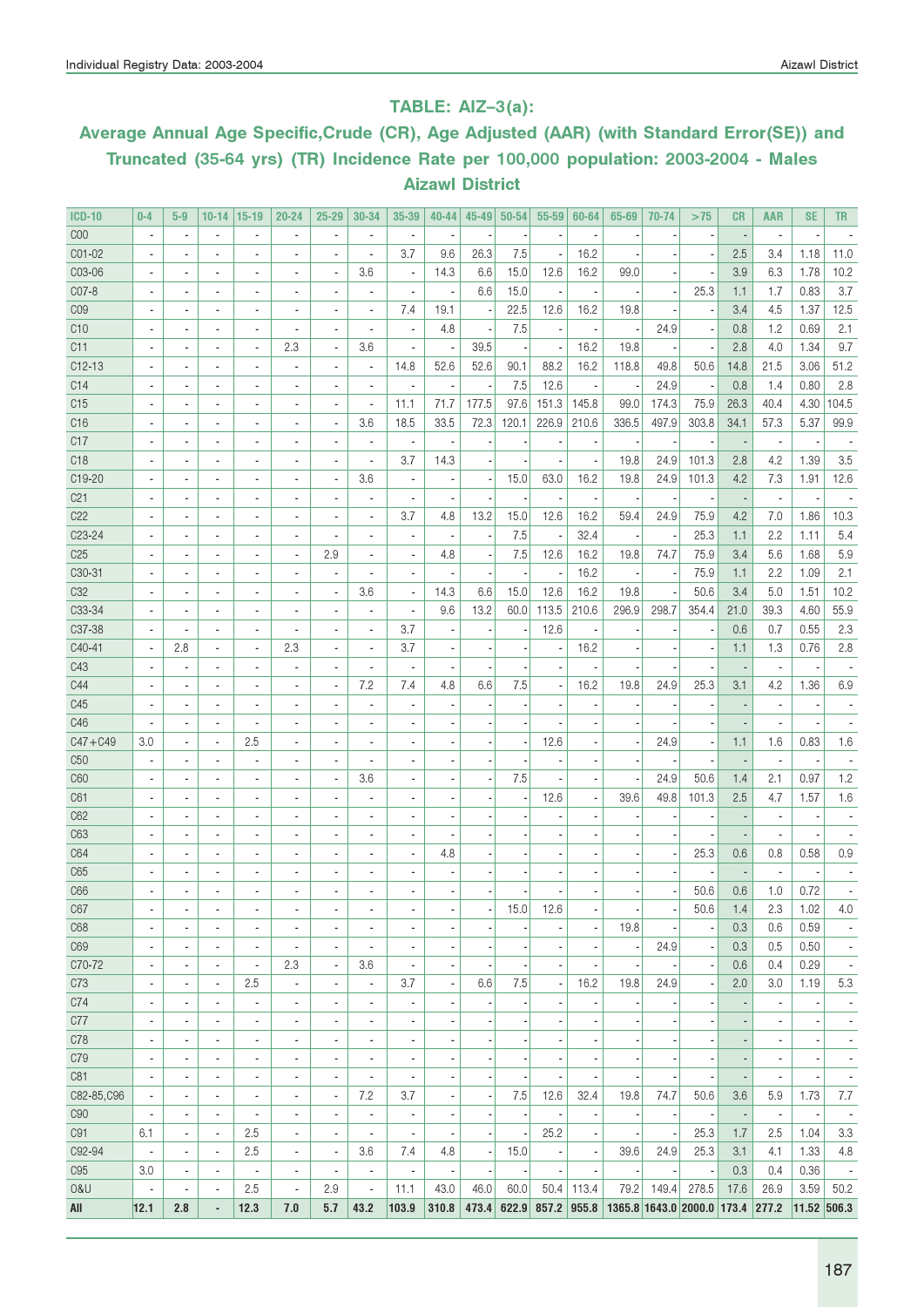#### TABLE:AIZ–3(b):

# Average Annual Age Specific,Crude (CR), Age Adjusted (AAR) (with Standard Error(SE)) and Truncated (35-64 yrs) (TR) Incidence Rate per 100,000 population: 2003-2004 - Females Aizawl District

| <b>ICD-10</b>   | $0 - 4$                      | $5-9$                    | $10 - 14$                | $15 - 19$                | $20 - 24$                | $25 - 29$                | 30-34                        | 35-39                        | $40 - 44$                | $45 - 49$                | $50 - 54$                | 55-59                    | 60-64                    | 65-69                      | 70-74                    | >75                      | <b>CR</b>                | <b>AAR</b>               | <b>SE</b>                | TR                       |
|-----------------|------------------------------|--------------------------|--------------------------|--------------------------|--------------------------|--------------------------|------------------------------|------------------------------|--------------------------|--------------------------|--------------------------|--------------------------|--------------------------|----------------------------|--------------------------|--------------------------|--------------------------|--------------------------|--------------------------|--------------------------|
| COO             | ×,                           | $\blacksquare$           | $\overline{\phantom{a}}$ |                          | $\overline{a}$           | $\blacksquare$           | $\overline{\phantom{a}}$     | $\overline{a}$               |                          |                          |                          |                          |                          |                            |                          |                          |                          | ä,                       |                          |                          |
| C01-02          |                              |                          | $\blacksquare$           |                          |                          |                          |                              |                              |                          |                          |                          |                          |                          |                            |                          |                          |                          |                          |                          |                          |
| C03-06          | $\overline{\phantom{a}}$     | $\overline{a}$           | $\blacksquare$           |                          |                          | $\blacksquare$           | $\overline{\phantom{a}}$     | 8.1                          | 5.2                      |                          |                          | ×,                       | 16.0                     |                            |                          |                          | 1.2                      | 1.4                      | 0.79                     | 4.6                      |
| C07-8           | $\overline{\phantom{a}}$     | $\blacksquare$           | $\overline{\phantom{a}}$ | 2.4                      | 2.4                      | $\blacksquare$           | $\blacksquare$               | ٠                            | $\overline{\phantom{a}}$ | 7.3                      |                          | ×,                       |                          | ٠                          | $\blacksquare$           | 20.7                     | 1.2                      | 1.3                      | 0.67                     | 1.4                      |
| C <sub>09</sub> | $\overline{\phantom{a}}$     | $\blacksquare$           | $\blacksquare$           | $\overline{\phantom{a}}$ | $\blacksquare$           | $\blacksquare$           | $\overline{a}$               | ٠                            | ×,                       |                          |                          | ×,                       | 16.0                     |                            |                          |                          | 0.3                      | 0.6                      | 0.64                     | 2.1                      |
| C <sub>10</sub> |                              | $\blacksquare$           | $\overline{\phantom{a}}$ |                          |                          | $\blacksquare$           | $\overline{a}$               | $\qquad \qquad \blacksquare$ |                          |                          |                          | ,                        | 16.0                     | 19.9                       |                          |                          | 0.6                      | 1.2                      | 0.88                     | 2.1                      |
| C11             |                              | $\overline{\phantom{a}}$ | $\overline{a}$           | $\overline{a}$           | $\overline{a}$           | 3.1                      | ä,                           | $\blacksquare$               | 26.0                     |                          |                          | 55.5                     | 16.0                     |                            |                          |                          | 3.2                      | 4.7                      | 1.48                     | 14.3                     |
| $C12-13$        |                              | $\overline{a}$           | $\overline{\phantom{a}}$ | $\overline{a}$           |                          | $\blacksquare$           | $\overline{\phantom{a}}$     | ÷,                           | $\overline{a}$           | 7.3                      |                          | ÷,                       |                          |                            |                          |                          | 0.3                      | 0.4                      | 0.44                     | 1.4                      |
| C14             |                              |                          | $\blacksquare$           | $\blacksquare$           |                          |                          |                              |                              |                          |                          |                          |                          |                          |                            |                          |                          |                          |                          |                          |                          |
| C15             | $\overline{\phantom{a}}$     |                          | $\blacksquare$           | ä,                       |                          | $\blacksquare$           | $\overline{\phantom{a}}$     | 4.0                          | 10.4                     | 14.7                     | 25.7                     | 13.9                     | 16.0                     | 79.7                       | 26.1                     | 20.7                     | 4.7                      | 7.6                      | 1.94                     | 13.6                     |
| C <sub>16</sub> | ٠                            | ٠                        | $\overline{\phantom{a}}$ | $\blacksquare$           | 2.4                      | $\blacksquare$           | $\blacksquare$               | 4.0                          | 5.2                      | 29.3                     | 94.3                     | 97.2                     | 160.2                    | 239.0                      | 156.4                    | 289.6                    | 19.6                     | 33.6                     | 4.19                     | 55.9                     |
| C17             | $\overline{\phantom{a}}$     | $\blacksquare$           | $\blacksquare$           | $\overline{\phantom{a}}$ | $\blacksquare$           | $\overline{\phantom{a}}$ | $\overline{\phantom{a}}$     | $\overline{\phantom{a}}$     | $\overline{\phantom{a}}$ | $\overline{\phantom{a}}$ | $\overline{\phantom{a}}$ | $\overline{a}$           |                          | ×                          |                          |                          |                          | $\overline{\phantom{a}}$ |                          |                          |
| C <sub>18</sub> |                              | $\blacksquare$           | $\overline{\phantom{a}}$ |                          |                          | $\blacksquare$           | $\overline{a}$               | $\overline{\phantom{m}}$     | $\overline{\phantom{a}}$ | 22.0                     | 8.6                      | ,                        |                          | ×,                         | 26.1                     | 20.7                     | 1.8                      | 2.7                      | 1.10                     | 5.6                      |
| C19-20          |                              |                          | $\blacksquare$           | $\overline{\phantom{a}}$ | 2.4                      |                          | $\overline{a}$               | $\overline{a}$               |                          |                          | 8.6                      | 27.8                     | 32.0                     | 59.8                       | 26.1                     | 41.4                     | 3.5                      | 6.2                      | 1.83                     | 9.1                      |
| C <sub>21</sub> |                              | $\overline{a}$           | $\blacksquare$           | $\overline{a}$           | $\blacksquare$           | $\overline{a}$           | $\overline{\phantom{a}}$     | $\overline{a}$               |                          |                          |                          | $\overline{a}$           |                          | ×,                         | ä,                       |                          |                          | $\overline{\phantom{a}}$ |                          |                          |
| C22             |                              |                          | $\blacksquare$           | $\blacksquare$           |                          |                          | ٠                            | $\overline{a}$               |                          | 14.7                     | 25.7                     | 55.5                     | 16.0                     | 19.9                       |                          | 41.4                     | 3.8                      | 6.5                      | 1.81                     | 16.2                     |
| C23-24          |                              |                          | $\overline{\phantom{a}}$ | ä,                       |                          |                          | ä,                           | ä,                           | 5.2                      | 7.3                      | 25.7                     | 41.6                     |                          | 79.7                       | 52.1                     |                          | 4.1                      | 7.1                      | 1.93                     | 11.9                     |
| C <sub>25</sub> | ٠                            | $\blacksquare$           | $\overline{\phantom{a}}$ | $\blacksquare$           | $\overline{a}$           | $\blacksquare$           | $\overline{\phantom{a}}$     | 4.0                          | ×,                       | ×                        |                          |                          |                          |                            | $\overline{a}$           | 20.7                     | 0.6                      | 0.7                      | 0.48                     | 0.8                      |
| C30-31          | $\overline{\phantom{a}}$     | $\overline{\phantom{a}}$ | $\overline{\phantom{a}}$ | $\overline{\phantom{a}}$ | $\overline{a}$           | $\overline{\phantom{a}}$ | $\overline{\phantom{a}}$     | $\overline{a}$               | $\overline{\phantom{a}}$ | $\overline{a}$           |                          |                          |                          | ٠                          | 52.1                     | $\overline{\phantom{a}}$ | 0.6                      | 1.0                      | 0.74                     |                          |
| C <sub>32</sub> |                              | ٠                        | $\overline{\phantom{a}}$ | $\blacksquare$           | $\blacksquare$           | $\overline{\phantom{a}}$ | $\overline{a}$               | $\frac{1}{2}$                |                          |                          |                          | 13.9                     |                          | ,                          | 26.1                     |                          | 0.6                      | 1.1                      | 0.76                     | 1.8                      |
| C33-34          | 3.1                          |                          |                          |                          |                          | $\blacksquare$           | 4.1                          | 16.1                         | 5.2                      | 14.7                     | 102.9                    | 138.8                    | 208.2                    | 239.0                      | 391.0                    | 268.9                    | 24.9                     | 42.2                     | 4.70                     | 68.3                     |
| C37-38          |                              | $\blacksquare$           | $\blacksquare$           | $\overline{\phantom{a}}$ | $\overline{\phantom{a}}$ | $\blacksquare$           | $\blacksquare$               | ×,                           | $\blacksquare$           | ٠                        | 8.6                      | ٠                        |                          |                            |                          |                          | 0.3                      | 0.4                      | 0.43                     | 1.4                      |
| C40-41          |                              | $\overline{\phantom{a}}$ | 2.6                      | $\overline{\phantom{a}}$ |                          |                          | $\overline{a}$               | ÷                            |                          |                          |                          |                          |                          |                            |                          |                          | 0.3                      | 0.2                      | 0.23                     |                          |
| C43             |                              |                          | $\overline{\phantom{a}}$ | $\overline{\phantom{a}}$ |                          |                          |                              | $\overline{a}$               |                          |                          |                          |                          |                          |                            |                          |                          |                          | $\overline{\phantom{a}}$ |                          |                          |
| C44             | ٠                            | ٠                        | $\overline{\phantom{a}}$ | $\blacksquare$           | $\overline{a}$           | $\blacksquare$           | $\overline{a}$               | $\overline{a}$               | ٠                        |                          | 8.6                      |                          |                          |                            | ä,                       | 41.4                     | 0.9                      | 1.3                      | 0.73                     | 1.4                      |
| C45             | ä,                           | $\blacksquare$           | $\blacksquare$           | $\overline{a}$           | $\overline{a}$           | $\overline{\phantom{a}}$ | $\overline{a}$               | $\overline{\phantom{a}}$     | $\blacksquare$           |                          |                          |                          |                          |                            |                          |                          |                          | ÷,                       |                          |                          |
| C46             |                              | ٠                        | $\overline{\phantom{a}}$ |                          | ٠                        | $\overline{\phantom{a}}$ | $\qquad \qquad \blacksquare$ |                              |                          |                          |                          |                          |                          |                            |                          |                          |                          | $\overline{a}$           |                          |                          |
| $C47 + C49$     | 3.1                          |                          | $\blacksquare$           |                          |                          | 6.1                      | $\overline{\phantom{a}}$     |                              |                          |                          |                          |                          |                          | ł,                         | 26.1                     |                          | 1.2                      | 1.4                      | 0.73                     |                          |
| C <sub>50</sub> | $\blacksquare$               | $\overline{\phantom{a}}$ | $\overline{\phantom{a}}$ | $\blacksquare$           | $\overline{a}$           | 3.1                      | 8.2                          | 48.4                         | 57.1                     | 80.6                     | 120.0                    | 55.5                     | 96.1                     | 19.9                       | 52.1                     | 20.7                     | 19.0                     | 26.0                     | 3.38                     | 75.0                     |
| C51             |                              |                          | $\blacksquare$           | $\blacksquare$           |                          | ×,                       | $\overline{\phantom{a}}$     | ×,                           |                          |                          |                          |                          |                          |                            |                          | 41.4                     | 0.6                      | 0.8                      | 0.58                     |                          |
| C <sub>52</sub> | ÷,                           | $\overline{a}$           | $\overline{\phantom{a}}$ | $\overline{a}$           |                          | J.                       |                              | ÷,                           |                          |                          |                          | ÷,                       |                          | 19.9                       | ÷,                       | 20.7                     | 0.6                      | 1.0                      | 0.73                     |                          |
| C <sub>53</sub> | ٠                            | $\overline{a}$           | $\overline{\phantom{a}}$ | $\blacksquare$           | 2.4                      | 3.1                      | 28.7                         | 68.6                         | 88.3                     | 168.5                    | 60.0                     | 13.9                     | 64.1                     | 39.8                       | 78.2                     |                          | 24.3                     | 30.6                     | 3.52                     | 82.7                     |
| C54             | $\overline{\phantom{a}}$     | $\blacksquare$           | $\blacksquare$           | $\overline{\phantom{a}}$ | $\overline{a}$           | $\overline{\phantom{a}}$ | $\overline{a}$               | $\overline{\phantom{a}}$     | 5.2                      | 7.3                      | ×,                       | 27.8                     | 32.0                     |                            |                          |                          | 1.8                      | 3.1                      | 1.31                     | 10.1                     |
| C <sub>55</sub> |                              | ٠                        | $\blacksquare$           | $\blacksquare$           |                          | $\overline{\phantom{a}}$ | 4.1                          | $\overline{\phantom{a}}$     | $\overline{\phantom{a}}$ | 7.3                      | ٠                        | ł,                       |                          |                            |                          |                          | 0.6                      | 0.7                      | 0.50                     | 1.4                      |
| C <sub>56</sub> |                              |                          |                          |                          | 2.4                      | 9.2                      | 4.1                          | 8.1                          | 10.4                     | 7.3                      | 34.3                     | ×,                       | 16.0                     | 19.9                       |                          | 20.7                     | 5.0                      | 6.1                      | 1.57                     | 12.6                     |
| C57             | $\overline{\phantom{a}}$     | $\overline{\phantom{a}}$ | $\overline{\phantom{a}}$ | $\overline{\phantom{a}}$ |                          | $\blacksquare$           | $\blacksquare$               | $\overline{\phantom{a}}$     | $\overline{\phantom{a}}$ |                          |                          |                          |                          | ٠                          |                          |                          |                          | $\overline{a}$           |                          |                          |
| C <sub>58</sub> |                              |                          | $\blacksquare$           | $\blacksquare$           |                          | $\blacksquare$           |                              | ä,                           |                          |                          |                          |                          |                          |                            |                          |                          |                          |                          |                          |                          |
| C64             |                              |                          | $\overline{a}$           |                          |                          |                          |                              | ä,                           | 5.2                      | 7.3                      |                          |                          |                          |                            |                          |                          | 0.6                      | 0.8                      | 0.54                     | 2.4                      |
| C65             |                              |                          | $\overline{a}$           |                          |                          |                          |                              | $\overline{a}$               |                          |                          |                          |                          |                          |                            |                          |                          |                          | ä,                       |                          |                          |
| C66             | $\overline{\phantom{a}}$     | $\overline{\phantom{a}}$ | $\overline{\phantom{a}}$ | $\overline{\phantom{a}}$ | $\overline{\phantom{a}}$ | $\overline{\phantom{a}}$ | $\overline{\phantom{a}}$     | $\overline{\phantom{a}}$     | $\overline{\phantom{a}}$ | $\overline{\phantom{a}}$ | $\overline{\phantom{a}}$ | $\overline{\phantom{a}}$ | $\overline{\phantom{a}}$ | $\overline{\phantom{a}}$   | $\overline{\phantom{a}}$ | $\overline{\phantom{a}}$ | ٠                        | $\overline{\phantom{a}}$ | $\overline{\phantom{a}}$ | $\overline{\phantom{a}}$ |
| C67             | $\overline{\phantom{a}}$     | $\overline{\phantom{a}}$ | $\overline{\phantom{a}}$ | $\overline{\phantom{m}}$ | $\overline{\phantom{a}}$ | $\overline{\phantom{a}}$ | $\overline{\phantom{a}}$     | $\overline{\phantom{a}}$     | $\overline{\phantom{a}}$ | 7.3                      | $\overline{\phantom{a}}$ | $\overline{a}$           | $\overline{\phantom{a}}$ | ,                          | 26.1                     |                          | 0.6                      | 1.0                      | 0.68                     | 1.4                      |
| C68             | $\overline{\phantom{a}}$     | $\blacksquare$           | $\blacksquare$           | $\overline{\phantom{a}}$ | $\overline{a}$           | $\blacksquare$           | $\blacksquare$               | $\blacksquare$               | ×,                       | $\overline{\phantom{a}}$ |                          | ł,                       |                          | ×,                         |                          |                          |                          | $\overline{\phantom{a}}$ |                          | $\overline{\phantom{a}}$ |
| C69             | 3.1                          | $\overline{\phantom{a}}$ | $\overline{\phantom{a}}$ | $\blacksquare$           | $\blacksquare$           | $\overline{\phantom{a}}$ | $\overline{\phantom{a}}$     | $\blacksquare$               | $\overline{\phantom{a}}$ |                          |                          |                          |                          | ×                          |                          |                          | 0.3                      | 0.4                      | 0.37                     | $\overline{\phantom{a}}$ |
| C70-72          | $\overline{\phantom{a}}$     | 2.9                      | $\overline{\phantom{a}}$ | 2.4                      | $\blacksquare$           | $\overline{\phantom{a}}$ | $\overline{\phantom{a}}$     | $\blacksquare$               | 5.2                      | 7.3                      |                          |                          |                          | ×,                         |                          |                          | 1.2                      | 1.3                      | 0.65                     | 2.4                      |
| C73             | $\overline{\phantom{a}}$     | 2.9                      | $\overline{\phantom{a}}$ | $\overline{\phantom{a}}$ | 2.4                      | 3.1                      | $\overline{\phantom{a}}$     | $\overline{\phantom{a}}$     | 5.2                      | 7.3                      | $\overline{a}$           | 13.9                     | 16.0                     | 19.9                       |                          |                          | 2.3                      | 3.3                      | 1.25                     | 6.3                      |
| C74             | $\overline{\phantom{a}}$     | $\overline{\phantom{a}}$ | $\overline{\phantom{a}}$ | $\overline{\phantom{a}}$ | $\overline{\phantom{a}}$ | $\overline{\phantom{a}}$ | $\overline{\phantom{a}}$     | $\overline{\phantom{a}}$     | $\overline{\phantom{a}}$ | $\overline{\phantom{a}}$ | $\overline{\phantom{a}}$ | ×,                       | $\overline{\phantom{a}}$ |                            | $\blacksquare$           |                          | ÷,                       | $\blacksquare$           | ×,                       | $\overline{\phantom{a}}$ |
| C77             | $\overline{\phantom{a}}$     | $\overline{\phantom{a}}$ | $\overline{\phantom{a}}$ | $\blacksquare$           | $\blacksquare$           | $\overline{\phantom{a}}$ | $\overline{\phantom{a}}$     | $\blacksquare$               | $\blacksquare$           | $\overline{\phantom{a}}$ | ÷,                       | $\overline{\phantom{a}}$ | $\blacksquare$           | ×,                         | $\overline{\phantom{a}}$ |                          | ٠                        | $\blacksquare$           | $\overline{\phantom{a}}$ | $\overline{\phantom{a}}$ |
| C78             | $\qquad \qquad \blacksquare$ | $\overline{\phantom{a}}$ | $\overline{\phantom{a}}$ | $\frac{1}{2}$            | $\overline{\phantom{a}}$ | $\overline{\phantom{a}}$ | $\overline{\phantom{a}}$     | $\overline{\phantom{a}}$     | $\overline{\phantom{a}}$ |                          | $\overline{\phantom{a}}$ |                          |                          |                            |                          |                          | $\overline{a}$           | $\frac{1}{2}$            | $\overline{\phantom{a}}$ | $\overline{\phantom{a}}$ |
| C79             | $\overline{\phantom{a}}$     | $\blacksquare$           | $\overline{\phantom{a}}$ | $\overline{\phantom{a}}$ | $\overline{\phantom{a}}$ | $\overline{\phantom{a}}$ | ä,                           | $\overline{\phantom{a}}$     | $\overline{\phantom{a}}$ | ×,                       | ÷                        | $\overline{a}$           |                          | ×,                         |                          |                          | $\overline{\phantom{a}}$ | ÷,                       | $\overline{\phantom{a}}$ | $\overline{\phantom{a}}$ |
| C81             | $\blacksquare$               | $\blacksquare$           | $\overline{\phantom{a}}$ | 2.4                      | $\overline{\phantom{a}}$ | $\overline{\phantom{a}}$ | $\blacksquare$               | $\blacksquare$               | $\blacksquare$           |                          |                          |                          |                          | ٠                          |                          |                          | 0.3                      | 0.2                      | 0.22                     | $\overline{\phantom{a}}$ |
| C82-85, C96     | $\overline{\phantom{a}}$     | $\overline{\phantom{a}}$ | $\overline{\phantom{a}}$ | $\overline{\phantom{a}}$ | 2.4                      | 6.1                      | $\overline{\phantom{a}}$     | 4.0                          | $\overline{\phantom{a}}$ | $\overline{\phantom{a}}$ | 8.6                      | 13.9                     | 16.0                     | 19.9                       | 52.1                     | ÷                        | 2.9                      | 4.2                      | 1.42                     | 6.0                      |
| C90             | $\overline{\phantom{a}}$     | $\overline{\phantom{a}}$ | $\overline{\phantom{a}}$ | $\overline{\phantom{a}}$ | $\overline{\phantom{a}}$ | $\overline{\phantom{a}}$ | $\overline{\phantom{a}}$     | $\overline{\phantom{a}}$     | $\overline{\phantom{a}}$ | 14.7                     |                          | $\overline{a}$           |                          | ,                          |                          |                          | 0.6                      | 0.9                      | 0.62                     | 2.8                      |
| C91             | 6.2                          | 2.9                      | $\overline{\phantom{a}}$ | $\overline{\phantom{a}}$ | ä,                       | $\overline{\phantom{a}}$ | $\overline{\phantom{a}}$     | $\overline{\phantom{a}}$     |                          | $\overline{\phantom{a}}$ | 8.6                      | ÷,                       |                          |                            |                          |                          | 1.2                      | 1.5                      | 0.74                     | 1.4                      |
| C92-94          | $\overline{\phantom{a}}$     | $\overline{\phantom{a}}$ | 2.6                      | 4.8                      | $\overline{\phantom{a}}$ | $\overline{\phantom{a}}$ | 8.2                          | 4.0                          | $\overline{\phantom{a}}$ | $\overline{\phantom{a}}$ | 17.1                     | $\overline{\phantom{a}}$ | $\overline{\phantom{a}}$ | $\overline{\phantom{a}}$   | $\overline{\phantom{a}}$ | $\overline{\phantom{a}}$ | 2.3                      | 2.3                      | 0.83                     | 3.5                      |
| C95             | $\overline{\phantom{a}}$     | $\overline{\phantom{a}}$ | 2.6                      | $\overline{\phantom{a}}$ | $\overline{\phantom{a}}$ | $\overline{\phantom{a}}$ | $\overline{\phantom{a}}$     | 4.0                          | $\overline{\phantom{a}}$ | $\overline{\phantom{a}}$ | $\overline{\phantom{a}}$ | $\overline{a}$           |                          |                            | ×,                       |                          | 0.6                      | 0.5                      | 0.34                     | 0.8                      |
| 0&U             | $\overline{\phantom{a}}$     | $\overline{\phantom{a}}$ | i,                       | 4.8                      | 2.4                      | 6.1                      | $\blacksquare$               | 4.0                          | 10.4                     | 29.3                     | 42.9                     | 55.5                     | 112.1                    | 179.3                      | 234.6                    | 144.8                    | 16.4                     | 25.6                     | 3.63                     | 37.0                     |
| All             | 15.5                         | 8.8                      | 7.7                      | 16.8                     | 19.3                     | 40.0                     | 57.3                         | 177.6                        | 244.1                    | 461.6                    | 600.0                    | $624.7$ 849.0            |                          | 1055.8 1225.2 1013.7 154.5 |                          |                          |                          | 231.5                    | 10.51 457.9              |                          |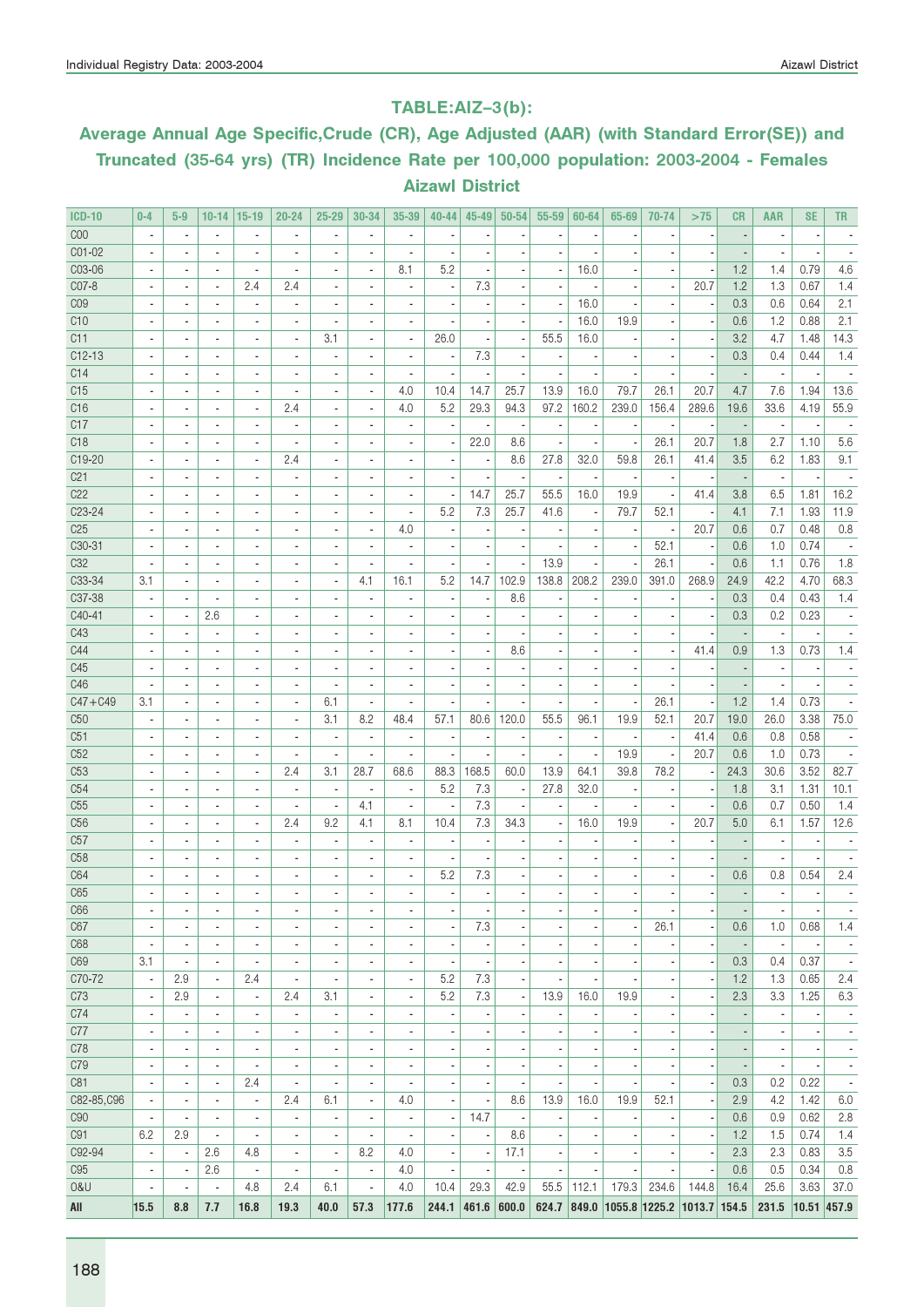### TABLE: AIZ-4(a): Number (#) and Proportion (%) of Cancers by Site (ICD-10) and Method of Diagnosis: 2003-2004 - Males

| <b>ICD-10</b>   | <b>Site</b>                  |                          | <b>Microscopic</b>       |                              | X-Ray / imaging          |                          | <b>Clinical</b>          |                              | <b>Others</b>            |                          | D.C.0                    | <b>Total</b>             |                          |
|-----------------|------------------------------|--------------------------|--------------------------|------------------------------|--------------------------|--------------------------|--------------------------|------------------------------|--------------------------|--------------------------|--------------------------|--------------------------|--------------------------|
|                 |                              | #                        | %                        | #                            | %                        | #                        | %                        | #                            | %                        | #                        | %                        | $\#$                     | %                        |
| CO <sub>0</sub> | Lip                          | $\overline{\phantom{a}}$ |                          | $\blacksquare$               | $\blacksquare$           | $\overline{\phantom{a}}$ | $\blacksquare$           | $\overline{a}$               | $\overline{a}$           | L.                       |                          | $\overline{a}$           |                          |
| C01-02          | Tongue                       | 9                        | 100.0                    | $\blacksquare$               | $\overline{\phantom{a}}$ | $\overline{\phantom{a}}$ | $\overline{\phantom{a}}$ | $\overline{\phantom{a}}$     | $\overline{a}$           | ÷,                       |                          | 9                        | 100.0                    |
| C03-06          | Mouth                        | 13                       | 92.9                     | $\overline{\phantom{a}}$     | $\sim$                   | $\overline{\phantom{a}}$ | ٠                        | $\blacksquare$               | ÷.                       | $\mathbf{1}$             | 7.1                      | 14                       | 100.0                    |
| C07-8           | <b>Salivary Gland</b>        | 3                        | 75.0                     | $\overline{\phantom{a}}$     | $\blacksquare$           | $\overline{\phantom{a}}$ | ÷                        | 1                            | 25.0                     | $\mathbf{r}$             |                          | $\overline{4}$           | 100.0                    |
| CO <sub>9</sub> | Tonsil                       | 12                       | 100.0                    | $\overline{\phantom{a}}$     | ä,                       | ÷,                       |                          | $\overline{\phantom{a}}$     | ÷,                       | $\overline{\phantom{a}}$ |                          | 12                       | 100.0                    |
| C10             | Oth. Oropharynx              | $\overline{2}$           | 66.7                     | $\overline{\phantom{a}}$     | ä,                       | $\overline{\phantom{a}}$ |                          | 1                            | 33.3                     | ÷.                       |                          | 3                        | 100.0                    |
| C11             | Nasopharynx                  | 9                        | 90.0                     | $\overline{a}$               | ÷,                       | $\blacksquare$           |                          | $\blacksquare$               |                          | 1                        | 10.0                     | 10                       | 100.0                    |
| $C12-13$        | Hypopharynx                  | 53                       | 100.0                    | $\overline{\phantom{a}}$     | $\overline{\phantom{a}}$ | $\overline{\phantom{a}}$ | ÷,                       | $\overline{\phantom{a}}$     | $\overline{\phantom{a}}$ | $\overline{a}$           |                          | 53                       | 100.0                    |
| C14             | <b>Pharynx Unspecified</b>   | 1                        | 33.3                     | $\overline{\phantom{a}}$     | ÷,                       | 2                        | 66.7                     | $\overline{\phantom{a}}$     | $\blacksquare$           | $\overline{\phantom{a}}$ | $\overline{\phantom{a}}$ | 3                        | 100.0                    |
| C15             | Oesophagus                   | 84                       | 89.4                     | $\overline{\phantom{a}}$     | $\overline{\phantom{a}}$ | 3                        | 3.2                      | 3                            | 3.2                      | 4                        | 4.3                      | 94                       | 100.0                    |
| C16             | Stomach                      | 94                       | 77.0                     | $\overline{\phantom{a}}$     | $\blacksquare$           | $\overline{7}$           | 5.7                      | 15                           | 12.3                     | 6                        | 4.9                      | 122                      | 100.0                    |
| C17             | <b>Small Intestine</b>       | $\overline{\phantom{a}}$ | ÷.                       | $\overline{\phantom{a}}$     | $\overline{\phantom{a}}$ | $\Box$                   | $\blacksquare$           | $\Box$                       | $\overline{a}$           | $\overline{\phantom{a}}$ | $\sim$                   | $\overline{\phantom{a}}$ |                          |
| C18             | Colon                        | $\overline{7}$           | 70.0                     | $\blacksquare$               | $\blacksquare$           | $\overline{\phantom{a}}$ |                          | 2                            | 20.0                     | 1                        | 10.0                     | 10                       | 100.0                    |
| C19-20          | Rectum                       | 10                       | 66.7                     | $\blacksquare$               | $\blacksquare$           | 1                        | 6.7                      | 3                            | 20.0                     | $\mathbf{1}$             | 6.7                      | 15                       | 100.0                    |
| C <sub>21</sub> | Anus & Anal Canal            | $\overline{\phantom{a}}$ |                          | $\overline{\phantom{a}}$     | ÷,                       | $\Box$                   |                          | $\blacksquare$               |                          | $\overline{a}$           |                          | $\overline{\phantom{a}}$ |                          |
| C22             | Liver                        | 6                        | 40.0                     | 3                            | 20.0                     | 1                        | 6.7                      | 1                            | 6.7                      | 4                        | 26.7                     | 15                       | 100.0                    |
| C23-24          | Gallbladder etc.             | $\overline{2}$           | 50.0                     | 1                            | 25.0                     | $\Box$                   |                          | 1                            | 25.0                     | $\sim$                   |                          | $\overline{4}$           | 100.0                    |
| C <sub>25</sub> | Pancreas                     | 3                        | 25.0                     | 3                            | 25.0                     | 2                        | 16.7                     | 3                            | 25.0                     | 1                        | 8.3                      | 12                       | 100.0                    |
| C30-31          | Nose, Sinuses etc.           | $\overline{4}$           | 100.0                    | $\blacksquare$               |                          | $\blacksquare$           |                          | $\sim$                       | L,                       | ÷,                       |                          | $\overline{4}$           | 100.0                    |
| C32             | Larynx                       | 10                       | 83.3                     | ÷,                           |                          | 2                        | 16.7                     | $\overline{\phantom{a}}$     | ÷,                       |                          |                          | 12                       | 100.0                    |
| C33-34          | Lung etc.                    | 53                       | 70.7                     | 10                           | 13.3                     | 5                        | 6.7                      | 3                            | 4.0                      | 4                        | 5.3                      | 75                       | 100.0                    |
| C37-38          | <b>Other Thoracic Organs</b> | $\overline{c}$           | 100.0                    | $\overline{\phantom{a}}$     | ÷,                       | $\overline{\phantom{a}}$ | ÷,                       | $\overline{\phantom{a}}$     | ÷,                       | ÷,                       | ÷,                       | $\overline{c}$           | 100.0                    |
| C40-41          | <b>Bone</b>                  | 4                        | 100.0                    | $\overline{\phantom{a}}$     | $\overline{\phantom{a}}$ | $\overline{\phantom{a}}$ | $\overline{\phantom{a}}$ | $\blacksquare$               | $\overline{\phantom{0}}$ | $\overline{\phantom{a}}$ | $\overline{\phantom{a}}$ | 4                        | 100.0                    |
| C43             | Melanoma of Skin             | $\overline{\phantom{a}}$ | ÷,                       | $\overline{\phantom{a}}$     | $\overline{\phantom{a}}$ | $\overline{\phantom{a}}$ | $\overline{\phantom{a}}$ | $\blacksquare$               | $\overline{\phantom{a}}$ | $\blacksquare$           | $\overline{\phantom{a}}$ | $\blacksquare$           |                          |
| C44             | <b>Other Skin</b>            | 10                       | 90.9                     | $\blacksquare$               | $\overline{\phantom{a}}$ | 1                        | 9.1                      | $\overline{\phantom{a}}$     | ÷,                       | $\overline{\phantom{a}}$ | $\overline{\phantom{a}}$ | 11                       | 100.0                    |
| C45             | Mesothelioma                 | ÷,                       | ÷                        | ÷,                           | $\overline{a}$           | $\blacksquare$           |                          | ÷,                           | ÷,                       | $\sim$                   |                          | $\frac{1}{2}$            |                          |
| C46             | Kaposi Sarcoma               | $\overline{\phantom{a}}$ |                          | $\overline{\phantom{a}}$     | $\blacksquare$           | $\blacksquare$           | $\overline{\phantom{a}}$ | $\blacksquare$               | L.                       | ÷.                       | $\blacksquare$           | $\blacksquare$           |                          |
| $C47 + C49$     | Conn. & Soft Tissue          | 4                        | 100.0                    | $\overline{\phantom{a}}$     | $\overline{\phantom{a}}$ | $\overline{\phantom{a}}$ | $\overline{\phantom{a}}$ | $\overline{\phantom{a}}$     | ÷,                       | $\overline{\phantom{a}}$ | $\overline{\phantom{a}}$ | 4                        | 100.0                    |
| C <sub>50</sub> | <b>Breast</b>                | L.                       |                          | ÷.                           | ä,                       | ä,                       | $\overline{\phantom{a}}$ | ÷,                           | L.                       | ÷,                       | ÷,                       | $\blacksquare$           |                          |
| C60             | Penis                        | 5                        | 100.0                    | $\blacksquare$               | $\blacksquare$           | $\blacksquare$           |                          | $\blacksquare$               | $\overline{a}$           | ÷.                       | $\blacksquare$           | 5                        | 100.0                    |
| C61             | Prostate                     | 3                        | 33.3                     | $\blacksquare$               | ÷.                       | 3                        | 33.3                     | 3                            | 33.3                     | L.                       | ÷.                       | 9                        | 100.0                    |
| C62             | <b>Testis</b>                | ÷.                       | $\blacksquare$           | ÷.                           |                          | L.                       |                          | $\blacksquare$               | L,                       | ÷,                       |                          | ÷.                       |                          |
| C63             | <b>Other Male Genital</b>    |                          |                          | ÷,                           | ÷,                       | $\overline{\phantom{a}}$ |                          | ÷,                           | ÷,                       |                          |                          | ä,                       |                          |
| C64             | Kidney etc.                  | $\overline{c}$           | 100.0                    | ä,                           | ÷                        | $\overline{\phantom{a}}$ | ÷                        | $\sim$                       | ٠                        | ÷.                       |                          | $\overline{c}$           | 100.0                    |
| C65             | <b>Renal Pelvis</b>          | $\overline{\phantom{a}}$ | $\blacksquare$           | $\overline{\phantom{a}}$     | $\overline{\phantom{a}}$ | $\overline{\phantom{a}}$ | $\overline{\phantom{a}}$ | 4                            | $\overline{\phantom{a}}$ | $\overline{a}$           | $\overline{\phantom{a}}$ | $\overline{\phantom{a}}$ | $\overline{\phantom{a}}$ |
| C66             | Ureter                       | 2                        | 100.0                    | $\overline{\phantom{a}}$     | $\overline{\phantom{a}}$ | $\overline{\phantom{a}}$ | $\overline{\phantom{a}}$ | $\overline{\phantom{a}}$     | $\overline{\phantom{a}}$ | $\overline{\phantom{a}}$ | $\overline{\phantom{a}}$ | 2                        | 100.0                    |
| C67             | <b>Bladder</b>               | 4                        | 80.0                     | $\overline{\phantom{a}}$     | $\overline{\phantom{a}}$ | 1                        | 20.0                     | $\overline{\phantom{a}}$     | ÷,                       | $\blacksquare$           |                          | 5                        | 100.0                    |
| C68             | Uns.Urinary Organs           | $\blacksquare$           | $\overline{\phantom{a}}$ | $\overline{\phantom{a}}$     | $\overline{\phantom{a}}$ | $\blacksquare$           | $\blacksquare$           | $\blacksquare$               | $\overline{\phantom{0}}$ | 1                        | 100.0                    | 1                        | 100.0                    |
| C69             | Eye                          | 1                        | 100.0                    | $\overline{\phantom{a}}$     | $\blacksquare$           | $\overline{\phantom{a}}$ | $\overline{\phantom{a}}$ | $\overline{\phantom{a}}$     | 4                        |                          |                          | 1                        | 100.0                    |
| C70-72          | Brain, Nervous System        | $\mathbf{1}$             | 50.0                     | 1                            | 50.0                     | $\blacksquare$           | $\overline{\phantom{a}}$ | $\blacksquare$               | $\overline{\phantom{0}}$ | $\overline{\phantom{a}}$ | ÷,                       | $\sqrt{2}$               | 100.0                    |
| C73             | Thyroid                      | $\overline{7}$           | 100.0                    | $\blacksquare$               | $\blacksquare$           | $\overline{\phantom{a}}$ | $\overline{\phantom{a}}$ | ÷,                           | $\overline{a}$           | ÷,                       | ÷                        | 7                        | 100.0                    |
| C74             | <b>Adrenal Gland</b>         | $\blacksquare$           | $\overline{\phantom{a}}$ | $\overline{\phantom{a}}$     | $\blacksquare$           | $\blacksquare$           | $\blacksquare$           | $\blacksquare$               | L.                       | $\blacksquare$           | ÷,                       | $\overline{\phantom{a}}$ | $\overline{\phantom{a}}$ |
| C77             | Sec Lymph Nodes              | $\overline{\phantom{a}}$ | $\frac{1}{2}$            | ٠                            | $\overline{\phantom{a}}$ | $\blacksquare$           | $\overline{\phantom{a}}$ | $\blacksquare$               | ÷,                       | ÷,                       | $\overline{\phantom{a}}$ | $\overline{\phantom{a}}$ | $\overline{\phantom{a}}$ |
| C78             | Sec Resp & Digestive         | $\overline{\phantom{a}}$ | $\frac{1}{2}$            | $\overline{\phantom{a}}$     | $\overline{\phantom{a}}$ | $\blacksquare$           | $\overline{\phantom{a}}$ | $\overline{\phantom{a}}$     | ÷,                       | $\overline{\phantom{a}}$ | $\overline{\phantom{a}}$ | $\overline{\phantom{a}}$ | $\overline{\phantom{a}}$ |
| C79             | <b>Sec Others</b>            | $\overline{\phantom{a}}$ | $\overline{\phantom{m}}$ | $\overline{\phantom{m}}$     | $\overline{\phantom{a}}$ | $\overline{\phantom{a}}$ | $\overline{\phantom{a}}$ | $\qquad \qquad \blacksquare$ | $\overline{\phantom{0}}$ | $\overline{a}$           | $\overline{\phantom{a}}$ | $\blacksquare$           | $\blacksquare$           |
| C81             | <b>Hodgkins Disease</b>      | $\overline{a}$           | $\blacksquare$           | $\qquad \qquad \blacksquare$ | $\overline{\phantom{a}}$ | $\overline{\phantom{a}}$ | $\overline{\phantom{a}}$ | $\overline{\phantom{a}}$     | $\overline{\phantom{a}}$ | $\overline{\phantom{a}}$ | $\blacksquare$           | $\overline{\phantom{a}}$ | $\blacksquare$           |
| C82-85,C96      | <b>NHL</b>                   | 13                       | 100.0                    | $\overline{\phantom{a}}$     | $\overline{\phantom{a}}$ | $\overline{\phantom{a}}$ | $\overline{\phantom{a}}$ | $\overline{\phantom{a}}$     | $\overline{\phantom{a}}$ | $\overline{\phantom{a}}$ | $\overline{\phantom{a}}$ | 13                       | 100.0                    |
| C90             | Multiple Myeloma             | $\blacksquare$           | ÷,                       | $\overline{\phantom{a}}$     | $\overline{\phantom{a}}$ | $\overline{\phantom{a}}$ | $\overline{\phantom{a}}$ | $\overline{\phantom{a}}$     | ÷,                       | $\overline{\phantom{a}}$ | $\overline{\phantom{a}}$ | $\blacksquare$           |                          |
| C91             | Lymphoid Leuk.               | 6                        | 100.0                    | $\blacksquare$               | $\overline{\phantom{a}}$ | $\overline{\phantom{a}}$ | $\overline{\phantom{a}}$ | $\overline{\phantom{a}}$     | $\overline{a}$           | ÷,                       | $\blacksquare$           | 6                        | 100.0                    |
| C92-94          | Myeloid Leukaemia            | 10                       | 90.9                     | $\blacksquare$               | $\overline{\phantom{a}}$ | $\overline{\phantom{a}}$ | $\overline{\phantom{a}}$ | $\blacksquare$               | $\blacksquare$           | 1                        | 9.1                      | 11                       | 100.0                    |
| C95             | Leukaemia Uns                | $\Box$                   |                          | $\blacksquare$               | $\overline{\phantom{a}}$ | $\blacksquare$           | $\overline{\phantom{a}}$ | $\blacksquare$               | $\overline{a}$           | 1                        | 100.0                    | 1                        | 100.0                    |
| 0&U             | Other and Uns                | 27                       | 42.9                     | $\overline{\phantom{a}}$     | ÷,                       | $\blacksquare$           |                          | ÷,                           | $\overline{a}$           | 36                       | 57.1                     | 63                       | 100.0                    |
|                 | <b>All Sites</b>             | 476                      | 76.8                     | 18                           | 2.9                      | 28                       | 4.5                      | 36                           | 5.8                      | 62                       | 10.0                     | 620                      | 100.0                    |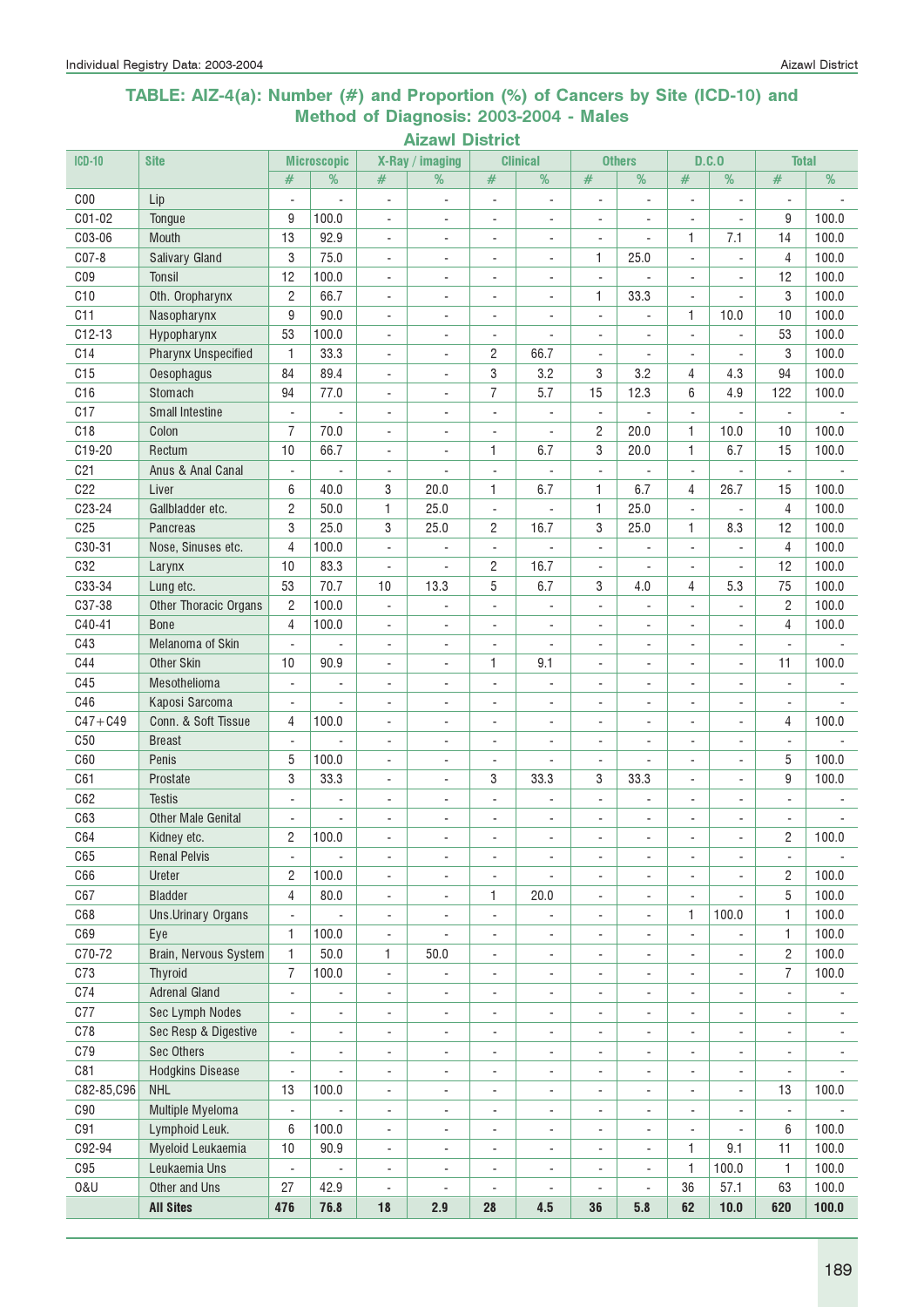### TABLE: AIZ-4(b): Number (#) and Proportion (%) of Cancers by Site (ICD-10) and Method of Diagnosis : 2003-2004 - Females

| <b>ICD-10</b>   | <b>Site</b>                 |                          | <b>Microscopic</b>       |                              | X-Ray / imaging          |                          | <b>Clinical</b>          |                          | <b>Others</b>            |                          | D.C.0                    | <b>Total</b>             |                |
|-----------------|-----------------------------|--------------------------|--------------------------|------------------------------|--------------------------|--------------------------|--------------------------|--------------------------|--------------------------|--------------------------|--------------------------|--------------------------|----------------|
|                 |                             | #                        | %                        | #                            | %                        | $\#$                     | %                        | #                        | %                        | #                        | %                        | #                        | %              |
| C <sub>00</sub> | Lip                         | $\overline{\phantom{a}}$ | $\overline{\phantom{a}}$ | ÷,                           | ä,                       | $\overline{\phantom{a}}$ | ä,                       | $\overline{\phantom{a}}$ | $\overline{a}$           | L.                       |                          | $\overline{a}$           |                |
| $C01-02$        | Tongue                      |                          |                          | $\overline{\phantom{a}}$     | $\overline{\phantom{a}}$ | $\overline{\phantom{a}}$ | ÷.                       | $\overline{\phantom{a}}$ | $\overline{a}$           | $\blacksquare$           |                          | $\overline{a}$           |                |
| C03-06          | Mouth                       | 4                        | 100.0                    | $\blacksquare$               | $\blacksquare$           | $\overline{\phantom{a}}$ |                          | $\blacksquare$           | $\overline{\phantom{a}}$ | $\blacksquare$           | ÷                        | 4                        | 100.0          |
| $CO7-8$         | <b>Salivary Gland</b>       | $\overline{4}$           | 100.0                    | $\overline{\phantom{a}}$     | $\overline{\phantom{a}}$ | $\overline{\phantom{a}}$ | $\overline{\phantom{a}}$ | $\overline{\phantom{a}}$ | $\overline{\phantom{a}}$ | $\sim$                   | ÷.                       | 4                        | 100.0          |
| C <sub>09</sub> | <b>Tonsil</b>               | 1                        | 100.0                    | $\overline{\phantom{a}}$     | $\sim$                   | $\overline{\phantom{a}}$ | ÷.                       | $\blacksquare$           | ä,                       | ÷.                       | $\sim$                   | 1                        | 100.0          |
| C10             | Oth. Oropharynx             | $\overline{c}$           | 100.0                    | $\overline{\phantom{a}}$     | $\mathbf{r}$             | $\blacksquare$           | ÷.                       | $\overline{\phantom{a}}$ | $\blacksquare$           | $\blacksquare$           | $\blacksquare$           | $\overline{c}$           | 100.0          |
| C11             | Nasopharynx                 | 10                       | 90.9                     | ۰                            | $\overline{\phantom{a}}$ | $\overline{\phantom{a}}$ |                          | 1                        | 9.1                      |                          | $\overline{\phantom{a}}$ | 11                       | 100.0          |
| $C12-13$        | Hypopharynx                 | 1                        | 100.0                    | ۰                            | $\blacksquare$           | $\overline{\phantom{a}}$ | ÷                        | $\overline{\phantom{a}}$ | ÷,                       |                          |                          | 1                        | 100.0          |
| C14             | <b>Pharynx Unspecified</b>  | L.                       | $\mathbf{r}$             | $\blacksquare$               |                          | $\blacksquare$           |                          | $\blacksquare$           | $\overline{a}$           | L.                       | $\sim$                   | $\overline{a}$           |                |
| C15             | Oesophagus                  | 14                       | 87.5                     | ÷.                           | ä,                       | $\blacksquare$           |                          | $\blacksquare$           | ä,                       | $\overline{2}$           | 12.5                     | 16                       | 100.0          |
| C16             | Stomach                     | 46                       | 68.7                     | 1                            | 1.5                      | 5                        | 7.5                      | 9                        | 13.4                     | 6                        | 9.0                      | 67                       | 100.0          |
| C17             | <b>Small Intestine</b>      | $\overline{\phantom{a}}$ |                          | $\Box$                       | $\blacksquare$           | $\frac{1}{2}$            | ٠                        | $\overline{\phantom{a}}$ |                          | ÷.                       |                          | $\mathbf{r}$             |                |
| C18             | Colon                       | 4                        | 66.7                     | ä,                           | ÷,                       | ÷,                       |                          | $\mathbf{1}$             | 16.7                     | 1                        | 16.7                     | 6                        | 100.0          |
| C19-20          | Rectum                      | 11                       | 91.7                     | $\overline{\phantom{a}}$     | $\overline{\phantom{a}}$ | $\overline{\phantom{a}}$ | $\overline{\phantom{a}}$ | $\mathbf{1}$             | 8.3                      | $\blacksquare$           |                          | 12                       | 100.0          |
| C <sub>21</sub> | Anus & Anal Canal           | $\overline{\phantom{a}}$ |                          | $\qquad \qquad \blacksquare$ | $\blacksquare$           | $\overline{\phantom{a}}$ |                          | $\overline{\phantom{a}}$ |                          |                          |                          | $\overline{\phantom{a}}$ |                |
| C22             | Liver                       | 12                       | 92.3                     | $\overline{\phantom{a}}$     |                          | 1                        | 7.7                      | $\sim$                   | ä,                       | $\overline{a}$           | $\blacksquare$           | 13                       | 100.0          |
| C23-24          | Gallbladder etc.            | 9                        | 64.3                     | 3                            | 21.4                     | $\frac{1}{2}$            | ä,                       | $\overline{c}$           | 14.3                     | $\mathbf{r}$             | $\mathbf{r}$             | 14                       | 100.0          |
| C <sub>25</sub> | <b>Pancreas</b>             | $\mathbf{1}$             | 50.0                     | 1                            | 50.0                     | $\overline{\phantom{a}}$ | ÷,                       | $\blacksquare$           | ä,                       | $\mathbf{r}$             | ÷.                       | $\overline{c}$           | 100.0          |
| C30-31          | Nose, Sinuses etc.          | $\overline{2}$           | 100.0                    | $\blacksquare$               |                          | $\overline{\phantom{a}}$ | $\overline{\phantom{0}}$ | $\overline{\phantom{a}}$ | $\blacksquare$           | $\blacksquare$           | $\overline{\phantom{a}}$ | $\overline{c}$           | 100.0          |
| C32             | Larynx                      | 1                        | 50.0                     | $\overline{\phantom{a}}$     | ÷,                       | 1                        | 50.0                     | $\blacksquare$           | ÷.                       | $\blacksquare$           | $\blacksquare$           | $\overline{c}$           | 100.0          |
| C33-34          | Lung etc.                   | 72                       | 84.7                     | 5                            | 5.9                      | $\overline{\phantom{a}}$ |                          | 1                        | 1.2                      | 7                        | 8.2                      | 85                       | 100.0          |
| $C37-38$        | Other Thoracic Organs       | $\mathbf{1}$             | 100.0                    | $\blacksquare$               |                          | $\overline{\phantom{a}}$ |                          | $\overline{\phantom{a}}$ |                          |                          |                          | 1                        | 100.0          |
| $C40-41$        | <b>Bone</b>                 | 1                        | 100.0                    | ÷,                           |                          | ÷,                       |                          | $\sim$                   | ÷,                       |                          |                          | 1                        | 100.0          |
| C43             | Melanoma of Skin            | $\overline{\phantom{a}}$ |                          | $\overline{\phantom{a}}$     | $\sim$                   | ÷,                       | ÷,                       | $\sim$                   | $\blacksquare$           | ÷.                       | $\mathbb{L}$             | $\blacksquare$           |                |
| C44             | <b>Other Skin</b>           | 3                        | 100.0                    | $\blacksquare$               | ÷.                       | $\overline{\phantom{a}}$ | ÷                        | $\blacksquare$           | ÷.                       | ÷,                       | ÷.                       | 3                        | 100.0          |
| C45             | Mesothelioma                | $\mathbf{r}$             | $\sim$                   | $\blacksquare$               | $\blacksquare$           | $\blacksquare$           | ٠                        | $\blacksquare$           | $\blacksquare$           | ÷,                       | ÷                        | $\blacksquare$           |                |
| C46             | Kaposi Sarcoma              |                          |                          | $\overline{\phantom{0}}$     | $\overline{a}$           | $\overline{\phantom{a}}$ | ÷,                       | $\sim$                   | $\overline{\phantom{a}}$ | $\overline{\phantom{a}}$ | $\overline{\phantom{a}}$ | $\sim$                   |                |
| $C47 + C49$     | Conn. & Soft Tissue         | $\overline{4}$           | 100.0                    | $\overline{\phantom{0}}$     | $\blacksquare$           | $\overline{\phantom{a}}$ |                          | $\blacksquare$           | $\overline{\phantom{a}}$ |                          |                          | 4                        | 100.0          |
| C50             | <b>Breast</b>               | 62                       | 95.4                     | $\overline{a}$               | $\mathbf{r}$             | 2                        | 3.1                      | $\overline{\phantom{a}}$ | $\blacksquare$           | 1                        | 1.5                      | 65                       | 100.0          |
| C51             | Vulva                       | 1                        | 50.0                     | ä,                           | $\blacksquare$           | 1                        | 50.0                     | $\blacksquare$           | ÷.                       | ÷.                       |                          | $\overline{c}$           | 100.0          |
| C52             | Vagina                      | $\overline{2}$           | 100.0                    | $\overline{\phantom{a}}$     | $\overline{\phantom{a}}$ | $\overline{\phantom{a}}$ |                          | $\overline{\phantom{a}}$ | $\overline{\phantom{a}}$ | $\blacksquare$           | $\overline{\phantom{a}}$ | $\overline{c}$           | 100.0          |
| C53             | Cervix Uteri                | 79                       | 95.2                     | $\overline{\phantom{a}}$     | $\blacksquare$           | $\overline{c}$           | 2.4                      | 2                        | 2.4                      | $\blacksquare$           | $\blacksquare$           | 83                       | 100.0          |
| C54             | Corpus Uteri                | 5                        | 83.3                     | ÷,                           | $\blacksquare$           | 1                        | 16.7                     | $\sim$                   | ÷.                       | $\blacksquare$           | ٠                        | 6                        | 100.0          |
| C55             | <b>Uterus Unspecified</b>   | $\mathbf{1}$             | 50.0                     | $\overline{\phantom{0}}$     | $\overline{\phantom{a}}$ | 1                        | 50.0                     | $\overline{\phantom{a}}$ | $\overline{\phantom{a}}$ | $\overline{a}$           | $\overline{\phantom{a}}$ | 2                        | 100.0          |
| C <sub>56</sub> | Ovary etc.                  | 17                       | 100.0                    | ۰                            | $\overline{\phantom{a}}$ | $\overline{\phantom{a}}$ |                          | $\overline{a}$           | $\overline{\phantom{0}}$ | $\overline{\phantom{a}}$ | $\overline{\phantom{a}}$ | 17                       | 100.0          |
| C57             | <b>Other Female Genital</b> | $\sim$                   | ä,                       | L,                           |                          | $\blacksquare$           |                          |                          |                          |                          |                          | $\blacksquare$           |                |
| C58             | Placenta                    | $\overline{\phantom{a}}$ |                          | ÷,                           |                          | ÷                        |                          | ÷,                       |                          | ÷,                       | $\blacksquare$           | $\overline{\phantom{a}}$ |                |
| C64             | Kidney etc.                 | 1                        | 50.0                     | $\overline{\phantom{a}}$     | $\overline{\phantom{a}}$ | $\overline{\phantom{a}}$ | ÷,                       | 1                        | 50.0                     | $\overline{\phantom{a}}$ | $\blacksquare$           | 2                        | 100.0          |
| C65             | <b>Renal Pelvis</b>         | $\overline{\phantom{a}}$ | $\overline{\phantom{a}}$ | $\overline{\phantom{0}}$     | $\overline{\phantom{a}}$ | $\overline{\phantom{a}}$ | $\overline{\phantom{0}}$ | $\overline{\phantom{a}}$ | $\overline{\phantom{a}}$ | $\overline{\phantom{a}}$ | ٠                        | $\blacksquare$           |                |
| C66             | Ureter                      | $\blacksquare$           |                          | ÷,                           | $\overline{\phantom{a}}$ | $\blacksquare$           | $\overline{\phantom{0}}$ | ÷,                       | $\blacksquare$           | $\blacksquare$           | ÷.                       | $\overline{\phantom{a}}$ |                |
| C67             | <b>Bladder</b>              | $\overline{c}$           | 100.0                    | ÷,                           | $\blacksquare$           | ÷,                       | ÷.                       | $\blacksquare$           | L.                       | ÷,                       | ÷.                       | 2                        | 100.0          |
| C68             | Uns.Urinary Organs          | $\overline{\phantom{a}}$ |                          | $\overline{\phantom{0}}$     | $\overline{\phantom{a}}$ | $\overline{\phantom{a}}$ | ٠                        | $\overline{\phantom{a}}$ | ÷,                       | ÷,                       |                          | $\overline{\phantom{a}}$ |                |
| C69             | Eye                         | $\mathbf{1}$             | 100.0                    | $\overline{\phantom{0}}$     |                          | $\overline{\phantom{a}}$ | ٠                        | $\overline{\phantom{a}}$ | $\overline{\phantom{0}}$ |                          |                          | 1                        | 100.0          |
| $C70-72$        | Brain, Nervous System       | 3                        | 75.0                     | 1                            | 25.0                     | $\blacksquare$           | $\overline{\phantom{0}}$ | $\blacksquare$           | $\blacksquare$           | $\blacksquare$           |                          | 4                        | 100.0          |
| C73             | Thyroid                     | $\overline{7}$           | 87.5                     | ä,                           | ÷.                       | $\overline{\phantom{a}}$ | ÷                        | $\blacksquare$           | ÷.                       | $\mathbf{1}$             | 12.5                     | 8                        | 100.0          |
| C <sub>74</sub> | <b>Adrenal Gland</b>        | $\overline{\phantom{a}}$ | $\mathbf{r}$             | $\blacksquare$               | $\overline{\phantom{a}}$ | $\blacksquare$           | $\overline{\phantom{a}}$ | $\overline{\phantom{a}}$ | $\overline{\phantom{a}}$ | $\overline{\phantom{a}}$ |                          | $\blacksquare$           | $\blacksquare$ |
| C77             | Sec Lymph Nodes             | $\overline{\phantom{a}}$ | $\overline{\phantom{a}}$ | $\overline{\phantom{0}}$     | $\blacksquare$           | $\overline{\phantom{a}}$ | $\overline{\phantom{a}}$ | $\overline{\phantom{a}}$ | $\overline{\phantom{a}}$ | $\overline{\phantom{a}}$ | ÷.                       | $\overline{\phantom{a}}$ | $\blacksquare$ |
| C78             | Sec Resp & Digestive        | $\blacksquare$           | ÷,                       | $\overline{\phantom{a}}$     | $\blacksquare$           | $\overline{\phantom{a}}$ | $\overline{\phantom{a}}$ | $\overline{\phantom{a}}$ | $\overline{\phantom{a}}$ | $\overline{\phantom{a}}$ | $\overline{\phantom{a}}$ | $\blacksquare$           | $\blacksquare$ |
| C79             | <b>Sec Others</b>           | $\overline{\phantom{a}}$ | $\frac{1}{2}$            | ÷,                           | $\overline{\phantom{a}}$ | $\overline{\phantom{a}}$ | $\overline{\phantom{a}}$ | $\overline{\phantom{a}}$ | $\blacksquare$           | $\overline{\phantom{a}}$ |                          | $\overline{\phantom{a}}$ |                |
| C81             | <b>Hodgkins Disease</b>     | 1                        | 100.0                    | $\overline{\phantom{a}}$     | $\overline{\phantom{a}}$ | $\overline{\phantom{a}}$ | $\overline{\phantom{0}}$ | $\overline{\phantom{a}}$ | $\overline{\phantom{a}}$ | $\blacksquare$           |                          | 1                        | 100.0          |
| C82-85,C96      | <b>NHL</b>                  | 9                        | 90.0                     | -                            | $\overline{\phantom{a}}$ | $\overline{\phantom{a}}$ | ۰                        | $\overline{\phantom{a}}$ | $\overline{\phantom{a}}$ | 1                        | 10.0                     | 10                       | 100.0          |
| C90             | <b>Multiple Myeloma</b>     | $\mathbf{2}$             | 100.0                    | $\overline{\phantom{a}}$     | $\overline{\phantom{a}}$ | $\overline{\phantom{a}}$ | ٠                        | $\overline{\phantom{a}}$ | $\overline{\phantom{a}}$ | $\overline{\phantom{a}}$ |                          | 2                        | 100.0          |
| C91             | Lymphoid Leuk.              | $\overline{4}$           | 100.0                    | $\overline{\phantom{0}}$     | ÷,                       | $\overline{\phantom{a}}$ |                          | $\overline{\phantom{a}}$ | $\blacksquare$           | $\blacksquare$           |                          | 4                        | 100.0          |
| C92-94          | Myeloid Leukaemia           | 8                        | 100.0                    | $\overline{\phantom{a}}$     | $\overline{\phantom{a}}$ | $\overline{\phantom{a}}$ | $\overline{\phantom{0}}$ | $\overline{\phantom{a}}$ | $\blacksquare$           | $\mathbf{r}$             |                          | 8                        | 100.0          |
| C95             | Leukaemia Uns               | $\overline{\phantom{a}}$ |                          | $\overline{\phantom{a}}$     | $\blacksquare$           | $\overline{\phantom{a}}$ | ٠                        | $\overline{\phantom{a}}$ | $\blacksquare$           | $\overline{c}$           | 100.0                    | $\overline{c}$           | 100.0          |
| 0&U             | Other and Uns               | 19                       | 33.9                     | $\blacksquare$               |                          | ÷,                       |                          | $\overline{\phantom{a}}$ | ÷,                       | 37                       | 66.1                     | 56                       | 100.0          |
|                 | <b>All Sites</b>            | 427                      | 80.9                     | 11                           | 2.1                      | 14                       | 2.7                      | 18                       | 3.4                      | 58                       | $11.0$                   | 528                      | 100.0          |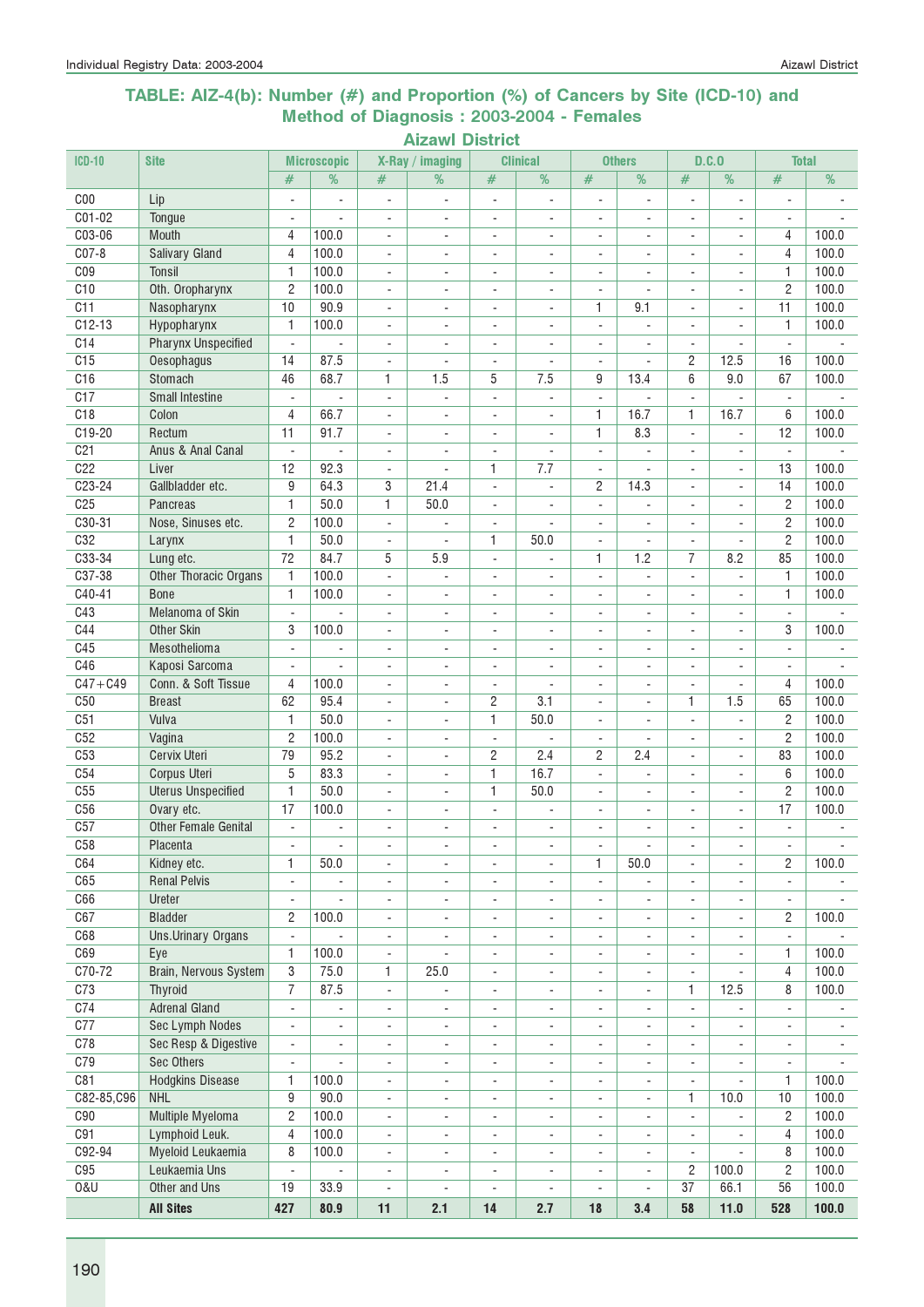### TABLE: AIZ-5(a): Number (#) and Proportion (%) of Cancers by Site (ICD-9) and Detailed Microscopic Diagnosis, 2003-2004 - Males : Aizawl District

| <b>ICD-10</b>   | <b>Site</b>                |                          | Pri. Hist      |                          | Sec. Hist                | <b>Cytology</b>          |                          | <b>Blood Film</b>        |                              | <b>Bone Marrow</b>       |                          | <b>Others</b>            |                          | <b>Total</b>             |                |
|-----------------|----------------------------|--------------------------|----------------|--------------------------|--------------------------|--------------------------|--------------------------|--------------------------|------------------------------|--------------------------|--------------------------|--------------------------|--------------------------|--------------------------|----------------|
|                 |                            | #                        | $\%$           | #                        | $\%$                     | $\#$                     | $\%$                     | #                        | $\%$                         | #                        | $\%$                     | #                        | $\%$                     | #                        | $\%$           |
| C <sub>00</sub> | Lip                        | ÷                        |                | $\overline{a}$           | $\overline{\phantom{a}}$ | $\overline{\phantom{a}}$ |                          | $\overline{a}$           | ٠                            | ÷                        | $\overline{\phantom{a}}$ | $\overline{a}$           | $\overline{a}$           |                          |                |
| C01-02          | Tongue                     | 9                        | 100.0          | ÷,                       |                          | $\overline{\phantom{a}}$ |                          | ÷,                       |                              |                          | $\overline{\phantom{a}}$ |                          | ÷,                       | 9                        | 100.0          |
| C03-06          | Mouth                      | 10                       | 71.4           | ÷,                       |                          | 3                        | 21.4                     |                          |                              |                          | $\sim$                   | 1                        | 7.1                      | 14                       | 100.0          |
| $C07-8$         | <b>Salivary Gland</b>      | 3                        | 75.0           | ÷,                       |                          |                          |                          | $\overline{\phantom{a}}$ |                              |                          | $\blacksquare$           | $\mathbf{1}$             | 25.0                     | 4                        | 100.0          |
| C <sub>09</sub> | <b>Tonsil</b>              | 11                       | 91.7           | ÷,                       |                          | 1                        | 8.3                      | $\frac{1}{2}$            |                              |                          |                          |                          |                          | 12                       | 100.0          |
| C10             | Oth. Oropharynx            | 2                        | 66.7           | ÷,                       |                          |                          |                          | L.                       | ä,                           | ä,                       | $\overline{\phantom{a}}$ | $\mathbf{1}$             | 33.3                     | 3                        | 100.0          |
| C11             | Nasopharynx                | 5                        | 50.0           | ÷,                       | $\sim$                   | 4                        | 40.0                     | $\overline{\phantom{a}}$ | ÷,                           | ä,                       | $\sim$                   | 1                        | 10.0                     | 10                       | 100.0          |
| $C12-13$        | Hypopharynx                | 45                       | 84.9           | ÷.                       |                          | 8                        | 15.1                     | ÷,                       | ä,                           |                          | ÷                        |                          | ÷,                       | 53                       | 100.0          |
| C14             | <b>Pharynx Unspecified</b> | L.                       |                |                          |                          | 1                        | 33.3                     |                          |                              |                          |                          | $\overline{2}$           | 66.7                     | 3                        | 100.0          |
| C15             | Oesophagus                 | 81                       | 86.2           | ÷,                       |                          | 3                        | 3.2                      |                          |                              |                          |                          | 10                       | 10.6                     | 94                       | 100.0          |
| C16             | Stomach                    | 90                       | 73.8           | 1                        | 0.8                      | 3                        | 2.5                      |                          |                              |                          | $\sim$                   | 28                       | 23.0                     | 122                      | 100.0          |
| C17             | <b>Small Intestine</b>     | ÷,                       | ÷,             | ÷,                       |                          | $\overline{\phantom{a}}$ |                          | $\overline{\phantom{a}}$ | $\overline{a}$               | ÷                        | $\overline{\phantom{a}}$ | $\overline{a}$           | ÷,                       | $\overline{\phantom{a}}$ |                |
| C <sub>18</sub> | Colon                      | 5                        | 50.0           | 1                        | 10.0                     | 1                        | 10.0                     | $\overline{\phantom{a}}$ | ٠                            | ٠                        | $\blacksquare$           | 3                        | 30.0                     | 10                       | 100.0          |
| C19-20          | Rectum                     | 10                       | 66.7           | ÷,                       |                          | $\overline{\phantom{a}}$ |                          | $\overline{\phantom{a}}$ | ٠                            | ٠                        | $\overline{\phantom{a}}$ | 5                        | 33.3                     | 15                       | 100.0          |
| C <sub>21</sub> | Anus & Anal Canal          | ÷,                       |                | ä,                       |                          | $\overline{\phantom{a}}$ |                          | ÷,                       |                              |                          | ÷,                       |                          | ÷,                       | $\blacksquare$           |                |
| C22             | Liver                      |                          |                |                          |                          | 6                        | 40.0                     |                          |                              |                          |                          | 9                        | 60.0                     | 15                       | 100.0          |
| C23-24          | Gallbladder etc.           | 1                        | 25.0           | $\overline{a}$           |                          | 1                        | 25.0                     |                          |                              |                          | $\overline{\phantom{a}}$ | $\overline{2}$           | 50.0                     | $\overline{4}$           | 100.0          |
| C <sub>25</sub> | <b>Pancreas</b>            | 3                        | 25.0           | ÷,                       |                          |                          |                          | $\overline{\phantom{a}}$ |                              |                          |                          | 9                        | 75.0                     | 12                       | 100.0          |
| C30-31          | Nose, Sinuses etc.         | $\overline{4}$           | 100.0          | ÷,                       | $\sim$                   | ÷,                       |                          | ä,                       | ä,                           | ä,                       | $\sim$                   |                          |                          | $\overline{4}$           | 100.0          |
| <b>C32</b>      | Larynx                     | $9\,$                    | 75.0           | $\overline{\phantom{a}}$ | $\sim$                   | 1                        | 8.3                      | $\overline{\phantom{a}}$ | $\overline{\phantom{a}}$     | ä,                       | $\sim$                   | $\overline{2}$           | 16.7                     | 12                       | 100.0          |
| C33-34          | Lung etc.                  | 25                       | 33.3           | $\overline{c}$           | 2.7                      | 26                       | 34.7                     | ä,                       |                              |                          | ÷.                       | 22                       | 29.3                     | 75                       | 100.0          |
| C37-38          | Other Thoracic Organs      | 1                        | 50.0           | ä,                       |                          | 1                        | 50.0                     |                          |                              |                          |                          |                          |                          | $\overline{2}$           | 100.0          |
| C40-41          | <b>Bone</b>                | 1                        | 25.0           |                          |                          | 3                        | 75.0                     |                          |                              |                          |                          |                          |                          | 4                        | 100.0          |
| C43             | Melanoma of Skin           | ÷,                       |                |                          |                          |                          |                          |                          |                              |                          |                          |                          |                          |                          |                |
| <b>C44</b>      | <b>Other Skin</b>          | 10                       | 90.9           | ÷                        |                          |                          |                          |                          |                              |                          |                          | 1                        | 9.1                      | 11                       | 100.0          |
| C45             | Mesothelioma               | ä,                       | ٠              | $\overline{\phantom{a}}$ | $\overline{\phantom{a}}$ | $\blacksquare$           | $\overline{\phantom{a}}$ | $\blacksquare$           | ٠                            | ٠                        | $\blacksquare$           | $\overline{\phantom{a}}$ | ÷,                       | $\overline{\phantom{a}}$ |                |
| C46             | Kaposi Sarcoma             | $\overline{\phantom{a}}$ | ٠              | ٠                        | $\overline{\phantom{a}}$ | $\overline{\phantom{a}}$ | $\overline{\phantom{a}}$ | $\overline{\phantom{a}}$ | ٠                            | ä,                       | $\overline{a}$           | $\blacksquare$           | $\overline{\phantom{a}}$ | $\overline{\phantom{a}}$ |                |
| $C47 + C49$     | Conn. & Soft Tissue        | 1                        | 25.0           | ä,                       |                          | 3                        | 75.0                     | $\frac{1}{2}$            |                              |                          |                          |                          | ÷,                       | 4                        | 100.0          |
| C50             | <b>Breast</b>              |                          |                |                          |                          |                          |                          |                          |                              |                          |                          |                          |                          |                          |                |
| <b>C60</b>      | Penis                      | 3                        | 60.0           |                          |                          | 2                        | 40.0                     |                          |                              |                          |                          |                          |                          | 5                        | 100.0          |
| C61             | Prostate                   | 3                        | 33.3           | $\overline{a}$           |                          |                          |                          | $\overline{\phantom{a}}$ |                              |                          | $\overline{\phantom{a}}$ | 6                        | 66.7                     | 9                        | 100.0          |
| C62             | <b>Testis</b>              | ä,                       | ä,             | $\overline{\phantom{a}}$ | $\overline{\phantom{a}}$ |                          | ÷,                       | $\overline{\phantom{a}}$ | ä,                           | ٠                        | $\sim$                   |                          |                          |                          |                |
| C63             | <b>Other Male Genital</b>  |                          |                | ÷,                       |                          | ä,                       | ÷,                       | $\blacksquare$           | ٠                            | ä,                       | $\blacksquare$           |                          |                          |                          |                |
| C64             | Kidney etc.                | $\overline{c}$           | 100.0          |                          |                          |                          |                          |                          |                              |                          |                          |                          | ä,                       | $\overline{2}$           | 100.0          |
| C65             | <b>Renal Pelvis</b>        | $\overline{\phantom{a}}$ | ÷,             | ÷,                       | $\sim$                   | ä,                       | ÷,                       | ÷,                       | ÷,                           | ÷,                       | $\overline{\phantom{a}}$ | $\overline{\phantom{a}}$ | ÷,                       | $\overline{\phantom{a}}$ | $\blacksquare$ |
| C66             | Ureter                     | 2                        | 100.0          | ÷,                       |                          |                          | ÷.                       | ä,                       | ä,                           | ä,                       | $\overline{\phantom{a}}$ |                          | ÷,                       | $\overline{c}$           | 100.0          |
| C67             | <b>Bladder</b>             | 4                        | 80.0           | ÷,                       | $\overline{\phantom{a}}$ | ٠                        | ä,                       | ä,                       | ä,                           | ÷,                       | $\overline{\phantom{a}}$ | $\mathbf{1}$             | 20.0                     | $5\,$                    | 100.0          |
| C68             | Uns.Urinary Organs         | ÷                        | $\overline{a}$ | $\overline{\phantom{a}}$ | $\overline{\phantom{a}}$ | $\overline{a}$           | $\overline{\phantom{a}}$ | $\overline{\phantom{a}}$ | ÷,                           | $\overline{a}$           | $\overline{\phantom{a}}$ | 1                        | 100.0                    | 1                        | 100.0          |
| C69             | Eye                        | ÷,                       | ÷,             | ÷,                       | $\overline{\phantom{a}}$ | 1                        | 100.0                    | $\overline{\phantom{a}}$ | ÷,                           | ÷,                       | ÷,                       | $\overline{\phantom{a}}$ | ÷,                       | 1                        | 100.0          |
| C70-72          | Brain, Nervous System      | 1                        | 50.0           | $\overline{a}$           | $\overline{\phantom{a}}$ | $\overline{\phantom{a}}$ |                          | $\overline{\phantom{a}}$ | ٠                            | ٠                        | $\overline{\phantom{a}}$ | 1                        | 50.0                     | $\overline{2}$           | 100.0          |
| C73             | <b>Thyroid</b>             | 4                        | 57.1           | ÷,                       | $\overline{\phantom{a}}$ | 3                        | 42.9                     | $\frac{1}{2}$            | ÷,                           | ÷,                       | ÷,                       | $\overline{\phantom{a}}$ | ÷,                       | $\overline{7}$           | 100.0          |
| C74             | <b>Adrenal Gland</b>       | ÷,                       | ÷              | ÷,                       |                          |                          |                          | ÷,                       | ä,                           | ÷,                       | $\overline{\phantom{a}}$ |                          |                          |                          |                |
| C77             | Sec Lymph Nodes            | $\overline{a}$           |                | ÷                        |                          |                          |                          | ÷,                       |                              |                          |                          |                          |                          |                          |                |
| C78             | Sec Resp & Digestive       | ÷                        | $\overline{a}$ | $\overline{a}$           | $\overline{\phantom{a}}$ | ۰                        | $\overline{a}$           | $\overline{\phantom{a}}$ | $\qquad \qquad \blacksquare$ |                          | $\overline{a}$           | $\overline{\phantom{a}}$ | $\overline{a}$           |                          |                |
| C79             | Sec Others                 | $\overline{\phantom{a}}$ | $\overline{a}$ | $\overline{\phantom{a}}$ | $\overline{\phantom{a}}$ | $\overline{\phantom{a}}$ | $\overline{\phantom{a}}$ | $\overline{\phantom{a}}$ | $\overline{\phantom{a}}$     | $\overline{\phantom{a}}$ | $\overline{\phantom{a}}$ | $\overline{\phantom{a}}$ | $\overline{\phantom{a}}$ | $\overline{\phantom{a}}$ | $\blacksquare$ |
| C81             | <b>Hodgkins Disease</b>    | ÷,                       |                | $\overline{\phantom{a}}$ | $\overline{\phantom{a}}$ | $\overline{\phantom{a}}$ | ÷,                       | $\overline{\phantom{a}}$ | $\overline{\phantom{a}}$     | ÷,                       |                          | $\overline{\phantom{a}}$ | $\overline{\phantom{a}}$ | $\overline{\phantom{a}}$ |                |
| C82-85, C96     | <b>NHL</b>                 | 6                        | 46.2           | ÷,                       | $\sim$                   | 6                        | 46.2                     | $\overline{\phantom{a}}$ | ÷,                           | 1                        | 7.7                      | $\overline{\phantom{a}}$ | ÷,                       | 13                       | 100.0          |
| ${\rm C}90$     | Multiple Myeloma           | ÷,                       | -              | ÷,                       | $\blacksquare$           | ÷,                       | ÷,                       | $\overline{\phantom{a}}$ | ÷,                           | $\overline{a}$           | ÷,                       | $\overline{\phantom{a}}$ | ÷,                       | ÷,                       |                |
| C91             | Lymphoid Leuk.             | ÷                        | ÷              | ä,                       | $\blacksquare$           | ä,                       | ÷,                       | 2                        | 33.3                         | 4                        | 66.7                     | $\overline{\phantom{a}}$ | ÷,                       | $6\phantom{1}$           | 100.0          |
| C92-94          | Myeloid Leukaemia          | ÷                        | ÷              | ÷,                       | $\overline{\phantom{a}}$ | ٠                        | ÷,                       | 8                        | 72.7                         | 2                        | 18.2                     | 1                        | 9.1                      | 11                       | 100.0          |
| C95             | Leukaemia Uns              | ÷                        | ÷              | $\overline{\phantom{a}}$ | $\overline{\phantom{a}}$ | $\overline{\phantom{a}}$ | $\overline{\phantom{a}}$ | $\overline{\phantom{a}}$ | $\overline{\phantom{a}}$     | ÷,                       | $\blacksquare$           | 1                        | 100.0                    | 1                        | 100.0          |
| 0&U             | Other and Uns              | 3                        | 4.8            | 5                        | 7.9                      | 19                       | 30.2                     | ÷,                       | ÷,                           | $\overline{a}$           | ÷,                       | 36                       | 57.1                     | 63                       | 100.0          |
|                 | <b>All Sites</b>           | 354                      | 57.1           | 9                        | 1.5                      | 96                       | 15.5                     | 10                       | 1.6                          | $\overline{1}$           | $1.1$                    | 144                      | 23.2                     | 620                      | 100.0          |
|                 |                            |                          |                |                          |                          |                          |                          |                          |                              |                          |                          |                          |                          |                          |                |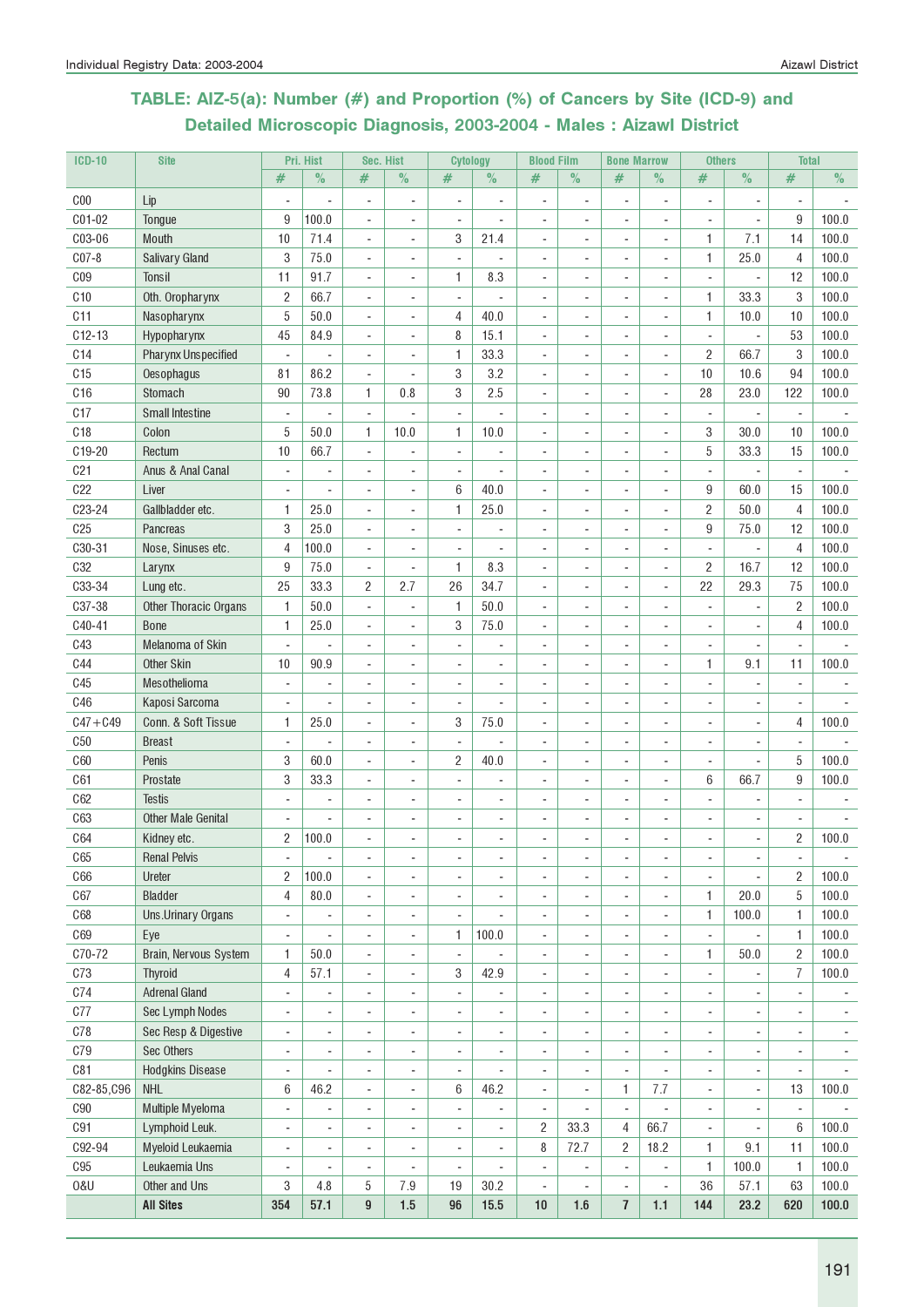### TABLE: AIZ-5(b): Number (#) and Proportion (%) of Cancers by Site (ICD-9) and Detailed Microscopic Diagnosis, 2003-2004 - Females : Aizawl District

| <b>ICD-10</b>   | <b>Site</b>                  |                               | Pri. Hist                | Sec. Hist                                            |                                 | <b>Cytology</b>          |                              | <b>Blood Film</b>        |                          | <b>Bone Marrow</b>       |                                            | <b>Others</b>            |                              | <b>Total</b>             |               |
|-----------------|------------------------------|-------------------------------|--------------------------|------------------------------------------------------|---------------------------------|--------------------------|------------------------------|--------------------------|--------------------------|--------------------------|--------------------------------------------|--------------------------|------------------------------|--------------------------|---------------|
|                 |                              | #                             | $\%$                     | #                                                    | $\frac{0}{2}$                   | $\#$                     | $\%$                         | #                        | $\%$                     | #                        | $\%$                                       | #                        | $\frac{1}{2}$                | #                        | $\frac{1}{2}$ |
| C <sub>00</sub> | Lip                          |                               | $\overline{\phantom{a}}$ | $\overline{a}$                                       | $\overline{a}$                  | $\overline{\phantom{a}}$ |                              | $\overline{\phantom{a}}$ | $\overline{\phantom{a}}$ | $\overline{\phantom{a}}$ | $\overline{\phantom{a}}$                   | $\overline{a}$           | $\overline{\phantom{m}}$     | -                        |               |
| C01-02          | Tongue                       |                               |                          | ÷,                                                   | ä,                              | $\sim$                   |                              | $\sim$                   |                          |                          | ÷,                                         | $\overline{\phantom{a}}$ | ä,                           | $\overline{\phantom{a}}$ |               |
| C03-06          | <b>Mouth</b>                 | 3                             | 75.0                     | $\overline{\phantom{a}}$                             | ٠                               | 1                        | 25.0                         | $\sim$                   |                          | ٠                        | $\overline{a}$                             | $\overline{\phantom{a}}$ | $\overline{a}$               | 4                        | 100.0         |
| $C07-8$         | <b>Salivary Gland</b>        | 3                             | 75.0                     | $\overline{\phantom{a}}$                             | ä,                              | 1                        | 25.0                         |                          |                          |                          | $\blacksquare$                             | ÷                        |                              | 4                        | 100.0         |
| C <sub>09</sub> | Tonsil                       | 1                             | 100.0                    | ÷,                                                   |                                 | $\blacksquare$           |                              |                          |                          |                          |                                            |                          |                              | 1                        | 100.0         |
| C10             | Oth. Oropharynx              | 1                             | 50.0                     | $\overline{\phantom{a}}$                             | ÷,                              | 1                        | 50.0                         |                          |                          |                          | $\overline{a}$                             | ٠                        | ٠                            | $\overline{2}$           | 100.0         |
| C11             | Nasopharynx                  | 6                             | 54.5                     | $\sim$                                               | ÷.                              | $\overline{4}$           | 36.4                         | $\overline{a}$           |                          | ÷                        | $\blacksquare$                             | 1                        | 9.1                          | 11                       | 100.0         |
| $C12-13$        | Hypopharynx                  | 1                             | 100.0                    | $\blacksquare$                                       | ÷.                              | $\sim$                   |                              |                          |                          |                          | ÷,                                         | $\blacksquare$           | ä,                           | 1                        | 100.0         |
| C14             | <b>Pharynx Unspecified</b>   | $\overline{\phantom{a}}$      |                          | ÷,                                                   | ä,                              |                          |                              |                          |                          |                          | ÷,                                         | $\sim$                   |                              |                          |               |
| C <sub>15</sub> | Oesophagus                   | 14                            | 87.5                     |                                                      |                                 |                          |                              |                          |                          |                          |                                            | 2                        | 12.5                         | 16                       | 100.0         |
| C16             | Stomach                      | 44                            | 65.7                     | $\overline{a}$<br>$\overline{c}$                     | $\overline{\phantom{a}}$<br>3.0 |                          |                              |                          |                          |                          | $\overline{a}$<br>÷,                       | 21                       | 31.3                         | 67                       | 100.0         |
| C17             | <b>Small Intestine</b>       | $\overline{\phantom{a}}$      |                          | $\overline{\phantom{a}}$                             | $\overline{a}$                  | $\sim$                   |                              |                          |                          |                          | ÷,                                         | $\sim$                   |                              | $\sim$                   |               |
| C <sub>18</sub> | Colon                        | 4                             | 66.7                     | $\blacksquare$                                       | L,                              | ÷,                       |                              |                          |                          |                          | ÷,                                         | 2                        | 33.3                         | 6                        | 100.0         |
| C19-20          | Rectum                       | 10                            | 83.3                     | $\overline{\phantom{a}}$                             | $\overline{\phantom{0}}$        | 1                        | 8.3                          |                          |                          |                          | ÷,                                         | 1                        | 8.3                          | 12                       | 100.0         |
| C <sub>21</sub> | Anus & Anal Canal            | $\blacksquare$                | ÷,                       |                                                      | $\overline{\phantom{0}}$        | $\overline{\phantom{a}}$ | ÷,                           | $\sim$                   | $\blacksquare$           | ٠                        |                                            | $\overline{\phantom{a}}$ | $\overline{a}$               | $\overline{\phantom{a}}$ |               |
| C22             | Liver                        | 1                             | 7.7                      | $\overline{\phantom{a}}$<br>$\overline{\phantom{a}}$ | $\overline{\phantom{a}}$        | 11                       | 84.6                         | $\blacksquare$           | $\sim$                   | $\sim$                   | $\overline{\phantom{a}}$<br>$\blacksquare$ | 1                        | 7.7                          | 13                       | 100.0         |
| C23-24          | Gallbladder etc.             | 7                             | 50.0                     | ÷,                                                   | ä,                              | $\sqrt{2}$               | 14.3                         | $\blacksquare$           |                          |                          | $\overline{\phantom{a}}$                   | 5                        | 35.7                         | 14                       | 100.0         |
| C <sub>25</sub> | <b>Pancreas</b>              |                               |                          |                                                      |                                 | 1                        | 50.0                         |                          |                          |                          |                                            | 1                        | 50.0                         | $\overline{c}$           | 100.0         |
| C30-31          | Nose, Sinuses etc.           | $\overline{\phantom{a}}$<br>2 | 100.0                    | $\overline{a}$<br>÷,                                 | ÷,<br>ä,                        | $\overline{\phantom{a}}$ |                              |                          |                          |                          | $\overline{a}$<br>$\overline{a}$           | $\overline{\phantom{a}}$ |                              | $\overline{c}$           | 100.0         |
| C <sub>32</sub> | Larynx                       | $\overline{\phantom{a}}$      |                          | ÷,                                                   | ä,                              | $\mathbf{1}$             | 50.0                         |                          |                          |                          | $\overline{\phantom{a}}$                   | 1                        | 50.0                         | $\overline{c}$           | 100.0         |
| C33-34          | Lung etc.                    | 29                            | 34.1                     | 1                                                    | 1.2                             | 42                       | 49.4                         |                          |                          |                          | $\overline{\phantom{a}}$                   | 13                       | 15.3                         | 85                       | 100.0         |
| C37-38          | <b>Other Thoracic Organs</b> | 1                             | 100.0                    | $\overline{\phantom{a}}$                             | ä,                              | ×.                       | ÷.                           | $\overline{a}$           |                          |                          | $\overline{\phantom{a}}$                   | $\overline{\phantom{a}}$ | ä,                           | 1                        | 100.0         |
| C40-41          | <b>Bone</b>                  | $\overline{\phantom{a}}$      | ä,                       | $\sim$                                               | ä,                              | 1                        | 100.0                        |                          |                          |                          | ÷.                                         | ÷.                       | ä,                           | $\mathbf{1}$             | 100.0         |
| C43             | Melanoma of Skin             | $\blacksquare$                |                          | ÷,                                                   | ä,                              | ÷,                       |                              |                          |                          |                          | ÷,                                         | $\overline{\phantom{a}}$ | ä,                           | $\blacksquare$           |               |
| <b>C44</b>      | Other Skin                   | 3                             | 100.0                    | $\overline{a}$                                       | $\overline{a}$                  | $\overline{\phantom{a}}$ |                              |                          |                          |                          | $\overline{a}$                             | $\overline{\phantom{a}}$ |                              | 3                        | 100.0         |
| C45             | Mesothelioma                 | $\blacksquare$                |                          | $\blacksquare$                                       | ÷                               | ×.                       | ÷.                           | $\overline{a}$           |                          | $\sim$                   | $\overline{\phantom{a}}$                   | ÷.                       | ÷                            |                          |               |
| <b>C46</b>      | Kaposi Sarcoma               | $\blacksquare$                |                          | ÷,                                                   | L,                              | ä,                       |                              |                          |                          |                          | ÷,                                         |                          |                              |                          |               |
| $C47 + C49$     | Conn. & Soft Tissue          | 3                             | 75.0                     | $\overline{\phantom{a}}$                             | ÷.                              | 1                        | 25.0                         | $\overline{a}$           |                          |                          | $\overline{\phantom{a}}$                   | $\blacksquare$           | ÷,                           | 4                        | 100.0         |
| C50             | <b>Breast</b>                | 39                            | 60.0                     | $\overline{\phantom{a}}$                             | ÷,                              | 23                       | 35.4                         | $\sim$                   |                          |                          | $\overline{a}$                             | 3                        | 4.6                          | 65                       | 100.0         |
| C <sub>51</sub> | Vulva                        | 1                             | 50.0                     | $\overline{\phantom{a}}$                             | ٠                               | $\blacksquare$           | ÷,                           | $\mathbf{r}$             | $\sim$                   | $\blacksquare$           | $\overline{\phantom{a}}$                   | 1                        | 50.0                         | $\overline{2}$           | 100.0         |
| C52             | Vagina                       | $\overline{c}$                | 100.0                    | $\overline{\phantom{a}}$                             | $\overline{\phantom{a}}$        | $\blacksquare$           | ÷,                           | $\blacksquare$           | ÷.                       | ÷                        | $\blacksquare$                             | $\blacksquare$           | ÷,                           | 2                        | 100.0         |
| C53             | Cervix Uteri                 | 74                            | 89.2                     | $\blacksquare$                                       | ä,                              | 5                        | 6.0                          | ä,                       |                          |                          | $\overline{\phantom{a}}$                   | 4                        | 4.8                          | 83                       | 100.0         |
| C54             | Corpus Uteri                 | 5                             | 83.3                     | $\overline{\phantom{a}}$                             | $\qquad \qquad \blacksquare$    | $\overline{\phantom{a}}$ |                              |                          |                          |                          | $\overline{\phantom{a}}$                   | 1                        | 16.7                         | 6                        | 100.0         |
| C55             | <b>Uterus Unspecified</b>    | 1                             | 50.0                     | $\overline{a}$                                       | ٠                               |                          |                              |                          |                          |                          |                                            | 1                        | 50.0                         | $\overline{c}$           | 100.0         |
| C56             | Ovary etc.                   | 13                            | 76.5                     | 1                                                    | 5.9                             | 3                        | 17.6                         |                          |                          |                          |                                            |                          |                              | 17                       | 100.0         |
| C57             | <b>Other Female Genital</b>  | $\mathbf{r}$                  | ä,                       | $\overline{\phantom{a}}$                             | ÷.                              | $\mathbf{r}$             | ä,                           |                          |                          |                          |                                            |                          |                              | $\bar{\phantom{a}}$      |               |
| C58             | Placenta                     | $\overline{\phantom{a}}$      |                          | $\overline{\phantom{a}}$                             | $\overline{\phantom{0}}$        |                          |                              |                          |                          |                          | $\overline{\phantom{a}}$                   | $\overline{\phantom{a}}$ | ۰                            | $\overline{\phantom{a}}$ |               |
| <b>C64</b>      | Kidney etc.                  | 1                             | 50.0                     | $\overline{\phantom{a}}$                             | ä,                              |                          |                              |                          |                          | ä,                       | $\overline{\phantom{a}}$                   | 1                        | 50.0                         | $\overline{c}$           | 100.0         |
| C65             | <b>Renal Pelvis</b>          | $\blacksquare$                |                          | $\overline{a}$                                       | ÷,                              | $\sim$                   |                              | $\sim$                   |                          | $\sim$                   | $\overline{a}$                             | $\blacksquare$           | ÷,                           | $\blacksquare$           |               |
| C66             | Ureter                       | $\blacksquare$                |                          | ÷,                                                   | ä,                              | $\overline{\phantom{a}}$ |                              | $\sim$                   |                          | ä,                       | $\overline{\phantom{a}}$                   | $\blacksquare$           |                              |                          |               |
| C67             | <b>Bladder</b>               | $\overline{c}$                | 100.0                    | ÷,                                                   | ÷,                              | $\blacksquare$           |                              |                          |                          | ٠                        |                                            | ÷,                       |                              | $\overline{c}$           | 100.0         |
| C68             | Uns.Urinary Organs           | ÷,                            |                          | $\overline{\phantom{a}}$                             | ÷,                              | $\blacksquare$           |                              |                          |                          |                          | ÷,                                         | ÷,                       |                              |                          |               |
| C69             | Eye                          | 1                             | 100.0                    | $\overline{\phantom{a}}$                             | ÷,                              | ÷,                       |                              |                          |                          |                          | ÷,                                         | $\overline{\phantom{a}}$ |                              | 1                        | 100.0         |
| C70-72          | Brain, Nervous System        | 2                             | 50.0                     | $\overline{\phantom{a}}$                             | $\overline{\phantom{a}}$        | 1                        | 25.0                         | $\overline{\phantom{a}}$ | $\blacksquare$           | ٠                        | $\overline{\phantom{a}}$                   | 1                        | 25.0                         | 4                        | 100.0         |
| C73             | Thyroid                      | 3                             | 37.5                     | $\overline{\phantom{a}}$                             | ٠                               | 4                        | 50.0                         | $\blacksquare$           | ÷                        | $\sim$                   | $\overline{\phantom{a}}$                   | $\mathbf{1}$             | 12.5                         | 8                        | 100.0         |
| C74             | <b>Adrenal Gland</b>         | $\overline{\phantom{a}}$      | ÷,                       | $\overline{\phantom{a}}$                             | $\overline{\phantom{a}}$        | $\mathbf{r}$             | ÷,                           | $\blacksquare$           | $\overline{a}$           | $\overline{\phantom{a}}$ | $\blacksquare$                             | $\blacksquare$           | ÷,                           | $\overline{\phantom{a}}$ | $\sim$        |
| C77             | Sec Lymph Nodes              | $\overline{\phantom{0}}$      | ÷,                       | ÷,                                                   | ä,                              | $\blacksquare$           | ä,                           | ä,                       |                          | ä,                       | $\overline{\phantom{a}}$                   | ÷.                       | ä,                           | $\overline{\phantom{0}}$ |               |
| C78             | Sec Resp & Digestive         | $\overline{\phantom{0}}$      | $\overline{a}$           | $\overline{\phantom{a}}$                             | $\overline{\phantom{a}}$        | $\overline{\phantom{a}}$ | $\qquad \qquad \blacksquare$ | $\overline{\phantom{a}}$ |                          | $\overline{\phantom{a}}$ | $\overline{\phantom{a}}$                   | ۰                        | $\qquad \qquad \blacksquare$ | ۰                        |               |
| C79             | Sec Others                   | $\overline{\phantom{m}}$      |                          | $\overline{\phantom{a}}$                             | $\overline{\phantom{0}}$        | $\overline{\phantom{a}}$ |                              | $\blacksquare$           |                          | ٠                        | $\overline{a}$                             | $\overline{\phantom{a}}$ | ٠                            | $\overline{\phantom{a}}$ |               |
| C81             | <b>Hodgkins Disease</b>      | $\blacksquare$                |                          | $\blacksquare$                                       | $\blacksquare$                  | 1                        | 100.0                        |                          |                          |                          | $\blacksquare$                             | ÷,                       | ÷,                           | $\mathbf{1}$             | 100.0         |
| C82-85, C96     | <b>NHL</b>                   | 4                             | 40.0                     | $\blacksquare$                                       | ÷.                              | $\overline{5}$           | $50.0\,$                     | $\overline{\phantom{a}}$ | ä,                       | ÷,                       | $\overline{\phantom{a}}$                   | 1                        | 10.0                         | 10                       | 100.0         |
| C90             | Multiple Myeloma             | 2                             | 100.0                    | $\overline{a}$                                       | ÷,                              | $\overline{\phantom{a}}$ |                              | $\sim$                   |                          | $\overline{\phantom{a}}$ |                                            | $\overline{\phantom{a}}$ | ÷,                           | $\overline{c}$           | 100.0         |
| C91             | Lymphoid Leuk.               | $\overline{\phantom{a}}$      | $\overline{\phantom{a}}$ | $\overline{a}$                                       | $\overline{\phantom{0}}$        | $\overline{\phantom{a}}$ |                              | 3                        | 75.0                     | 1                        | 25.0                                       | $\overline{\phantom{a}}$ |                              | $\overline{4}$           | 100.0         |
| C92-94          | Myeloid Leukaemia            | $\overline{\phantom{a}}$      | ÷,                       | $\overline{\phantom{a}}$                             | $\blacksquare$                  | $\blacksquare$           |                              | 5                        | 62.5                     | 3                        | 37.5                                       | $\blacksquare$           |                              | 8                        | 100.0         |
| C95             | Leukaemia Uns                | $\blacksquare$                |                          | ÷,                                                   |                                 | $\blacksquare$           |                              | $\blacksquare$           | L.                       | $\blacksquare$           |                                            | $\overline{c}$           | 100.0                        | $\overline{c}$           | 100.0         |
| 0&U             | Other and Uns                | 1                             | 1.8                      | $\overline{c}$                                       | 3.6                             | 16                       | 28.6                         | $\overline{\phantom{a}}$ |                          | ÷,                       |                                            | 37                       | 66.1                         | 56                       | 100.0         |
|                 | <b>All Sites</b>             | 284                           | 53.8                     | 6                                                    | $1.1$                           | 125                      | 23.7                         | 8                        | 1.5                      | $\overline{4}$           | 0.8                                        | 101                      | 19.1                         | 528                      | 100.0         |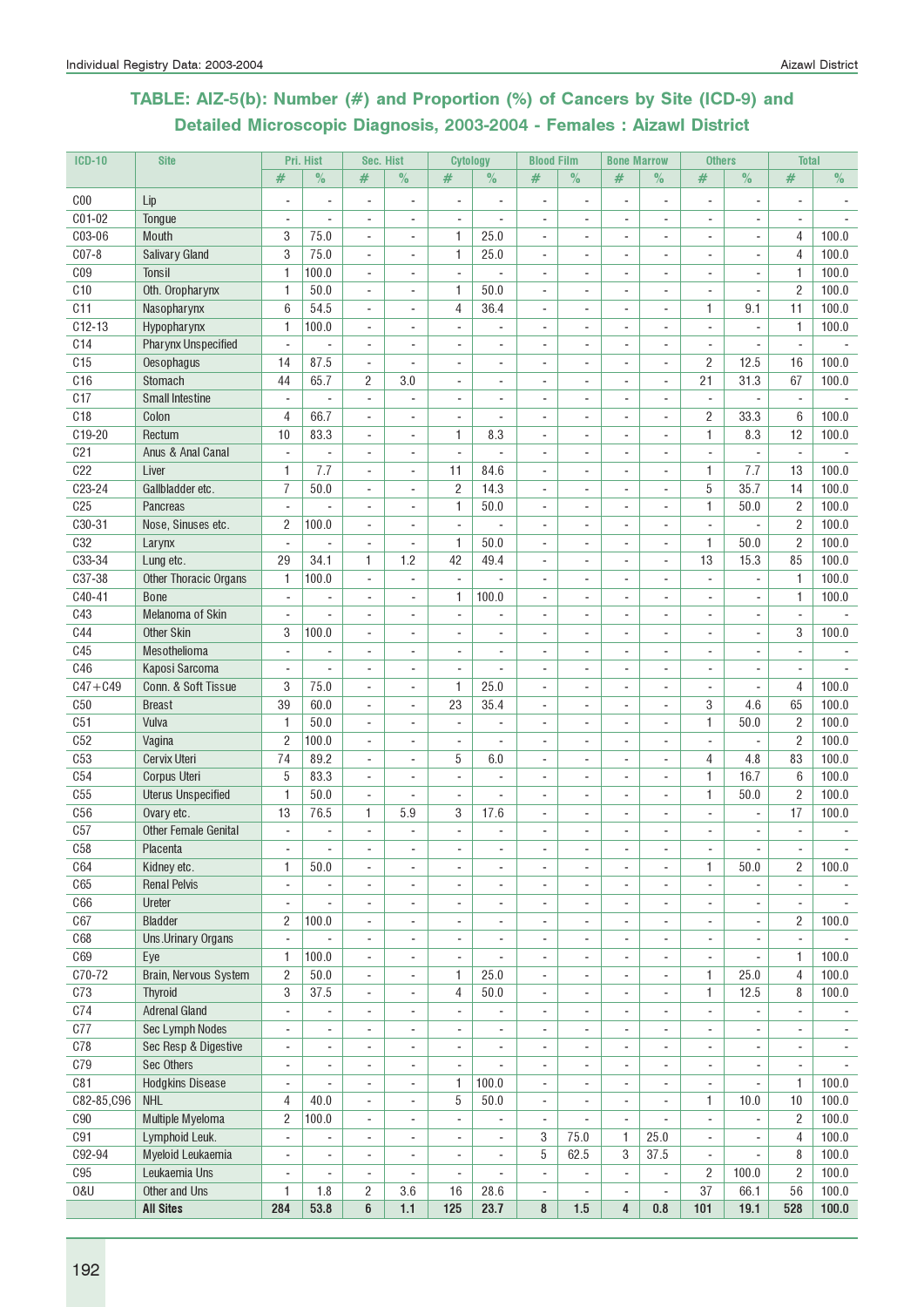### TABLE AIZ-6 (a): Number of Cancer Deaths by Five Year Age Group and Site (ICD-10): 2003-2004 – Males

%= Relative Proportion of Cancers of All Sites.

| <b>ICD-10</b>   | <b>Site</b>                         | $0-4$                                               |                          |                                                      |                          |                                                      |                               | 5-9 10-14 15-19 20-24 25-29 30-34 35-39 40-44 |                          |                                                      | 45-49                                                | $50 - 54$                                                | 55-59                                                | 60-64                                                | 65-69                          | 70-74                                                | $75+$                                      | <b>Unkn</b>                                | <b>Total</b>                             | %                        |
|-----------------|-------------------------------------|-----------------------------------------------------|--------------------------|------------------------------------------------------|--------------------------|------------------------------------------------------|-------------------------------|-----------------------------------------------|--------------------------|------------------------------------------------------|------------------------------------------------------|----------------------------------------------------------|------------------------------------------------------|------------------------------------------------------|--------------------------------|------------------------------------------------------|--------------------------------------------|--------------------------------------------|------------------------------------------|--------------------------|
| C <sub>00</sub> | Lip                                 |                                                     |                          |                                                      |                          |                                                      |                               |                                               |                          |                                                      |                                                      |                                                          | $\blacksquare$                                       |                                                      |                                | $\blacksquare$                                       |                                            |                                            |                                          |                          |
| CO1-02          | Tongue                              | $\sim$                                              |                          | ä,                                                   |                          | ä,                                                   | ÷,                            | ä,                                            | ÷,                       | ÷,                                                   |                                                      |                                                          | ÷,                                                   | ä,                                                   | $\overline{a}$                 | $\overline{\phantom{a}}$                             |                                            | $\overline{a}$                             | ÷.                                       |                          |
| C03-06          | Mouth                               | $\overline{\phantom{a}}$                            |                          | $\blacksquare$                                       | $\overline{\phantom{a}}$ | ä,                                                   | $\overline{\phantom{a}}$      | $\blacksquare$                                | $\mathbf{1}$             | $\blacksquare$                                       | $\blacksquare$                                       | ٠                                                        | $\overline{\phantom{a}}$                             | $\overline{\phantom{a}}$                             | $\overline{a}$                 | $\overline{\phantom{a}}$                             | $\overline{a}$                             | $\blacksquare$                             | $\mathbf{1}$                             | 0.51                     |
| C07-8           | Salivary Gland                      |                                                     |                          | $\overline{\phantom{a}}$                             |                          |                                                      | $\blacksquare$                | $\overline{\phantom{a}}$                      | ä,                       | $\overline{\phantom{a}}$                             | $\overline{a}$                                       |                                                          | $\overline{\phantom{a}}$                             | $\blacksquare$                                       |                                | $\blacksquare$                                       |                                            |                                            | $\blacksquare$                           |                          |
| C <sub>09</sub> | Tonsil                              | $\sim$                                              |                          | ÷,                                                   |                          |                                                      |                               | $\overline{\phantom{a}}$                      |                          | $\mathbf{2}$                                         |                                                      |                                                          | $\mathbf{r}$                                         |                                                      |                                | $\overline{a}$                                       |                                            | $\overline{a}$                             | $\mathbf{2}$                             | 1.01                     |
| C <sub>10</sub> | Oth. Oropharynx                     | $\overline{\phantom{a}}$                            |                          | $\sim$                                               |                          | ÷.                                                   | $\overline{a}$                | $\overline{\phantom{a}}$                      | ÷,                       | ÷,                                                   | $\overline{a}$                                       |                                                          | $\overline{\phantom{a}}$                             | $\overline{\phantom{a}}$                             | $\mathbf{1}$                   | $\sim$                                               | $\overline{a}$                             | $\overline{a}$                             | $\mathbf{1}$                             | 0.51                     |
| C11             | Nasopharynx                         |                                                     |                          |                                                      |                          |                                                      | $\blacksquare$                |                                               |                          | ä,                                                   |                                                      |                                                          | ä,                                                   |                                                      |                                | $\blacksquare$                                       |                                            |                                            |                                          |                          |
| C12-13          | Hypopharynx                         |                                                     |                          |                                                      |                          | ÷,                                                   | $\overline{a}$                | ÷,                                            | ÷,                       | $\blacksquare$                                       |                                                      |                                                          | ÷,                                                   |                                                      |                                | $\overline{a}$                                       |                                            | $\overline{a}$                             |                                          |                          |
| C14             | Pharynx Unspecified                 | ÷,                                                  |                          | $\blacksquare$                                       | $\overline{a}$           | $\overline{\phantom{a}}$                             | $\overline{a}$                | $\overline{\phantom{a}}$                      | $\blacksquare$           | $\blacksquare$                                       | $\blacksquare$                                       | ٠                                                        | $\overline{\phantom{a}}$                             | $\overline{\phantom{a}}$                             | $\overline{\phantom{a}}$       | $\overline{\phantom{a}}$                             | $\overline{a}$                             | $\overline{\phantom{a}}$                   | $\blacksquare$                           | $\blacksquare$           |
| C15             | Oesophagus                          | $\sim$                                              |                          | $\overline{\phantom{a}}$                             |                          | ÷,                                                   | $\overline{a}$                | $\overline{\phantom{a}}$                      | ä,                       | $\blacksquare$                                       | ä,                                                   | $\mathbf{1}$                                             | $\overline{c}$                                       | 1                                                    | $\mathbf{1}$                   | $\blacksquare$                                       | 1                                          | $\blacksquare$                             | 6                                        | 3.03                     |
| C <sub>16</sub> | Stomach                             | $\mathbf{1}$                                        |                          | ä,                                                   |                          |                                                      |                               | $\overline{\phantom{a}}$                      | $\mathbf{1}$             | $\mathbf{1}$                                         | $\overline{c}$                                       | 5                                                        | 3                                                    | 5                                                    | $\overline{7}$                 | 4                                                    | $\overline{7}$                             | ÷                                          | 36                                       | 18.18                    |
| C17             | Small Intestine                     |                                                     |                          | $\overline{\phantom{a}}$                             |                          | ÷.                                                   |                               | $\overline{\phantom{a}}$                      | ÷,                       | $\blacksquare$                                       | ä,                                                   | ÷.                                                       | $\overline{\phantom{a}}$                             | $\overline{\phantom{a}}$                             | $\overline{a}$                 | $\overline{\phantom{a}}$                             |                                            | $\overline{a}$                             | $\overline{\phantom{a}}$                 |                          |
| C <sub>18</sub> | Colon                               |                                                     |                          | $\overline{a}$                                       |                          | ÷.                                                   | $\overline{a}$                | $\overline{a}$                                | ٠                        | ä,                                                   | 1                                                    |                                                          | $\overline{\phantom{a}}$                             |                                                      | $\mathbf{1}$                   | $\overline{a}$                                       |                                            | ÷,                                         | $\overline{c}$                           | 1.01                     |
| C19-20          | Rectum                              |                                                     |                          | $\blacksquare$                                       |                          | 1                                                    | $\blacksquare$                |                                               |                          |                                                      |                                                      |                                                          | $\mathbf{1}$                                         | $\mathbf{1}$                                         | $\overline{a}$                 | $\mathbf{1}$                                         |                                            | ÷                                          | $\overline{4}$                           | 2.02                     |
| C <sub>21</sub> |                                     | $\overline{\phantom{a}}$                            |                          | $\mathbf{r}$                                         |                          | $\overline{a}$                                       | ÷.                            | $\overline{\phantom{a}}$                      | ÷,                       | $\overline{\phantom{a}}$<br>÷,                       | $\overline{a}$                                       | ÷,                                                       | $\overline{\phantom{a}}$                             | $\overline{\phantom{a}}$                             | $\overline{a}$                 | $\sim$                                               |                                            | $\overline{a}$                             | $\mathbf{r}$                             | $\overline{\phantom{a}}$ |
|                 | Anus & Anal Canal                   |                                                     |                          |                                                      |                          |                                                      |                               |                                               |                          |                                                      |                                                      |                                                          |                                                      |                                                      |                                |                                                      |                                            |                                            |                                          |                          |
| C22             | Liver                               | $\overline{\phantom{a}}$                            |                          | $\blacksquare$                                       | $\overline{a}$           | $\overline{\phantom{a}}$                             | $\overline{\phantom{a}}$      | $\overline{\phantom{a}}$                      | $\blacksquare$           | ÷.                                                   | $\overline{c}$                                       | $\overline{c}$                                           | 3                                                    | $\mathbf{1}$                                         | $\overline{\phantom{a}}$       | $\mathbf{1}$                                         | 1                                          | $\overline{a}$                             | 10                                       | 5.05                     |
| C23-24          | Gallbladder etc.                    |                                                     |                          | ٠                                                    |                          |                                                      | ä,                            | $\overline{\phantom{a}}$                      | ä,                       | $\blacksquare$                                       | $\overline{c}$                                       | 1                                                        | $\overline{\phantom{a}}$                             | $\overline{\phantom{a}}$                             | 3                              | $\mathbf{1}$                                         | $\overline{\phantom{a}}$                   | $\overline{\phantom{a}}$                   | $\boldsymbol{7}$                         | 3.54                     |
| C25             | Pancreas                            |                                                     |                          | ÷,                                                   |                          |                                                      |                               | $\overline{\phantom{a}}$                      | ÷,                       | ÷,                                                   | $\mathbf{1}$                                         |                                                          | ÷,                                                   |                                                      |                                | $\overline{a}$                                       |                                            | $\overline{a}$                             | $\mathbf{1}$                             | 0.51                     |
| C30-31          | Nose, Sinuses etc.                  |                                                     |                          | $\overline{\phantom{a}}$                             |                          | ÷.                                                   | $\overline{\phantom{a}}$      | $\blacksquare$                                | ä,                       | $\overline{\phantom{a}}$                             | $\overline{\phantom{a}}$                             | ٠                                                        | $\blacksquare$                                       | $\blacksquare$                                       | $\overline{a}$                 | $\blacksquare$                                       |                                            | ä,                                         | $\overline{\phantom{a}}$                 | $\overline{\phantom{a}}$ |
| C <sub>32</sub> | Larynx                              |                                                     |                          | $\overline{\phantom{a}}$                             |                          |                                                      | ÷,                            | ÷,                                            | ÷,                       | ä,                                                   |                                                      |                                                          | ä,                                                   | $\overline{\phantom{a}}$                             |                                | $\overline{a}$                                       |                                            | $\overline{a}$                             |                                          |                          |
| C33-34          | Lung etc.                           |                                                     |                          |                                                      |                          |                                                      | $\overline{\phantom{a}}$      |                                               | 3                        | $\blacksquare$                                       | 1                                                    | 3                                                        | $\overline{c}$                                       | 6                                                    | $\overline{7}$                 | 4                                                    | $\overline{7}$                             | ÷,                                         | 33                                       | 16.67                    |
| C37-38          | Other Thoracic Organs               | $\overline{\phantom{a}}$                            |                          | ä,                                                   |                          | ä,                                                   | $\overline{\phantom{a}}$      | $\overline{\phantom{a}}$                      | ÷,                       | ä,                                                   |                                                      |                                                          | ÷,                                                   |                                                      |                                | $\overline{\phantom{a}}$                             |                                            | $\overline{a}$                             |                                          |                          |
| C40-41          | Bone                                | $\overline{\phantom{a}}$                            |                          | $\sim$                                               | $\overline{\phantom{a}}$ | ÷.                                                   | ÷.                            | $\overline{\phantom{a}}$                      | $\overline{a}$           | $\blacksquare$                                       | $\overline{a}$                                       | $\overline{a}$                                           | $\overline{\phantom{a}}$                             | $\overline{a}$                                       | $\overline{a}$                 | $\overline{\phantom{a}}$                             | $\overline{a}$                             | ä,                                         | $\sim$                                   |                          |
| C43             | Melanoma of Skin                    | ÷,                                                  |                          | ä,                                                   |                          |                                                      | ä,                            | $\blacksquare$                                | ÷,                       | $\overline{\phantom{a}}$                             | $\overline{a}$                                       |                                                          | $\overline{\phantom{a}}$                             | $\blacksquare$                                       |                                | $\blacksquare$                                       |                                            | $\overline{\phantom{a}}$                   | $\overline{\phantom{a}}$                 |                          |
| C44             | Other Skin                          | $\sim$                                              |                          | ÷,                                                   |                          |                                                      |                               | $\overline{a}$                                |                          | ä,                                                   |                                                      |                                                          | ÷,                                                   |                                                      |                                | $\overline{\phantom{a}}$                             | $\mathbf{1}$                               | $\overline{a}$                             | $\mathbf{1}$                             | 0.51                     |
| C45             | Mesothelioma                        | $\overline{\phantom{a}}$                            |                          | $\overline{\phantom{a}}$                             |                          | ÷.                                                   | $\sim$                        | $\blacksquare$                                | ÷,                       | ä,                                                   | $\overline{a}$                                       |                                                          | $\overline{\phantom{a}}$                             | $\overline{\phantom{a}}$                             | $\overline{a}$                 | $\overline{\phantom{a}}$                             | $\overline{a}$                             | ä,                                         | $\blacksquare$                           |                          |
| C46             | Kaposi Sarcoma                      |                                                     |                          |                                                      |                          |                                                      |                               |                                               |                          | $\blacksquare$                                       |                                                      |                                                          | $\overline{a}$                                       |                                                      |                                | $\blacksquare$                                       |                                            | ä,                                         |                                          |                          |
| $C47 + C49$     | Conn. & Soft Tissue                 |                                                     |                          | ÷,                                                   |                          | $\overline{a}$                                       | ÷,                            | ÷,                                            | ÷,                       | $\overline{\phantom{a}}$                             | ÷,                                                   |                                                          | ÷,                                                   | $\mathbf{1}$                                         | ÷,                             | $\mathbf{1}$                                         | ÷,                                         | ä,                                         | $\overline{2}$                           | 1.01                     |
| C50             | <b>Breast</b>                       |                                                     |                          | $\overline{\phantom{a}}$                             |                          | ä,                                                   | $\overline{\phantom{a}}$      | $\overline{\phantom{a}}$                      | ä,                       | 1                                                    | 1                                                    | $\mathbf{1}$                                             | 1                                                    | $\mathbf{2}$                                         | ä,                             | $\blacksquare$                                       |                                            | $\blacksquare$                             | 6                                        | 3.03                     |
| C51             | Vulva                               | $\overline{\phantom{a}}$                            |                          | $\overline{\phantom{a}}$                             |                          | ä,                                                   | $\overline{a}$                | $\overline{\phantom{a}}$                      | ä,                       | $\blacksquare$                                       | ä,                                                   | $\overline{\phantom{a}}$                                 | $\overline{\phantom{a}}$                             | $\overline{\phantom{a}}$                             | ä,                             | $\overline{\phantom{a}}$                             | $\overline{a}$                             | $\blacksquare$                             | ä,                                       |                          |
| C52             | Vagina                              |                                                     |                          | $\overline{\phantom{a}}$                             |                          |                                                      | ٠                             | ×,                                            |                          | $\overline{\phantom{a}}$                             |                                                      |                                                          | ×,                                                   |                                                      |                                | $\blacksquare$                                       |                                            |                                            |                                          |                          |
| C <sub>53</sub> | Cervix Uteri                        | $\overline{\phantom{a}}$                            |                          | $\overline{\phantom{a}}$                             |                          | ä,                                                   | ä,                            | $\mathbf{1}$                                  | ä,                       | $\overline{\phantom{a}}$                             | $\overline{c}$                                       | $\overline{c}$                                           | $\blacksquare$                                       | $\mathbf{1}$                                         | $\overline{c}$                 | $\blacksquare$                                       |                                            | Ĭ.                                         | 8                                        | 4.04                     |
| C54             | Corpus Uteri                        |                                                     |                          | $\overline{\phantom{a}}$                             |                          | ÷,                                                   | $\overline{a}$                | ä,                                            | ÷,                       | $\overline{\phantom{a}}$                             | $\overline{a}$                                       | ÷.                                                       | $\blacksquare$                                       | $\mathbf{1}$                                         | $\overline{a}$                 | $\overline{a}$                                       | $\overline{a}$                             | $\blacksquare$                             | $\mathbf{1}$                             | 0.51                     |
| C55             | <b>Uterus Unspecified</b>           |                                                     |                          |                                                      |                          |                                                      | ×,                            |                                               | $\mathbf{1}$             | $\blacksquare$                                       |                                                      | $\mathbf{1}$                                             | $\overline{\phantom{a}}$                             |                                                      |                                | $\mathbf{1}$                                         |                                            | ×,                                         | 3                                        | 1.52                     |
| C <sub>56</sub> | Ovary etc.                          | $\sim$                                              |                          | ÷.                                                   |                          | ÷,                                                   | ÷,                            | ä,                                            | ÷,                       | $\mathbf{1}$                                         | $\mathbf{1}$                                         | ä,                                                       | $\overline{a}$                                       | $\mathbf{1}$                                         | $\overline{a}$                 | $\overline{\phantom{a}}$                             |                                            | ÷,                                         | 3                                        | 1.52                     |
| C57             | Other Female Genital                | $\overline{\phantom{a}}$                            |                          | $\overline{\phantom{a}}$                             | $\overline{\phantom{a}}$ | ä,                                                   | $\overline{a}$                | $\overline{\phantom{a}}$                      | $\blacksquare$           | $\blacksquare$                                       | $\overline{a}$                                       | ٠                                                        | $\overline{\phantom{a}}$                             | $\blacksquare$                                       | $\overline{\phantom{a}}$       | $\overline{\phantom{a}}$                             | $\overline{a}$                             | $\blacksquare$                             | ÷.                                       | $\overline{a}$           |
| C <sub>58</sub> | Placenta                            | $\overline{\phantom{a}}$                            |                          | $\overline{\phantom{a}}$                             |                          | ä,                                                   | $\blacksquare$                | $\overline{\phantom{a}}$                      | ä,                       | $\overline{\phantom{a}}$                             | $\overline{\phantom{a}}$                             |                                                          | $\overline{\phantom{a}}$                             | $\blacksquare$                                       |                                | $\blacksquare$                                       | $\overline{\phantom{a}}$                   | ×,                                         | $\overline{\phantom{a}}$                 |                          |
| C64             | Kidney etc.                         |                                                     |                          | ÷,                                                   |                          |                                                      |                               | $\overline{a}$                                | ٠                        | ÷,                                                   |                                                      |                                                          | ä,                                                   |                                                      |                                | $\overline{\phantom{a}}$                             |                                            |                                            |                                          |                          |
| C65             | <b>Renal Pelvis</b>                 |                                                     |                          |                                                      |                          |                                                      |                               |                                               |                          | ÷,                                                   |                                                      |                                                          | ÷,                                                   |                                                      |                                |                                                      | $\overline{a}$                             |                                            |                                          |                          |
| C66             | Ureter                              | $\overline{\phantom{a}}$                            | $\overline{\phantom{a}}$ | $\sim$                                               | $\overline{\phantom{a}}$ | ۰                                                    | ۰                             | $\overline{\phantom{a}}$                      | $\overline{\phantom{a}}$ | $\overline{\phantom{a}}$                             |                                                      | ٠                                                        | $\overline{\phantom{a}}$                             | ٠                                                    | $\overline{\phantom{a}}$       | ٠                                                    |                                            | ٠                                          | ٠                                        |                          |
| C67             | Bladder                             | $\overline{\phantom{a}}$                            | $\overline{\phantom{a}}$ | $\overline{\phantom{a}}$                             |                          | $\overline{\phantom{a}}$                             | $\overline{\phantom{a}}$      | ×,                                            | ٠                        | $\overline{\phantom{a}}$                             | $\frac{1}{2}$                                        | $\qquad \qquad \blacksquare$                             | $\overline{\phantom{a}}$                             | $\overline{\phantom{a}}$                             | $\overline{\phantom{a}}$       | $\overline{\phantom{a}}$                             |                                            | $\overline{\phantom{a}}$                   | $\overline{\phantom{a}}$                 | $\overline{\phantom{a}}$ |
| C68             | Uns.Urinary Organs                  | $\overline{\phantom{a}}$                            |                          | $\overline{\phantom{a}}$                             | $\overline{\phantom{a}}$ | ä,                                                   | $\sim$                        | ä,                                            | ä,                       | $\blacksquare$                                       | $\overline{a}$                                       | $\overline{\phantom{a}}$                                 | $\overline{\phantom{a}}$                             | ÷,                                                   | ä,                             | $\overline{\phantom{a}}$                             |                                            | $\overline{a}$                             | $\overline{\phantom{a}}$                 | $\blacksquare$           |
| C69             | Eye                                 | $\sim$                                              | $\overline{a}$           | $\overline{\phantom{a}}$                             | $\blacksquare$           | $\overline{\phantom{a}}$                             | $\blacksquare$                | $\overline{\phantom{a}}$                      | $\blacksquare$           | $\blacksquare$                                       | $\blacksquare$                                       | $\overline{\phantom{a}}$                                 | $\overline{\phantom{a}}$                             | $\overline{\phantom{a}}$                             | $\overline{\phantom{a}}$       | $\overline{\phantom{a}}$                             | $\blacksquare$                             | $\overline{\phantom{a}}$                   | $\overline{\phantom{a}}$                 | $\overline{\phantom{a}}$ |
| C70-72          | Brain, Nervous System               | $\overline{\phantom{a}}$                            |                          | $\overline{\phantom{a}}$                             |                          | $\overline{\phantom{a}}$                             | $\overline{\phantom{a}}$      | $\overline{\phantom{a}}$                      | $\overline{\phantom{a}}$ | 1                                                    | $\overline{\phantom{a}}$                             | $\overline{\phantom{a}}$                                 | $\overline{\phantom{a}}$                             | $\overline{\phantom{a}}$                             | $\overline{\phantom{a}}$       | $\overline{\phantom{a}}$                             | $\overline{\phantom{a}}$                   | $\overline{\phantom{a}}$                   | $\mathbf{1}$                             | 0.51                     |
| C73             | Thyroid                             |                                                     |                          | ä,                                                   |                          | ä,                                                   | $\overline{\phantom{a}}$      | $\overline{\phantom{a}}$                      | ä,                       | $\blacksquare$                                       | $\overline{a}$                                       | ÷,                                                       | 1                                                    | $\overline{\phantom{a}}$                             | ä,                             | $\overline{\phantom{a}}$                             |                                            | $\overline{\phantom{a}}$                   | $\mathbf{1}$                             | 0.51                     |
| C74             | <b>Adrenal Gland</b>                | $\overline{\phantom{a}}$                            |                          | $\overline{\phantom{a}}$                             |                          | $\overline{\phantom{a}}$                             | $\blacksquare$                | $\overline{\phantom{a}}$                      | ä,                       | $\blacksquare$                                       | $\overline{a}$                                       | $\overline{\phantom{a}}$                                 | $\overline{\phantom{a}}$                             | $\overline{\phantom{a}}$                             | $\overline{a}$                 | $\blacksquare$                                       |                                            | $\overline{\phantom{a}}$                   | $\blacksquare$                           | $\sim$                   |
| C77             | Sec Lymph Nodes                     |                                                     |                          | $\overline{\phantom{a}}$                             |                          |                                                      | $\overline{\phantom{a}}$      | $\blacksquare$                                |                          | $\mathbf{1}$                                         |                                                      | ٠                                                        | $\overline{\phantom{a}}$                             |                                                      | $\mathbf{1}$                   | $\mathbf{1}$                                         |                                            | $\overline{\phantom{a}}$                   | 3                                        | 1.52                     |
| C78             | Sec Resp & Digestive                |                                                     |                          | $\overline{\phantom{a}}$                             |                          |                                                      | $\overline{\phantom{a}}$      | ×,                                            |                          | $\blacksquare$                                       |                                                      | $\qquad \qquad \blacksquare$                             | $\overline{\phantom{a}}$                             |                                                      | ٠                              | $\overline{\phantom{a}}$                             |                                            | ÷,                                         |                                          | $\overline{\phantom{a}}$ |
| C79             | Sec Others                          | $\overline{\phantom{a}}$                            |                          | $\blacksquare$                                       | $\blacksquare$           | ä,                                                   | $\overline{\phantom{a}}$      | $\blacksquare$                                | ä,                       | $\blacksquare$                                       |                                                      | $\blacksquare$                                           | $\overline{\phantom{a}}$                             | ÷,                                                   | ä,                             | $\overline{\phantom{a}}$                             |                                            | $\overline{a}$                             | $\blacksquare$                           | $\overline{\phantom{a}}$ |
| C81             | Hodgkins Disease                    | $\overline{\phantom{a}}$                            |                          | $\overline{\phantom{a}}$                             | $\blacksquare$           | $\overline{\phantom{a}}$                             | $\blacksquare$                | $\overline{\phantom{a}}$                      | ä,                       | $\blacksquare$                                       | $\blacksquare$                                       | $\overline{\phantom{a}}$                                 | $\overline{\phantom{a}}$                             | $\overline{\phantom{a}}$                             | $\overline{\phantom{a}}$       | $\overline{\phantom{a}}$                             | $\blacksquare$                             | $\blacksquare$                             | $\overline{\phantom{a}}$                 | $\overline{\phantom{a}}$ |
| C82-85, C96     | <b>NHL</b>                          | $\overline{\phantom{a}}$                            |                          |                                                      |                          |                                                      |                               |                                               |                          |                                                      |                                                      |                                                          |                                                      |                                                      |                                |                                                      |                                            |                                            | $\mathbf{2}$                             |                          |
| C90             | Multiple Myeloma                    |                                                     |                          | $\overline{\phantom{a}}$                             | $\overline{\phantom{a}}$ | $\overline{\phantom{a}}$                             | 1<br>$\overline{\phantom{a}}$ | $\overline{\phantom{a}}$                      | $\overline{\phantom{a}}$ | $\overline{\phantom{a}}$                             | $\overline{\phantom{a}}$                             | $\blacksquare$                                           | $\overline{\phantom{a}}$                             | 1                                                    | $\blacksquare$                 | $\overline{\phantom{a}}$                             | $\overline{\phantom{a}}$<br>$\blacksquare$ | $\overline{\phantom{a}}$                   |                                          | 1.01                     |
| C91             |                                     | $\mathbf{1}$                                        |                          | $\overline{\phantom{a}}$<br>$\overline{\phantom{a}}$ |                          | $\overline{\phantom{m}}$<br>$\overline{\phantom{a}}$ | $\overline{\phantom{a}}$      | $\overline{\phantom{a}}$<br>$\blacksquare$    | ٠<br>ä,                  | $\overline{\phantom{a}}$<br>$\overline{\phantom{a}}$ | $\overline{\phantom{a}}$<br>$\overline{\phantom{a}}$ | $\qquad \qquad \blacksquare$<br>$\overline{\phantom{a}}$ | $\overline{\phantom{a}}$<br>$\overline{\phantom{a}}$ | $\overline{\phantom{a}}$<br>$\overline{\phantom{a}}$ | $\overline{\phantom{a}}$<br>ä, | $\overline{\phantom{a}}$<br>$\overline{\phantom{a}}$ |                                            | $\overline{\phantom{a}}$<br>÷,             | $\overline{\phantom{a}}$<br>$\mathbf{1}$ | 0.51                     |
| C92-94          | Lymphoid Leuk.<br>Myeloid Leukaemia | ÷,                                                  |                          | $\blacksquare$                                       | $\overline{\phantom{a}}$ | ٠                                                    | $\overline{\phantom{a}}$      | $\overline{\phantom{a}}$                      | ä,                       | $\mathbf{1}$                                         | $\blacksquare$                                       | ٠                                                        | $\overline{\phantom{a}}$                             |                                                      | $\mathbf{1}$                   | $\overline{\phantom{a}}$                             | $\blacksquare$                             | $\overline{\phantom{a}}$                   | $\mathbf{2}$                             | 1.01                     |
| C95             | Leukaemia Uns                       |                                                     |                          | $\blacksquare$                                       |                          |                                                      | $\blacksquare$                |                                               | 1                        |                                                      |                                                      |                                                          |                                                      | $\overline{\phantom{a}}$                             |                                |                                                      |                                            |                                            | $\mathbf{1}$                             | 0.51                     |
| O&U             | Other and Uns                       | ×,                                                  |                          |                                                      | $\mathbf{1}$             | 1                                                    | $\mathbf{1}$                  | $\overline{\phantom{a}}$<br>$\blacksquare$    | $\overline{c}$           | $\overline{\phantom{a}}$<br>3                        | 5                                                    | 8                                                        | $\overline{\phantom{a}}$<br>3                        | $\overline{7}$                                       | 11                             | $\hbox{9}$                                           | 5                                          | $\overline{\phantom{a}}$<br>$\overline{4}$ | 60                                       | 30.30                    |
|                 | <b>All Sites</b>                    | $\overline{\phantom{a}}$<br>$\overline{\mathbf{c}}$ |                          | $\overline{\phantom{a}}$<br>÷                        | $\mathbf{1}$             | $\overline{\mathbf{c}}$                              | $\overline{\mathbf{2}}$       | 1                                             | $\boldsymbol{9}$         | 11                                                   | 18                                                   | 24                                                       | 16                                                   | ${\bf 28}$                                           | $35\,$                         | 23                                                   | 22                                         | $\overline{\mathbf{4}}$                    | 198                                      | 100.00                   |
|                 |                                     |                                                     |                          |                                                      |                          |                                                      |                               |                                               |                          |                                                      |                                                      |                                                          |                                                      |                                                      |                                |                                                      |                                            |                                            |                                          |                          |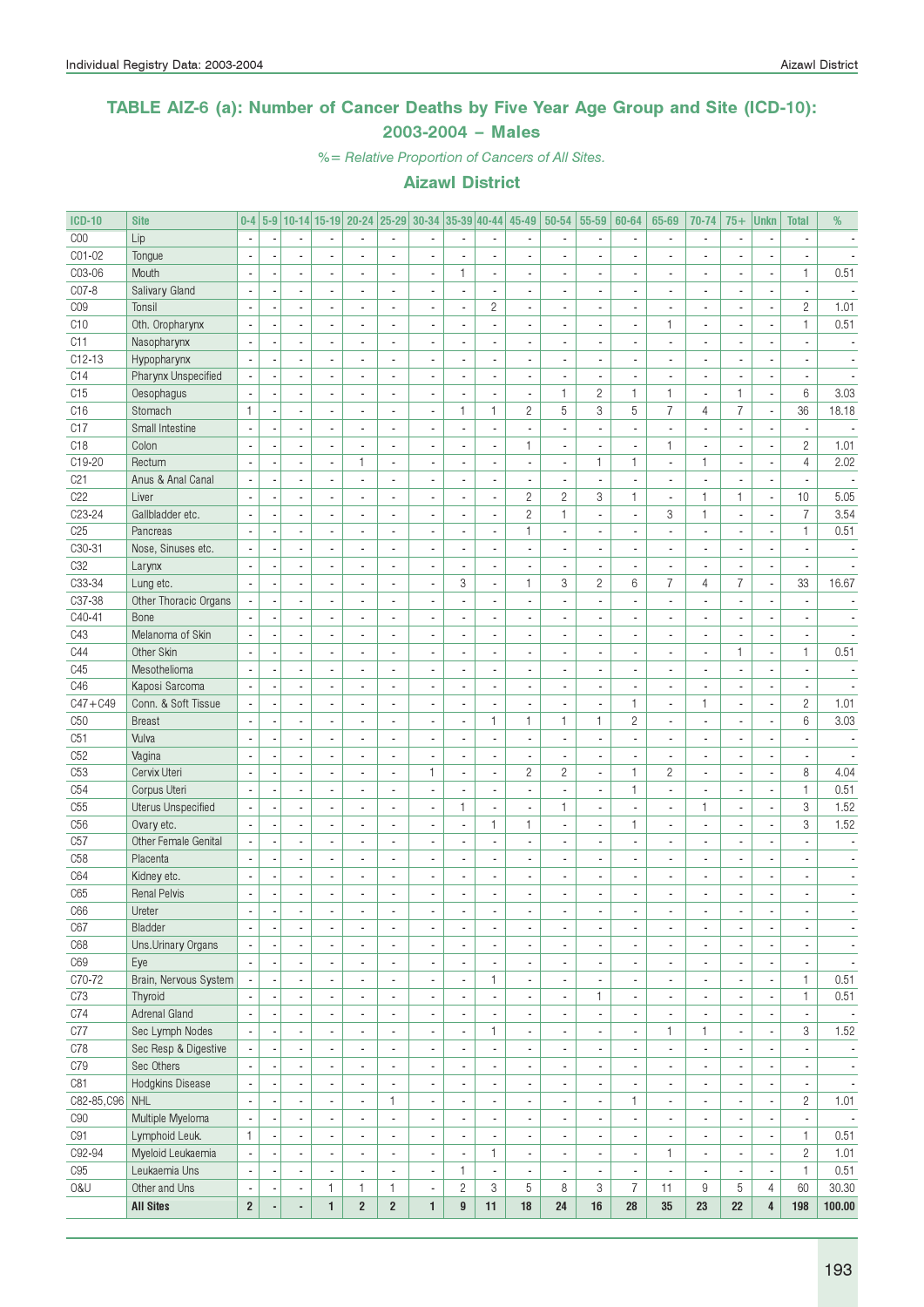#### TABLE AIZ-6 (b): Number of Cancer Deaths by Five Year Age Group and Site (ICD-10): 2003-2004 – Females

%= Relative Proportion of Cancers of All Sites.

| <b>ICD-10</b>   | <b>Site</b>           | $0 - 4$                  | $5-9$ |                          |                         | 10-14 15-19 20-24        | $ 25 - 29 $              | 30-34                    | $ 35-39 40-44 $ |                          | 45-49                    | 50-54                    | 55-59                    | 60-64                    | 65-69                    | 70-74                    | $75+$                    | <b>Unkn</b>              | <b>Total</b>             | %                        |
|-----------------|-----------------------|--------------------------|-------|--------------------------|-------------------------|--------------------------|--------------------------|--------------------------|-----------------|--------------------------|--------------------------|--------------------------|--------------------------|--------------------------|--------------------------|--------------------------|--------------------------|--------------------------|--------------------------|--------------------------|
| COO             | Lip                   | $\blacksquare$           |       |                          |                         |                          | $\overline{\phantom{a}}$ |                          |                 | $\blacksquare$           |                          |                          | $\overline{\phantom{a}}$ |                          | $\overline{a}$           | $\blacksquare$           |                          | ä,                       |                          |                          |
| C01-02          | Tongue                | $\blacksquare$           |       |                          |                         |                          |                          |                          | ä,              | $\mathbf{1}$             | $\overline{c}$           |                          | $\overline{\phantom{a}}$ | $\mathbf{1}$             | $\overline{a}$           | $\overline{a}$           | $\mathbf{1}$             | ÷,                       | 5                        | 1.80                     |
| C03-06          | Mouth                 | $\overline{\phantom{a}}$ |       | $\overline{a}$           |                         |                          |                          |                          | ä,              | $\mathbf{1}$             | 1                        | $\mathbf{1}$             | $\overline{a}$           | $\mathbf{1}$             | $\overline{a}$           | $\blacksquare$           |                          | ä,                       | $\overline{4}$           | 1.44                     |
| C07-8           | Salivary Gland        | $\overline{\phantom{a}}$ |       | $\overline{a}$           |                         |                          |                          |                          |                 | ä,                       | $\overline{\phantom{a}}$ | $\mathbf{1}$             | $\overline{a}$           |                          |                          | $\blacksquare$           |                          | ä,                       | $\mathbf{1}$             | 0.36                     |
| C <sub>09</sub> | Tonsil                | $\blacksquare$           |       | $\overline{a}$           |                         |                          |                          | $\overline{a}$           | ÷,              | $\mathbf{1}$             | $\overline{a}$           | $\mathbf{1}$             | $\overline{a}$           |                          |                          | $\overline{\phantom{a}}$ |                          | $\overline{a}$           | $\overline{c}$           | 0.72                     |
| C <sub>10</sub> | Oth. Oropharynx       | $\blacksquare$           |       | $\overline{a}$           |                         |                          |                          |                          |                 | $\overline{\phantom{a}}$ |                          |                          | $\overline{a}$           |                          |                          | $\overline{a}$           |                          | ä,                       | $\overline{a}$           |                          |
| C <sub>11</sub> | Nasopharynx           | $\blacksquare$           |       | $\overline{a}$           |                         |                          |                          | $\overline{a}$           |                 | $\overline{\phantom{a}}$ | 1                        |                          | ÷,                       | $\mathbf{1}$             | $\overline{a}$           | $\overline{\phantom{a}}$ |                          | Ĭ.                       | $\overline{c}$           | 0.72                     |
| $C12-13$        | Hypopharynx           | $\blacksquare$           |       | $\overline{a}$           |                         | ÷.                       |                          | ÷,                       | $\mathbf{1}$    | $\mathbf{1}$             | $\overline{c}$           | 3                        | $\mathbf{1}$             | $\mathbf{1}$             | 3                        | $\mathbf{1}$             | $\mathbf{1}$             | $\overline{a}$           | 14                       | 5.04                     |
| C <sub>14</sub> | Pharynx Unspecified   | $\overline{\phantom{a}}$ |       | $\overline{a}$           |                         | ÷.                       |                          | $\overline{a}$           | $\mathbf{1}$    | $\overline{\phantom{a}}$ | ä,                       | $\mathbf{1}$             | ÷,                       | $\mathbf{1}$             | $\overline{a}$           | $\overline{\phantom{a}}$ |                          | Ĭ.                       | 3                        | 1.08                     |
| C15             | Oesophagus            | $\blacksquare$           |       | $\overline{a}$           |                         | ÷.                       |                          | ÷,                       | $\overline{c}$  | $\overline{4}$           | 9                        | 8                        | 5                        | $\mathbf{2}$             | $\overline{c}$           | $\overline{4}$           | 3                        | 1                        | 40                       | 14.39                    |
| C <sub>16</sub> | Stomach               | $\blacksquare$           |       | $\overline{a}$           |                         |                          |                          |                          | ÷,              | ÷,                       | $\overline{7}$           | 9                        | 8                        | 6                        | 8                        | 6                        | $\overline{7}$           | $\overline{c}$           | 53                       | 19.06                    |
| C <sub>17</sub> | Small Intestine       | $\overline{\phantom{a}}$ |       | $\overline{a}$           |                         |                          |                          |                          | ÷,              | ä,                       | $\overline{a}$           |                          | $\overline{a}$           |                          |                          | $\overline{\phantom{a}}$ |                          | Ĭ.                       | $\overline{\phantom{a}}$ |                          |
| C <sub>18</sub> | Colon                 | $\overline{\phantom{a}}$ |       | ÷.                       |                         |                          |                          |                          | ÷,              | $\mathbf{1}$             |                          |                          | $\overline{\phantom{a}}$ |                          |                          | $\overline{\phantom{a}}$ | $\mathbf{1}$             | ÷,                       | $\mathbf{2}$             | 0.72                     |
| C19-20          | Rectum                | $\mathbf{1}$             |       | $\overline{a}$           |                         |                          |                          |                          |                 | ä,                       |                          |                          | $\mathbf{1}$             | $\overline{a}$           | $\overline{a}$           | $\mathbf{2}$             | $\mathbf{2}$             | Ĭ.                       | 6                        | 2.16                     |
| C <sub>21</sub> | Anus & Anal Canal     | $\blacksquare$           |       | $\overline{a}$           |                         |                          |                          |                          | ÷,              | ä,                       |                          |                          | ÷,                       |                          |                          | $\overline{\phantom{a}}$ |                          | ä,                       | $\overline{a}$           |                          |
| C22             | Liver                 | $\overline{\phantom{a}}$ |       |                          |                         |                          |                          | $\overline{a}$           | ä,              | $\mathbf{1}$             | $\mathbf{1}$             | $\mathbf{2}$             | ÷,                       | $\mathbf{1}$             | $\mathbf{1}$             | $\mathbf{1}$             | $\mathbf{1}$             | Ĭ.                       | 8                        | 2.88                     |
| C23-24          | Gallbladder etc.      | $\overline{\phantom{a}}$ |       | $\overline{a}$           |                         |                          |                          |                          | ÷,              | $\overline{\phantom{a}}$ | $\overline{a}$           |                          | ÷,                       | $\mathbf{1}$             | $\mathbf{1}$             | ÷,                       |                          | Ĭ.                       | $\overline{c}$           | 0.72                     |
| C <sub>25</sub> | Pancreas              | $\blacksquare$           |       | $\overline{a}$           |                         |                          |                          | $\overline{a}$           | ä,              | $\mathbf{1}$             | $\overline{a}$           |                          | $\mathbf{1}$             | $\mathbf{1}$             | $\mathbf{1}$             | $\mathbf{1}$             | $\mathbf{2}$             | Ĭ.                       | $\overline{7}$           | 2.52                     |
| C30-31          | Nose, Sinuses etc.    | $\overline{\phantom{a}}$ |       | $\overline{a}$           |                         |                          |                          |                          |                 | $\overline{\phantom{a}}$ |                          |                          | ÷,                       | $\mathbf{1}$             | $\overline{a}$           | $\overline{\phantom{a}}$ |                          | Ĭ.                       | $\mathbf{1}$             | 0.36                     |
|                 |                       |                          |       | $\overline{a}$           |                         |                          |                          |                          | ÷,              | $\overline{\phantom{a}}$ | 1                        |                          | $\mathbf{1}$             | $\overline{\phantom{a}}$ | $\overline{a}$           | $\overline{\phantom{a}}$ |                          | Ĭ.                       | $\overline{c}$           |                          |
| C <sub>32</sub> | Larynx                | $\blacksquare$           |       | $\overline{a}$           |                         |                          |                          |                          | ÷,              |                          | 3                        |                          |                          |                          | 11                       |                          |                          | ÷,                       | 46                       | 0.72                     |
| C33-34          | Lung etc.             | $\overline{\phantom{a}}$ |       |                          |                         | ÷.                       |                          | $\overline{a}$           |                 | $\mathbf{2}$             |                          | $\mathbf{1}$             | 4                        | 6                        |                          | 6                        | 13                       |                          |                          | 16.55                    |
| C37-38          | Other Thoracic Organs | $\overline{\phantom{a}}$ |       | $\overline{a}$           |                         | $\overline{a}$           |                          | ÷,                       | $\mathbf{1}$    | $\overline{\phantom{a}}$ | $\overline{a}$           |                          | $\overline{\phantom{a}}$ |                          | $\overline{a}$           | $\overline{\phantom{a}}$ |                          | Ĭ.                       | $\mathbf{1}$             | 0.36                     |
| C40-41          | Bone                  | $\blacksquare$           |       | $\overline{a}$           |                         |                          |                          |                          |                 | ä,                       |                          |                          | $\overline{\phantom{a}}$ |                          |                          | $\overline{a}$           |                          | Ĭ.                       | $\overline{\phantom{a}}$ |                          |
| C43             | Melanoma of Skin      | $\overline{\phantom{a}}$ |       | $\overline{a}$           |                         |                          |                          | $\overline{a}$           | ÷,              | ä,                       |                          |                          | $\overline{\phantom{a}}$ |                          |                          | $\overline{\phantom{a}}$ |                          | ä,                       | $\blacksquare$           |                          |
| C44             | Other Skin            | $\blacksquare$           |       |                          |                         |                          |                          |                          |                 | ä,                       |                          | $\mathbf{1}$             | $\overline{\phantom{a}}$ |                          |                          | $\overline{\phantom{a}}$ | $\mathbf{1}$             | Ĭ.                       | $\mathbf{2}$             | 0.72                     |
| C45             | Mesothelioma          | $\blacksquare$           |       | $\overline{a}$           |                         |                          |                          |                          |                 | ä,                       |                          |                          | $\overline{\phantom{a}}$ |                          |                          | $\overline{\phantom{a}}$ |                          |                          | $\overline{\phantom{a}}$ |                          |
| C46             | Kaposi Sarcoma        | $\blacksquare$           |       | $\overline{a}$           |                         |                          |                          |                          |                 | ä,                       |                          |                          | $\overline{\phantom{a}}$ |                          |                          | $\overline{\phantom{a}}$ |                          | Ĭ.                       | $\overline{\phantom{a}}$ |                          |
| $C47 + C49$     | Conn. & Soft Tissue   | $\blacksquare$           |       |                          |                         |                          |                          |                          |                 | ä,                       |                          |                          | $\mathbf{1}$             |                          |                          | $\blacksquare$           |                          | ä,                       | $\mathbf{1}$             | 0.36                     |
| C50             | <b>Breast</b>         | $\overline{\phantom{a}}$ |       |                          |                         |                          |                          | $\overline{a}$           |                 | ÷,                       |                          |                          | ÷,                       |                          |                          | $\overline{\phantom{a}}$ |                          |                          | $\overline{a}$           |                          |
| C60             | Penis                 | $\blacksquare$           |       | $\overline{a}$           |                         |                          |                          | $\overline{a}$           |                 | ÷,                       |                          |                          | ÷,                       |                          |                          | $\overline{\phantom{a}}$ |                          | Ĭ.                       | $\overline{\phantom{a}}$ |                          |
| C61             | Prostate              | $\blacksquare$           |       | $\overline{a}$           |                         | ÷.                       |                          | $\overline{a}$           |                 | ÷,                       |                          |                          | $\overline{\phantom{a}}$ |                          |                          | $\overline{\phantom{a}}$ | $\mathbf{1}$             | Ĭ.                       | $\mathbf{1}$             | 0.36                     |
| C62             | <b>Testis</b>         | $\blacksquare$           |       | $\overline{a}$           |                         | ÷.                       |                          | $\overline{a}$           |                 | ÷,                       |                          |                          | $\overline{a}$           |                          |                          | $\overline{a}$           |                          |                          | $\overline{\phantom{a}}$ |                          |
| C63             | Other Male Genital    | $\blacksquare$           |       | $\overline{a}$           |                         | $\overline{a}$           |                          | $\overline{a}$           | ÷,              | ä,                       | $\overline{a}$           |                          | $\overline{\phantom{a}}$ |                          |                          | $\overline{a}$           |                          |                          | $\overline{a}$           |                          |
| C64             | Kidney etc.           | $\blacksquare$           |       | $\overline{a}$           |                         | ä,                       | $\overline{a}$           | $\overline{a}$           | ÷,              | ä,                       | $\overline{a}$           |                          | $\overline{\phantom{a}}$ |                          |                          | $\overline{\phantom{a}}$ |                          |                          | $\overline{a}$           |                          |
| C65             | <b>Renal Pelvis</b>   | $\overline{\phantom{a}}$ |       | $\overline{a}$           |                         |                          |                          | $\overline{a}$           | ÷,              | ä,                       |                          |                          | $\overline{a}$           |                          |                          | $\overline{a}$           |                          |                          |                          |                          |
| C66             | Ureter                | $\overline{\phantom{a}}$ |       |                          |                         |                          |                          |                          |                 | L,                       |                          |                          |                          |                          |                          |                          | $\overline{a}$           |                          |                          |                          |
| C67             | Bladder               | $\overline{a}$           |       | $\overline{\phantom{m}}$ |                         |                          |                          | $\overline{\phantom{a}}$ |                 | $\overline{\phantom{a}}$ |                          | 1                        |                          | $\overline{\phantom{a}}$ | $\overline{\phantom{a}}$ |                          | L                        | $\overline{\phantom{a}}$ | 2                        | 0.72                     |
| C68             | Uns. Urinary Organs   | $\overline{a}$           |       | ä,                       |                         | ä,                       | $\overline{\phantom{a}}$ | $\blacksquare$           | ä,              | $\blacksquare$           | $\overline{a}$           | $\overline{\phantom{a}}$ | $\blacksquare$           | $\overline{\phantom{a}}$ | 1                        | $\overline{\phantom{a}}$ | $\overline{\phantom{a}}$ | $\overline{a}$           | $\mathbf{1}$             | 0.36                     |
| C69             | Eye                   | $\overline{\phantom{a}}$ |       | $\overline{\phantom{a}}$ |                         | ä,                       | ÷,                       | $\overline{\phantom{a}}$ | ÷,              | $\blacksquare$           | $\overline{a}$           | $\overline{\phantom{a}}$ | $\blacksquare$           | $\overline{\phantom{a}}$ | $\frac{1}{2}$            | $\overline{\phantom{a}}$ |                          | $\overline{\phantom{a}}$ | $\overline{\phantom{a}}$ | $\sim$                   |
| C70-72          | Brain, Nervous System | $\overline{\phantom{a}}$ |       | $\overline{a}$           |                         | $\overline{a}$           | $\overline{\phantom{a}}$ | $\mathbf{1}$             | 1               | $\overline{\phantom{a}}$ |                          |                          | $\overline{\phantom{a}}$ | ÷,                       | $\overline{a}$           | $\overline{\phantom{a}}$ |                          | $\overline{\phantom{a}}$ | $\overline{c}$           | 0.72                     |
| C73             | Thyroid               | $\overline{\phantom{a}}$ |       | $\overline{a}$           |                         | ä,                       | $\blacksquare$           | $\blacksquare$           | ٠               | $\blacksquare$           |                          |                          | $\overline{\phantom{a}}$ | ÷,                       | $\overline{a}$           | $\overline{\phantom{a}}$ |                          | ÷,                       | $\overline{a}$           | $\overline{\phantom{a}}$ |
| C74             | <b>Adrenal Gland</b>  | $\overline{\phantom{a}}$ |       | $\overline{a}$           |                         | ä,                       | $\overline{\phantom{a}}$ | $\overline{\phantom{a}}$ | ٠               | $\blacksquare$           | $\overline{a}$           |                          | $\blacksquare$           | ×,                       | $\overline{a}$           | $\blacksquare$           |                          | $\overline{\phantom{a}}$ | $\overline{\phantom{a}}$ | $\overline{\phantom{a}}$ |
| C77             | Sec Lymph Nodes       | $\overline{a}$           |       | $\overline{a}$           |                         | ä,                       | $\overline{\phantom{a}}$ | $\mathbf{1}$             | ÷,              | $\mathbf{1}$             | $\overline{a}$           |                          | $\blacksquare$           | $\overline{c}$           | $\mathbf{1}$             | $\mathbf{1}$             | 2                        | $\overline{a}$           | 8                        | 2.88                     |
| C78             | Sec Resp & Digestive  | $\blacksquare$           |       | ٠                        |                         | $\overline{a}$           | $\blacksquare$           | $\blacksquare$           | ٠               | $\blacksquare$           | $\overline{a}$           |                          | ÷,                       | $\overline{\phantom{a}}$ | ٠                        | $\overline{\phantom{a}}$ |                          | ÷,                       | ä,                       | $\overline{\phantom{a}}$ |
| C79             | Sec Others            | $\overline{\phantom{a}}$ |       | $\overline{\phantom{a}}$ |                         | ä,                       | $\blacksquare$           | $\overline{\phantom{a}}$ | ٠               | $\blacksquare$           | i.                       |                          | $\blacksquare$           | $\overline{\phantom{a}}$ | $\overline{a}$           | $\overline{\phantom{a}}$ |                          | $\overline{\phantom{a}}$ | ٠                        | $\overline{\phantom{a}}$ |
| C81             | Hodgkins Disease      | $\overline{\phantom{a}}$ |       | $\overline{\phantom{a}}$ |                         | ä,                       | $\blacksquare$           | $\overline{\phantom{a}}$ | ä,              | $\blacksquare$           | i.                       |                          | $\blacksquare$           | $\overline{\phantom{a}}$ | $\overline{a}$           | $\overline{\phantom{a}}$ |                          | $\overline{\phantom{a}}$ | $\overline{\phantom{a}}$ | $\overline{\phantom{a}}$ |
| C82-85, C96     | <b>NHL</b>            | $\overline{\phantom{a}}$ |       | ä,                       |                         | ä,                       | $\overline{\phantom{a}}$ | $\overline{\phantom{a}}$ | ä,              | $\blacksquare$           | $\overline{a}$           |                          | $\blacksquare$           | $\overline{\phantom{a}}$ | 1                        | $\blacksquare$           | 2                        | $\blacksquare$           | 3                        | 1.08                     |
| C90             | Multiple Myeloma      | $\overline{\phantom{a}}$ |       | $\overline{\phantom{a}}$ |                         | ä,                       | $\blacksquare$           | $\overline{\phantom{a}}$ | ä,              | $\overline{\phantom{a}}$ | ٠                        |                          | $\blacksquare$           | ä,                       | $\overline{a}$           | $\overline{\phantom{a}}$ |                          | $\blacksquare$           | $\overline{\phantom{a}}$ | $\sim$                   |
| C91             | Lymphoid Leuk.        | $\overline{\phantom{a}}$ |       | $\blacksquare$           | $\mathbf{1}$            | ä,                       | $\blacksquare$           | $\blacksquare$           | ÷,              | $\overline{\phantom{a}}$ | i.                       |                          | $\blacksquare$           | ä,                       | $\overline{a}$           | $\overline{\phantom{a}}$ |                          | $\overline{a}$           | $\mathbf{1}$             | $0.36\,$                 |
| C92-94          | Myeloid Leukaemia     | $\overline{\phantom{a}}$ |       | ä,                       |                         | $\overline{a}$           | $\blacksquare$           | $\blacksquare$           | 1               | $\blacksquare$           |                          |                          | $\overline{\phantom{a}}$ | ä,                       | $\overline{a}$           | $\overline{\phantom{a}}$ |                          | $\blacksquare$           | $\mathbf{1}$             | 0.36                     |
| C95             | Leukaemia Uns         | $\mathbf{1}$             |       | $\mathbf{1}$             |                         | $\overline{\phantom{a}}$ | $\overline{\phantom{a}}$ | $\blacksquare$           | ä,              | $\overline{\phantom{a}}$ | ÷                        | $\mathbf{1}$             | $\overline{\phantom{a}}$ | $\overline{\phantom{a}}$ | $\overline{a}$           | $\overline{\phantom{a}}$ |                          | $\blacksquare$           | 3                        | 1.08                     |
| 0&U             | Other and Uns         | ×,                       |       | $\overline{a}$           | 1                       | $\overline{\phantom{a}}$ | $\mathbf{1}$             | $\overline{\phantom{a}}$ | 1               | 5                        | 6                        | 3                        | 5                        | 7                        | 5                        | 6                        | 9                        | 5                        | 54                       | 19.42                    |
|                 | <b>All Sites</b>      | $\overline{\mathbf{c}}$  |       | $\mathbf{1}$             | $\overline{\mathbf{c}}$ |                          | $\mathbf{1}$             | $\overline{\mathbf{c}}$  | 8               | 19                       | 33                       | $33\,$                   | $27\,$                   | 32                       | 35                       | 28                       | 47                       | ${\bf 8}$                | 278                      | 100.00                   |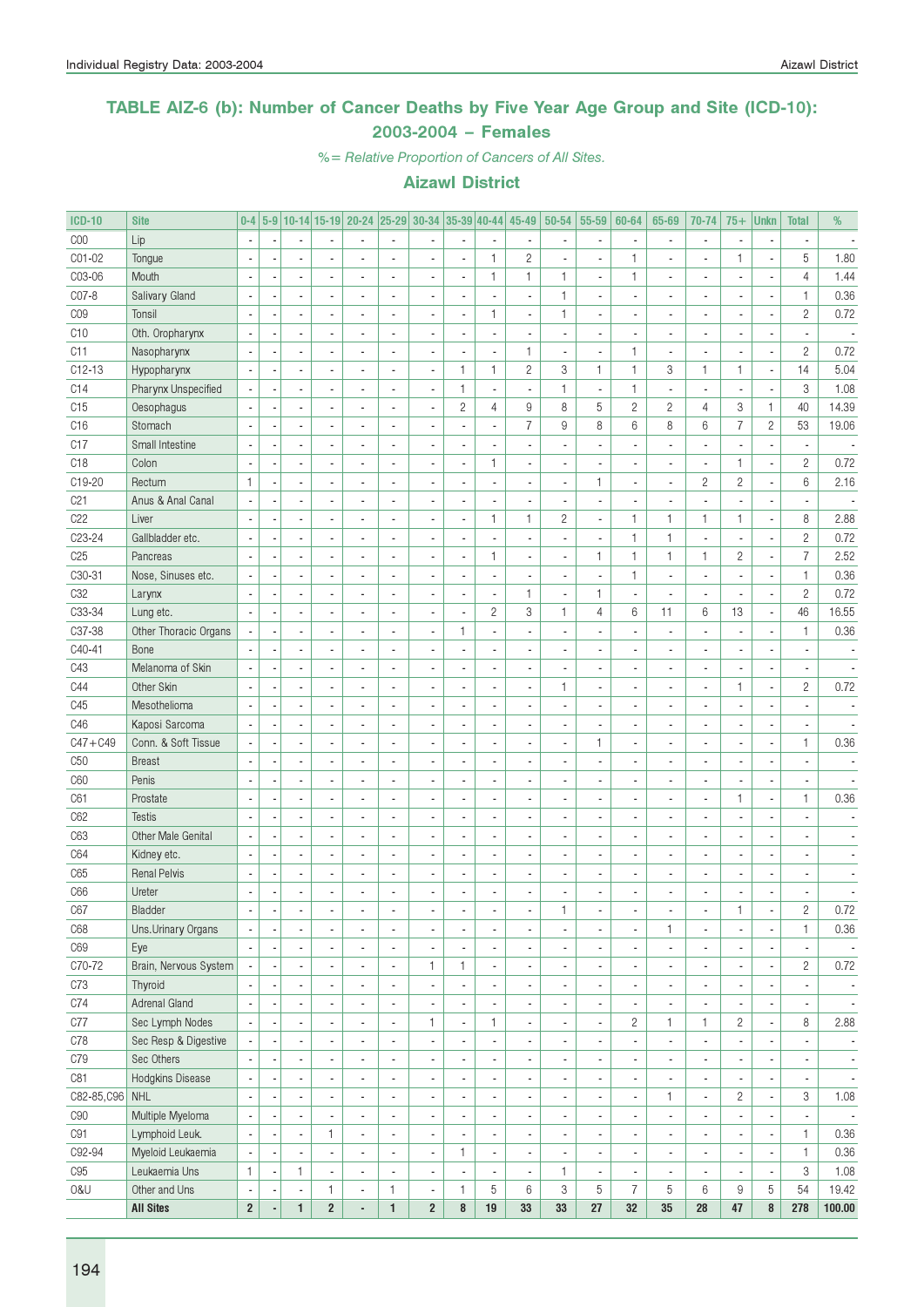### TABLE: AIZ-7(a):

### Average Annual Age Specific, Crude (CR), Age Adjusted (AAR) (with Standard Error(SE)) and Truncated (35-64 Yrs) (TR) Mortality Rate per 100,000 population: 2003-2004 - Males Aizawl District

| <b>ICD-10</b>   | $0 - 4$                  | $5-9$                    | $10 - 14$                    | $15 - 19$                    | $20 - 24$                | $25 - 29$                |                          | $30-34$ 35-39 40-44 45-49 50-54 55-59 |                          |               |                          |                          |                          | $60 - 64$ 65-69          | 70-74                    | >75         | CR                       | <b>AAR</b>               | <b>SE</b> | <b>TR</b>                |
|-----------------|--------------------------|--------------------------|------------------------------|------------------------------|--------------------------|--------------------------|--------------------------|---------------------------------------|--------------------------|---------------|--------------------------|--------------------------|--------------------------|--------------------------|--------------------------|-------------|--------------------------|--------------------------|-----------|--------------------------|
| C <sub>00</sub> | $\overline{\phantom{a}}$ | $\overline{\phantom{a}}$ |                              | $\overline{\phantom{a}}$     | $\overline{a}$           |                          |                          |                                       |                          |               |                          |                          |                          | $\overline{a}$           |                          |             |                          |                          |           |                          |
| CO1-02          | $\overline{a}$           | $\overline{a}$           |                              | ٠                            | $\overline{\phantom{a}}$ |                          |                          | ÷,                                    | 4.8                      | 13.2          |                          | ÷,                       | 16.2                     | ÷,                       |                          | 25.3        | 1.4                      | 2.2                      | 1.03      | 5.6                      |
| C03-06          | $\overline{\phantom{a}}$ | $\overline{\phantom{a}}$ |                              | $\overline{\phantom{a}}$     | $\overline{\phantom{a}}$ |                          |                          | ÷,                                    | 4.8                      | 6.6           | 7.5                      | $\overline{\phantom{a}}$ | 16.2                     | $\blacksquare$           |                          |             | 1.1                      | 1.7                      | 0.89      | 5.5                      |
| CO7-8           | $\overline{\phantom{a}}$ | ×,                       |                              | $\overline{\phantom{a}}$     | $\overline{\phantom{a}}$ |                          |                          | ×,                                    |                          |               | 7.5                      |                          |                          | $\blacksquare$           |                          |             | 0.3                      | 0.4                      | 0.38      | 1.2                      |
| C <sub>09</sub> | $\overline{a}$           | $\overline{a}$           |                              | $\overline{\phantom{a}}$     | $\blacksquare$           |                          |                          | ÷,                                    | 4.8                      |               | 7.5                      |                          |                          | $\overline{a}$           |                          |             | 0.6                      | 0.7                      | 0.47      | 2.1                      |
| C10             | $\overline{\phantom{a}}$ |                          |                              | $\overline{\phantom{a}}$     | $\blacksquare$           |                          |                          | ×,                                    |                          |               |                          |                          |                          | $\overline{\phantom{a}}$ |                          |             |                          |                          |           |                          |
| C11             | $\overline{\phantom{a}}$ |                          |                              | $\overline{\phantom{a}}$     | $\blacksquare$           |                          | $\blacksquare$           | ×,                                    |                          | 6.6           |                          | $\overline{\phantom{a}}$ | 16.2                     | $\overline{\phantom{a}}$ |                          |             | 0.6                      | 1.0                      | 0.76      | 3.4                      |
| $C12-13$        |                          | $\overline{\phantom{a}}$ | $\overline{a}$               | ٠                            | $\blacksquare$           | $\overline{a}$           | $\overline{\phantom{a}}$ | 3.7                                   | 4.8                      | 13.2          | 22.5                     | 12.6                     | 16.2                     | 59.4                     | 24.9                     | 25.3        | 3.9                      | 6.4                      | 1.76      | 11.5                     |
| C14             | $\blacksquare$           | $\overline{a}$           | ÷,                           | $\blacksquare$               | $\blacksquare$           | $\blacksquare$           | $\overline{\phantom{a}}$ | 3.7                                   | $\overline{\phantom{a}}$ |               | 7.5                      | $\overline{\phantom{a}}$ | 16.2                     | $\overline{\phantom{a}}$ | $\overline{a}$           | ٠.          | 0.8                      | 1.2                      | 0.78      | 4.0                      |
| C15             | $\blacksquare$           | $\blacksquare$           | ٠                            | $\overline{\phantom{a}}$     | $\overline{\phantom{a}}$ | $\blacksquare$           | $\overline{\phantom{a}}$ | 7.4                                   | 19.1                     | 59.2          | 60.0                     | 63.0                     | 32.4                     | 39.6                     | 99.6                     | 75.9        | 11.2                     | 16.7                     | 2.74      | 38.6                     |
| C16             | $\overline{\phantom{a}}$ | $\blacksquare$           | $\overline{a}$               | $\blacksquare$               | $\blacksquare$           |                          | $\blacksquare$           | $\overline{\phantom{a}}$              | $\blacksquare$           | 46.0          | 67.5                     | 100.8                    | 97.2                     | 158.4                    | 149.4                    | 177.2       | 14.8                     | 25.3                     | 3.61      | 45.4                     |
| C17             | $\blacksquare$           | $\blacksquare$           | $\overline{a}$               | ٠                            | $\blacksquare$           |                          |                          | $\blacksquare$                        |                          |               |                          |                          |                          | $\overline{\phantom{m}}$ |                          |             |                          |                          |           |                          |
| C <sub>18</sub> |                          | $\blacksquare$           | $\overline{a}$               | ٠                            | $\blacksquare$           | $\blacksquare$           |                          | ÷,                                    | 4.8                      |               |                          |                          |                          | $\overline{\phantom{a}}$ |                          | 25.3        | 0.6                      | 0.8                      | 0.58      | 0.9                      |
| C19-20          | 3.0                      | $\overline{\phantom{a}}$ | $\overline{a}$               | ٠                            | $\blacksquare$           | $\overline{a}$           | $\blacksquare$           | $\blacksquare$                        |                          |               |                          | 12.6                     |                          | $\blacksquare$           | 49.8                     | 50.6        | 1.7                      | 2.9                      | 1.18      | 1.6                      |
| C <sub>21</sub> | $\blacksquare$           | $\overline{\phantom{a}}$ | $\overline{\phantom{a}}$     | ٠                            | $\overline{\phantom{a}}$ | $\blacksquare$           | $\blacksquare$           | ×,                                    |                          |               |                          |                          |                          | ä,                       |                          |             |                          |                          |           |                          |
| C22             | $\overline{\phantom{a}}$ | $\overline{\phantom{a}}$ | $\overline{\phantom{a}}$     | ٠                            | $\blacksquare$           | $\overline{a}$           |                          | ÷,                                    | 4.8                      | 6.6           | 15.0                     | $\overline{\phantom{a}}$ | 16.2                     | 19.8                     | 24.9                     | 25.3        | 2.2                      | 3.7                      | 1.34      | 6.7                      |
| C23-24          | $\overline{a}$           | $\overline{\phantom{a}}$ | $\blacksquare$               | ٠                            | $\overline{\phantom{a}}$ | $\overline{\phantom{a}}$ |                          | $\blacksquare$                        |                          |               |                          |                          | 16.2                     | 19.8                     | $\blacksquare$           |             | 0.6                      | 1.2                      | 0.88      | 2.1                      |
| C <sub>25</sub> | $\overline{a}$           | $\overline{\phantom{a}}$ |                              | ٠                            | $\overline{\phantom{a}}$ | $\overline{a}$           |                          | ×,                                    | 4.8                      |               |                          | 12.6                     | 16.2                     | 19.8                     | 24.9                     | 50.6        | 2.0                      | 3.5                      | 1.37      | 4.6                      |
| C30-31          | $\overline{a}$           | $\overline{\phantom{a}}$ |                              | ٠                            | $\overline{\phantom{a}}$ | $\overline{\phantom{a}}$ |                          | $\blacksquare$                        |                          |               |                          |                          | 16.2                     | $\blacksquare$           |                          |             | 0.3                      | 0.6                      | 0.65      | 2.1                      |
| C <sub>32</sub> | $\overline{a}$           | $\overline{\phantom{a}}$ |                              | ٠                            | $\overline{a}$           | $\overline{a}$           | $\blacksquare$           | ä,                                    | $\overline{\phantom{a}}$ | 6.6           |                          | 12.6                     |                          |                          |                          |             | 0.6                      | 0.9                      | 0.64      | 2.9                      |
| C33-34          | ٠                        | $\overline{\phantom{a}}$ |                              | ٠                            | $\blacksquare$           | $\overline{a}$           | $\blacksquare$           | ä,                                    | 9.6                      | 19.7          | 7.5                      | 50.4                     | 97.2                     | 217.7                    | 149.4                    | 329.1       | 12.9                     | 24.1                     | 3.60      | 25.9                     |
| C37-38          | ٠                        | $\overline{\phantom{a}}$ | $\overline{\phantom{a}}$     | $\overline{\phantom{a}}$     | $\blacksquare$           | ä,                       | $\blacksquare$           | 3.7                                   |                          |               |                          |                          |                          |                          |                          |             | 0.3                      | 0.2                      | 0.22      | 0.7                      |
| C40-41          | $\overline{a}$           | $\overline{a}$           | $\overline{\phantom{a}}$     | $\overline{\phantom{a}}$     | $\blacksquare$           |                          |                          | ×,                                    |                          |               |                          |                          |                          | $\overline{a}$           |                          |             |                          |                          |           |                          |
| C43             | $\blacksquare$           | $\overline{a}$           | $\overline{\phantom{a}}$     | $\overline{\phantom{a}}$     | $\overline{a}$           |                          |                          | $\overline{a}$                        |                          |               |                          |                          |                          | $\overline{a}$           |                          |             |                          |                          |           |                          |
| C44             | $\overline{\phantom{a}}$ | $\overline{a}$           | $\overline{\phantom{a}}$     | $\overline{\phantom{a}}$     | $\overline{a}$           |                          |                          | $\overline{a}$                        |                          |               | 7.5                      |                          |                          | $\overline{\phantom{a}}$ |                          | 25.3        | 0.6                      | 0.9                      | 0.63      | 1.2                      |
| C45             | $\overline{\phantom{a}}$ | $\overline{a}$           |                              | $\overline{\phantom{a}}$     | $\blacksquare$           |                          |                          | $\overline{a}$                        |                          |               |                          |                          |                          | $\overline{\phantom{a}}$ |                          |             |                          |                          |           |                          |
| C46             | $\overline{a}$           | $\overline{a}$           |                              | $\overline{\phantom{a}}$     | $\blacksquare$           |                          |                          | $\overline{\phantom{a}}$              |                          |               |                          |                          |                          | $\overline{\phantom{a}}$ |                          |             |                          |                          |           |                          |
| $C47 + C49$     |                          |                          |                              | ä,                           |                          |                          |                          |                                       |                          |               |                          | 12.6                     |                          | $\overline{\phantom{a}}$ |                          |             | 0.3                      | 0.5                      | 0.50      | 1.6                      |
| C50             | ä,                       |                          |                              | ä,                           |                          |                          |                          |                                       |                          |               |                          |                          |                          | $\overline{\phantom{a}}$ |                          |             |                          |                          |           |                          |
| C60<br>C61      | $\overline{a}$           |                          |                              | ä,<br>ä,                     |                          |                          |                          |                                       |                          |               |                          |                          |                          |                          |                          | 25.3        | 0.3                      | 0.5                      | 0.51      |                          |
| C62             | $\overline{a}$           |                          |                              | $\overline{\phantom{a}}$     |                          |                          |                          |                                       |                          |               |                          |                          |                          |                          |                          |             |                          |                          |           |                          |
| C63             |                          |                          |                              | $\overline{\phantom{a}}$     |                          |                          |                          |                                       |                          |               |                          |                          |                          | $\overline{\phantom{a}}$ |                          |             |                          |                          |           |                          |
| C64             | ä,                       |                          |                              | $\overline{\phantom{a}}$     |                          |                          |                          |                                       |                          |               |                          |                          |                          | $\blacksquare$           |                          |             |                          |                          |           |                          |
| C65             | ä,                       |                          |                              | $\overline{\phantom{a}}$     |                          |                          |                          |                                       |                          |               |                          |                          |                          |                          |                          |             |                          |                          |           |                          |
| C66             |                          |                          |                              |                              |                          |                          |                          |                                       |                          |               |                          |                          |                          |                          |                          |             |                          |                          |           |                          |
| C67             | $\overline{\phantom{a}}$ | $\overline{\phantom{a}}$ | ٠                            | ٠                            | ٠                        | $\overline{\phantom{a}}$ | $\overline{\phantom{a}}$ | $\overline{\phantom{a}}$              | $\overline{\phantom{a}}$ | ÷             | 7.5                      | $\overline{\phantom{a}}$ | $\overline{\phantom{a}}$ | $\overline{\phantom{a}}$ | $\overline{\phantom{a}}$ | 25.3        | 0.6                      | 0.9                      | 0.63      | 1.2                      |
| C68             | $\overline{\phantom{a}}$ | $\blacksquare$           | $\overline{\phantom{a}}$     | ٠                            | $\overline{\phantom{a}}$ | $\overline{a}$           | $\overline{\phantom{a}}$ | ä,                                    | $\overline{\phantom{a}}$ |               |                          | $\overline{a}$           |                          | 19.8                     | $\overline{\phantom{a}}$ |             | 0.3                      | 0.6                      | 0.59      | $\overline{\phantom{a}}$ |
| C69             | $\overline{\phantom{a}}$ | $\blacksquare$           | ٠                            | $\overline{\phantom{a}}$     | $\blacksquare$           | ×,                       | $\blacksquare$           | ÷,                                    | ä,                       |               |                          | $\overline{a}$           |                          | ä,                       | $\blacksquare$           |             |                          | ÷                        |           | $\overline{\phantom{a}}$ |
| C70-72          | ä,                       | $\overline{\phantom{a}}$ | ٠                            | $\overline{\phantom{a}}$     | $\blacksquare$           | $\overline{\phantom{a}}$ | 3.6                      | 3.7                                   | ä,                       |               |                          | ÷,                       |                          | $\overline{\phantom{a}}$ | $\blacksquare$           |             | 0.6                      | 0.4                      | 0.31      | 0.7                      |
| C73             | $\blacksquare$           | $\blacksquare$           | ٠                            | $\overline{\phantom{a}}$     | $\overline{\phantom{a}}$ | $\overline{\phantom{a}}$ | $\blacksquare$           | $\overline{a}$                        | ä,                       |               |                          | ÷,                       |                          | $\blacksquare$           |                          |             |                          | $\overline{\phantom{a}}$ |           | $\overline{\phantom{a}}$ |
| C74             | $\overline{\phantom{m}}$ | $\overline{\phantom{a}}$ | $\overline{\phantom{a}}$     | $\qquad \qquad \blacksquare$ | $\overline{\phantom{m}}$ | $\overline{\phantom{m}}$ | $\overline{\phantom{a}}$ | ÷                                     | $\overline{a}$           |               | $\overline{\phantom{a}}$ | ×                        |                          | $\overline{a}$           |                          |             | $\overline{\phantom{m}}$ | $\overline{\phantom{a}}$ |           | $\overline{\phantom{a}}$ |
| C77             | $\overline{\phantom{m}}$ | $\overline{\phantom{a}}$ | $\overline{\phantom{a}}$     | $\overline{\phantom{a}}$     | $\overline{\phantom{a}}$ | $\overline{a}$           | 3.6                      | $\overline{\phantom{a}}$              | 4.8                      |               | $\overline{\phantom{a}}$ | $\overline{\phantom{a}}$ | 32.4                     | 19.8                     | 24.9                     | 50.6        | 2.2                      | 3.9                      | 1.44      | 5.1                      |
| C78             | $\frac{1}{2}$            | $\overline{\phantom{a}}$ | $\overline{\phantom{a}}$     | $\qquad \qquad \blacksquare$ | $\frac{1}{2}$            | $\overline{\phantom{m}}$ | $\overline{\phantom{a}}$ | $\overline{\phantom{a}}$              | $\overline{\phantom{a}}$ |               | $\overline{\phantom{a}}$ | ,                        |                          | $\frac{1}{2}$            | $\overline{\phantom{a}}$ |             | $\overline{\phantom{a}}$ | $\overline{\phantom{a}}$ |           | $\overline{\phantom{a}}$ |
| C79             | $\frac{1}{2}$            | $\overline{\phantom{a}}$ | $\qquad \qquad \blacksquare$ | $\qquad \qquad \blacksquare$ | $\overline{\phantom{m}}$ | $\overline{\phantom{m}}$ | $\overline{\phantom{a}}$ | $\overline{\phantom{a}}$              | ٠                        |               | $\overline{\phantom{a}}$ | ×                        |                          | $\overline{\phantom{m}}$ | $\overline{\phantom{a}}$ |             |                          | $\overline{\phantom{a}}$ |           | $\overline{\phantom{a}}$ |
| C81             | $\frac{1}{2}$            | $\overline{\phantom{a}}$ | $\qquad \qquad \blacksquare$ | $\qquad \qquad \blacksquare$ | $\frac{1}{2}$            | $\overline{\phantom{m}}$ | $\overline{\phantom{a}}$ | $\overline{\phantom{a}}$              | ٠                        |               |                          | ٠                        |                          | $\frac{1}{2}$            | $\overline{\phantom{a}}$ |             | $\overline{a}$           | $\overline{\phantom{a}}$ |           | $\overline{\phantom{a}}$ |
| C82-85, C96     | $\overline{\phantom{a}}$ | $\overline{\phantom{a}}$ | $\qquad \qquad \blacksquare$ | $\qquad \qquad \blacksquare$ | $\overline{\phantom{a}}$ | $\frac{1}{2}$            | $\overline{\phantom{a}}$ | $\overline{\phantom{a}}$              | ٠                        |               |                          | ,                        |                          | 19.8                     | $\frac{1}{2}$            | 50.6        | 0.8                      | 1.6                      | 0.93      | $\overline{\phantom{a}}$ |
| <b>C90</b>      | $\overline{\phantom{a}}$ | $\overline{\phantom{a}}$ | $\qquad \qquad \blacksquare$ | $\qquad \qquad \blacksquare$ | $\overline{\phantom{a}}$ | $\overline{\phantom{m}}$ | $\overline{\phantom{a}}$ | ٠                                     | $\overline{\phantom{a}}$ |               |                          | $\overline{a}$           |                          | $\frac{1}{2}$            | $\overline{\phantom{a}}$ |             | $\overline{\phantom{a}}$ | $\overline{\phantom{a}}$ |           | $\overline{\phantom{a}}$ |
| C91             | $\overline{\phantom{a}}$ | $\overline{\phantom{a}}$ | $\overline{\phantom{a}}$     | 2.5                          | $\overline{\phantom{a}}$ | $\overline{\phantom{m}}$ | $\overline{\phantom{a}}$ | ÷                                     | $\overline{\phantom{a}}$ |               | $\overline{\phantom{a}}$ | $\overline{\phantom{a}}$ |                          | $\overline{\phantom{m}}$ | $\overline{\phantom{a}}$ | г.          | 0.3                      | 0.2                      | 0.22      | $\overline{\phantom{a}}$ |
| C92-94          | $\overline{\phantom{a}}$ | $\overline{\phantom{a}}$ | ٠                            | $\overline{\phantom{a}}$     | $\overline{\phantom{a}}$ | $\overline{\phantom{a}}$ | $\overline{\phantom{a}}$ | 3.7                                   | $\overline{\phantom{a}}$ |               | $\overline{\phantom{a}}$ | $\overline{\phantom{a}}$ |                          | $\overline{\phantom{a}}$ | $\overline{\phantom{a}}$ | г.          | 0.3                      | 0.2                      | 0.22      | 0.7                      |
| C <sub>95</sub> | 3.0                      | $\overline{\phantom{a}}$ | 2.6                          | $\overline{\phantom{a}}$     | $\overline{\phantom{a}}$ | $\overline{\phantom{m}}$ | $\overline{\phantom{a}}$ | $\overline{\phantom{a}}$              | $\overline{\phantom{a}}$ |               | 7.5                      | $\overline{\phantom{a}}$ | $\overline{\phantom{a}}$ | $\overline{\phantom{a}}$ | $\overline{\phantom{a}}$ | г.          | 0.8                      | 1.0                      | 0.57      | 1.2                      |
| 0&U             | $\overline{\phantom{a}}$ | $\overline{\phantom{a}}$ | $\overline{\phantom{a}}$     | 2.5                          | $\overline{\phantom{a}}$ | 2.9                      | $\blacksquare$           | 3.7                                   | 23.9                     | 39.5          | 22.5                     |                          | 63.0 113.4               | 99.0                     | 149.4                    | 227.8       | 15.1                     | 23.2                     | 3.42      | 39.4                     |
| All             | 6.1                      | $\overline{\phantom{a}}$ | 2.6                          | 4.9                          | ٠                        | 2.9                      | 7.2                      | 29.7                                  | 90.9                     | $217.0$ 247.7 |                          |                          | 340.4 518.4 692.8        |                          | 697.0                    | 1189.9 77.7 |                          | 127.6                    |           | 7.97 216.1               |